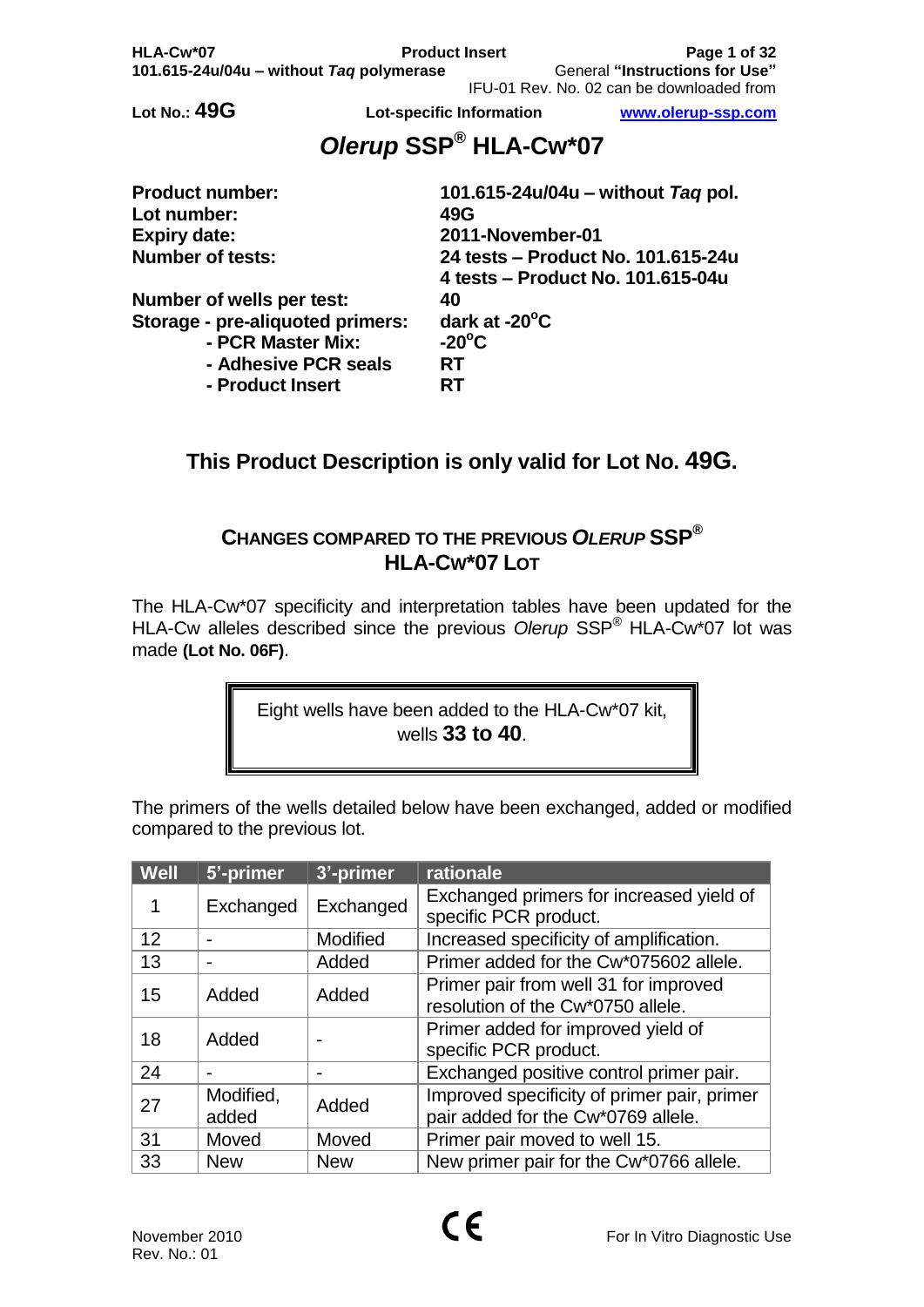| HLA-Cw*07<br>101.615-24u/04u - without Tag polymerase |                |            | <b>Product Insert</b>                                   | Page 2 of 32<br><b>General "Instructions for Use"</b><br>IFU-01 Rev. No. 02 can be downloaded from |
|-------------------------------------------------------|----------------|------------|---------------------------------------------------------|----------------------------------------------------------------------------------------------------|
|                                                       | Lot No.: $49G$ |            | <b>Lot-specific Information</b>                         | www.olerup-ssp.com                                                                                 |
| 34                                                    | <b>New</b>     | <b>New</b> | Cw*0770 alleles.                                        | New primer pairs for the Cw*0767 and                                                               |
| 35                                                    | <b>New</b>     | <b>New</b> | Cw*0772 alleles.                                        | New primer pairs for the Cw*0771 and                                                               |
| 36                                                    | <b>New</b>     | <b>New</b> | New primer pair for the Cw*0764 and<br>Cw*0773 alleles. |                                                                                                    |
| 37                                                    | <b>New</b>     | <b>New</b> | Cw*0768 alleles.                                        | New primer pairs for the Cw*0763 and                                                               |
| 38                                                    | <b>New</b>     | <b>New</b> | Cw*0761N alleles.                                       | New primer pairs for the Cw*0758 and                                                               |
| 39                                                    | <b>New</b>     | <b>New</b> | Cw*0774 alleles.                                        | New primer pairs for the Cw*0759 and                                                               |
| 40                                                    | <b>New</b>     | <b>New</b> | Cw*0765 alleles.                                        | New primer pairs for the Cw*0762 and                                                               |

Change in revision R01 compared to R00:

1. The Cw\*0766 allele is weakly amplified by primer mix 33.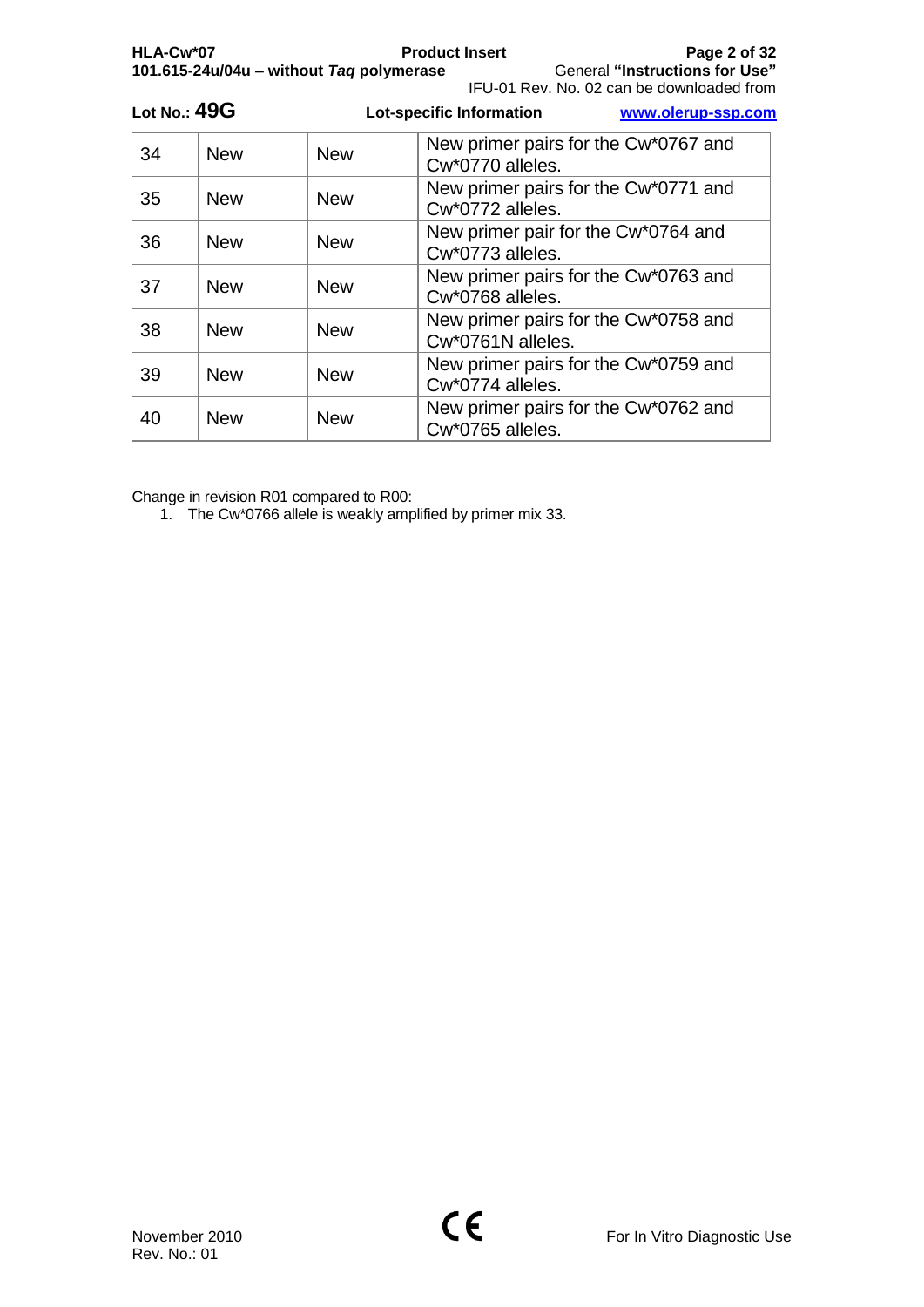| HLA-Cw*07                                | <b>Product Insert</b>    | Page 3 of 32                              |  |
|------------------------------------------|--------------------------|-------------------------------------------|--|
| 101.615-24u/04u - without Tag polymerase |                          | <b>General "Instructions for Use"</b>     |  |
|                                          |                          | IFU-01 Rev. No. 02 can be downloaded from |  |
| Lot No.: $49G$                           | Lot-specific Information | www.olerup-ssp.com                        |  |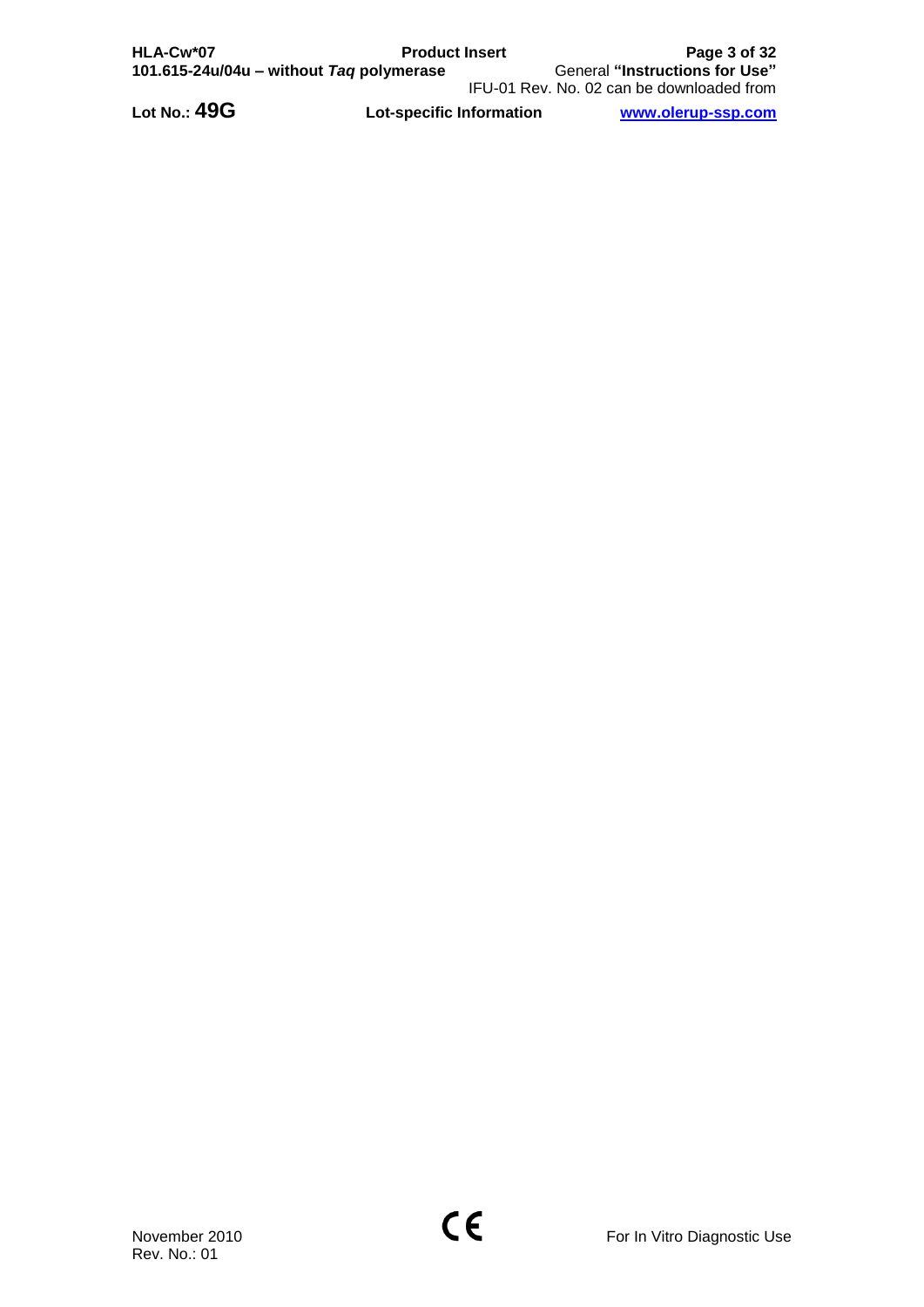## **PRODUCT DESCRIPTION**

## **HLA-Cw\*07 SSP subtyping**

### **CONTENT**

The primer set contains 5'- and 3'-primers for identifying the HLA-Cw\*0701 to HLA-Cw<sup>\*</sup>0774 alleles.

## **PLATE LAYOUT**

Each test consists of 40 PCR reactions in a 48 well cut PCR plate. Wells 41 to 48 are empty.

|       |       | 3     |       | 5     | 6     |       | 8     |
|-------|-------|-------|-------|-------|-------|-------|-------|
| 9     | 10    | 11    | 12    | 13    | 14    | 15    | 16    |
| 17    | 18    | 19    | 20    | 21    | 22    | 23    | 24    |
| 25    | 26    | 27    | 28    | 29    | 30    | 31    | 32    |
| 33    | 34    | 35    | 36    | 37    | 38    | 39    | 40    |
| empty | empty | empty | empty | empty | empty | empty | empty |

The 48 well cut PCR plate is marked with 'HLA-Cw\*07' in silver/gray ink.

Well No. 1 is marked with the Lot No. '49G'.

A faint row of numbers is seen between wells 1 and 2 or wells 7 and 8 of the PCR trays. These stem from the manufacture of the trays, and should be disregarded.

The PCR plates are heat-sealed with a PCR-compatible foil.

**Please note:** When removing each 48 well PCR plate, make sure that the remaining plates stay sealed. Use a scalpel or a similar instrument to carefully cut the foil between the plates.

### **INTERPRETATION**

The interpretation of HLA-Cw\*07 SSP subtypings will be influenced by the Cw\*0214 allele, four Cw\*03 alleles, five Cw\*04 alleles, most Cw\*05 alleles, most Cw\*06 alleles, most Cw\*08 alleles and the Cw\*18 alleles when present on the other haplotype. In addition, the A\*2910 allele will be amplified by primer mix 12, the B\*0777 allele will be amplified by primer mixes 18 and 30, the B\*0806 and B\*0817 alleles will be amplified by primer mix 32, the B\*2736 allele will be amplified by primer mix 7, the B\*4060 allele by primer mixes 4, 18 and 30 and the B\*5608 and B\*5614 alleles will be amplified by primer mix 25.

## **UNIQUELY IDENTIFIED ALLELES**

All the HLA-Cw\*07 alleles, i.e. **Cw\*0701 to Cw\*0774**, recognized by the HLA Nomenclature Committee in July 2009<sup>1</sup> will give rise to unique amplification patterns by the primers in the HLA-Cw\*07 subtyping kit.

The HLA-Cw\*07 subtyping kit cannot distinguish the Cw\*070101 to Cw\*070104 and Cw\*070106 to Cw\*070109 alleles, the Cw\*07020101 to Cw\*070206 alleles, the Cw\*070401 and Cw\*070402, the Cw\*072701 and Cw\*072702 or the Cw\*075601 and Cw\*075602 alleles.

 $1$ HLA-Cw alleles listed on the IMGT/HLA web page 2009-July-17, release 2.26.0, [www.ebi.ac.uk/imgt/hla.](http://www.ebi.ac.uk/imgt/hla)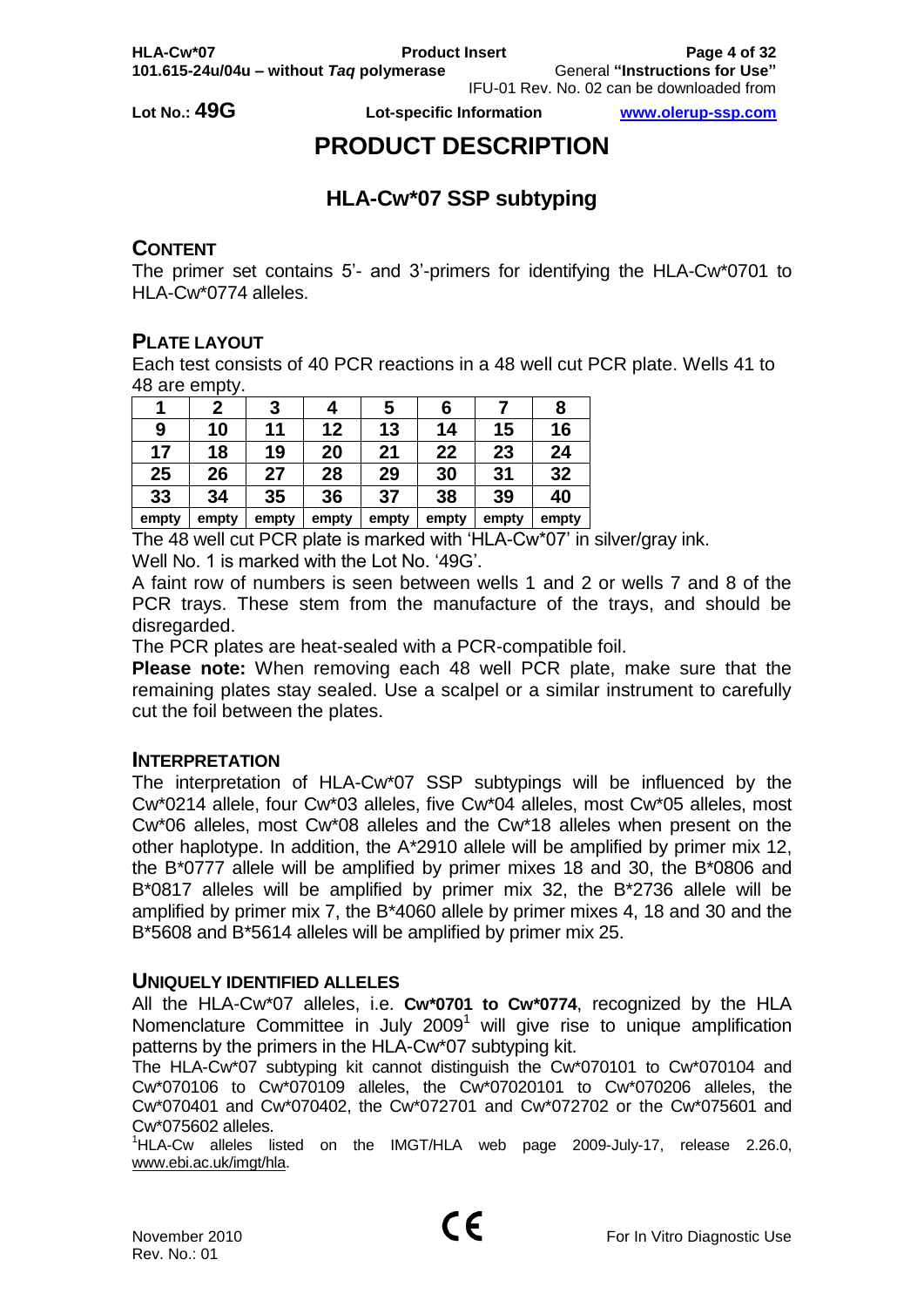**Lot No.: 49G Lot-specific Information www.olerup-ssp.com**

### **RESOLUTION IN HOMO- AND HETEROZYGOTES**

The 74 HLA-Cw\*07 alleles give rise to 74 amplification patterns, as the Cw\*070105 has a different amplification patterns than the other Cw\*0701xx alleles, that can be combined in 2 775 homozygous and heterozygous combinations. 991 of these genotypes do not give rise to unique amplification patterns. (The different lengths of the specific PCR products in lanes 1, 5, 8, 9, 11, 15, 18 to 21, 23, 25, 26, 34, 35, 38 and 39 were not considered in these calculations.)

|  |  | $++++---+---++------------+---0709,0713 = 0728,0749$                            |
|--|--|---------------------------------------------------------------------------------|
|  |  | $++++----+------+$ -+------ -------+ -------- 0709,0715 = 0749,0752             |
|  |  |                                                                                 |
|  |  | 0726,0749                                                                       |
|  |  |                                                                                 |
|  |  | 0726,0733N                                                                      |
|  |  |                                                                                 |
|  |  | $++++--- + --- --- + --- - --- + --- - --- + --- - --- - 0709,0754 = 0718,0749$ |
|  |  | $++++--- +---++ --- --- --- --- --- --- --- --- 0709,0723 = 0721,0749$          |
|  |  |                                                                                 |
|  |  |                                                                                 |
|  |  | $++++---+---++--------+---++------0709,0732N = 0749,0755N$                      |
|  |  |                                                                                 |
|  |  |                                                                                 |
|  |  | $++++--- +---++ --- --- --- --- --- --- --- --- --- 0709,0742 = 0736,0749$      |
|  |  |                                                                                 |
|  |  |                                                                                 |
|  |  | $++++----+---++-------------+---+---0709,0772 = 0749,0771$                      |
|  |  | $++++--- +---++ --- --- --- --- --- --- --- --- --- 0709,0764 = 0749,0773$      |
|  |  | $++++--- +---++ --- --- --- --- --- --- --- --- --- 0709,0761N = 0749,0758$     |
|  |  |                                                                                 |
|  |  | $++++--- +---++ --- --- --- --- --- --- --- --- --- 0709,0762 = 0749,0765$      |
|  |  |                                                                                 |
|  |  | $0709,0729 = 0709,0749$                                                         |
|  |  | $++++$ ---- --+--+-+ ------- ------- -------- 0710,0728 = 0713,0724             |
|  |  |                                                                                 |
|  |  | $++++---$ --+----+ --+----- -------- -------- 0710,0726 = 0724,0751             |
|  |  | $++++---$ --+----+ ---+---- -------- -------- 0710,0744 = 0724,0748             |
|  |  | $++++---$ --+----+ ----+--- -------- --------0710,0718 = 0719,0743 =            |
|  |  | 0724,0754                                                                       |
|  |  |                                                                                 |
|  |  | $++++------+---+-----+------------0710,0722 = 0724,0725$                        |
|  |  |                                                                                 |
|  |  |                                                                                 |
|  |  | $++++---$ --+----+ ------- --+---- ---------0710,0769 = 0724,0737               |
|  |  | $++++---$ --+----+ ------- ---+---- ---------0710,0735 = 0724,0747              |
|  |  | $++++---$ --+----+ ------- ----+--- --------0710,0736 = 0724,0742               |
|  |  |                                                                                 |
|  |  | $++++---$ --+----+ ------- ------- -+------ 0710,0770 = 0724,0767               |
|  |  | $++++---$ --+----+ -------- ------- --+----- 0710,0771 = 0724,0772              |
|  |  | $++++---$ --+----+ ------- ------- ---+---- 0710,0773 = 0724,0764               |
|  |  | $++++---$ --+----+ ------- ------- -----+--0710,0758 = 0724,0761N               |
|  |  | $++++---$ --+----+ ------- ------- ------+-0710,0759 = 0724,0774                |
|  |  | $++++---$ --+----+ ------- ------- -------+0710,0765 = 0724,0762                |
|  |  | $++++---$ --+----+ ------- ------- -------- 0701,0710 = 0702,0724 =             |
|  |  | 0710,0724                                                                       |
|  |  |                                                                                 |
|  |  | $++++$ ---- ----+-+ --+---- ------- -------- 0713,0726 = 0728,0751              |
|  |  | $++++$ ---- ----+-+ ---+---- ------- -------- 0713,0744 = 0728,0748             |
|  |  | $++++$ ----+-+ ----+--- -------- -------- 0713,0718 = 0728,0754                 |
|  |  |                                                                                 |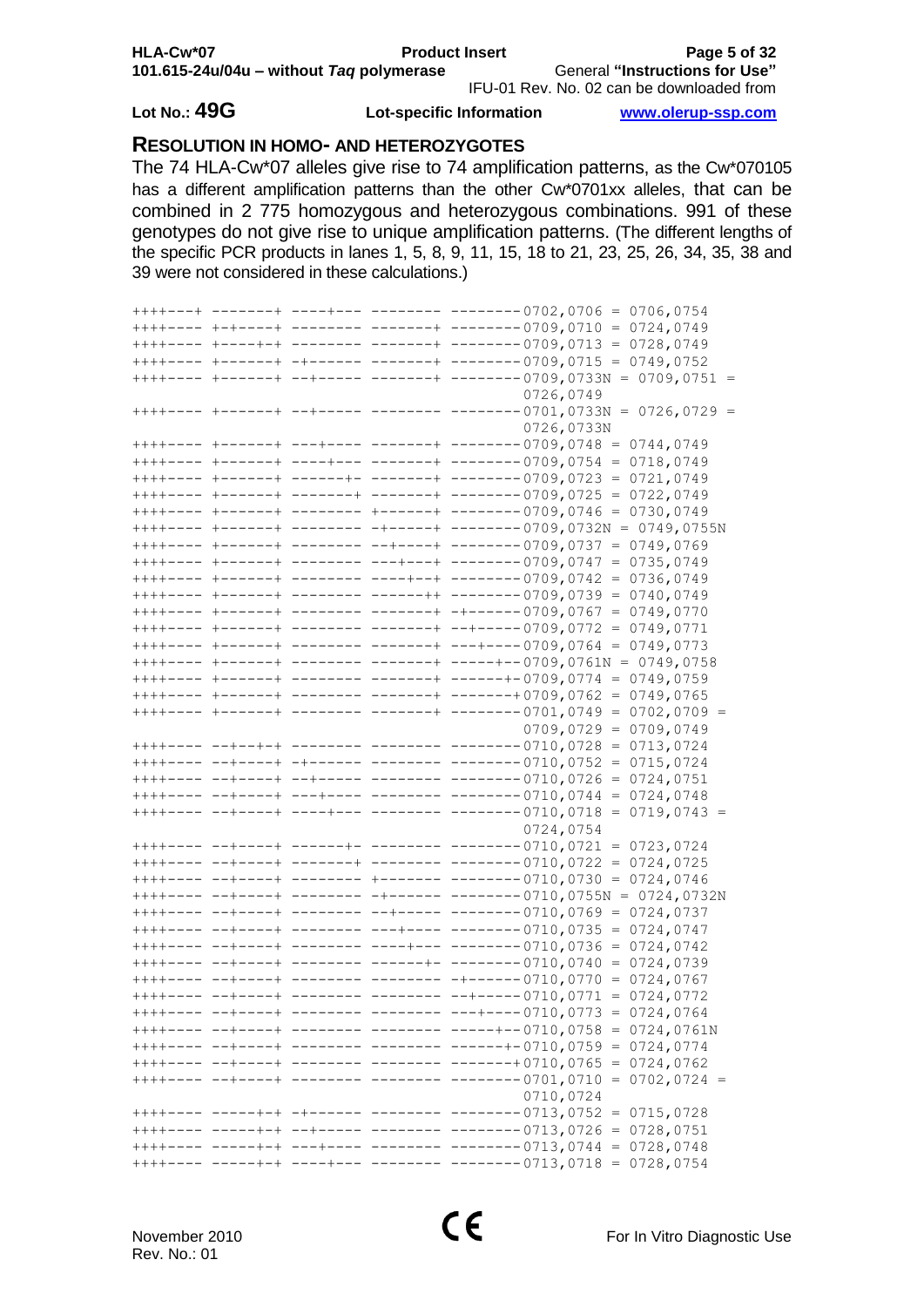|                                                                                     |                                                                        | IFU-01 Rev. No. 02 can be downloaded from |
|-------------------------------------------------------------------------------------|------------------------------------------------------------------------|-------------------------------------------|
| <b>Lot No.: 49G</b>                                                                 | <b>Lot-specific Information</b>                                        | www.olerup-ssp.com                        |
|                                                                                     | $++++--------++------+------------------0713,0721 = 0723,0728$         |                                           |
|                                                                                     |                                                                        |                                           |
|                                                                                     |                                                                        |                                           |
|                                                                                     | $++++$ ---- ----+-+ ------- -+------ --------0713,0755N = 0728,0732N   |                                           |
|                                                                                     | $++++---$ -----+-+ ------- --+---- ----------0713,0769 = 0728,0737     |                                           |
|                                                                                     |                                                                        |                                           |
|                                                                                     |                                                                        |                                           |
|                                                                                     | $++++$ ---- ----+-+ ------- -----+- -------- 0713,0740 = 0728,0739     |                                           |
|                                                                                     |                                                                        |                                           |
|                                                                                     | $++++$ ---- ----+-+ ------- ------- --+----- 0713,0771 = 0728,0772     |                                           |
|                                                                                     | $++++$ ---- ----+-+ ------- ------- ---+---- 0713,0773 = 0728,0764     |                                           |
|                                                                                     | $+$ +++---- -----+-+ -------- -------- -----+-- 0713,0758 = 0728,0761N |                                           |
|                                                                                     | $++++$ ---- ----+-+ ------- ------- ------+-0713,0759 = 0728,0774      |                                           |
|                                                                                     | $++++---$ -----+-+ ------- ------- -------+0713,0765 = 0728,0762       |                                           |
|                                                                                     | $++++--------++------------------------0701,0713 = 0702,0728 =$        |                                           |
|                                                                                     | 0713,0728                                                              |                                           |
|                                                                                     | $++++---$ -----++ ----+--- ------- -------- 0714,0719 = 0718,0750      |                                           |
|                                                                                     | $++++---$ ------+ -++----- ------- -------- 0715,0726 = 0751,0752      |                                           |
|                                                                                     | $++++---$ ------+ -+-+---- ------- -------- 0715,0744 = 0748,0752      |                                           |
|                                                                                     | $++++---$ -------+ -+--+--- ------- -------- 0715,0718 = 0752,0754     |                                           |
|                                                                                     | $++++---$ -------+ -+----+- -------- -------- 0715,0721 = 0723,0752    |                                           |
|                                                                                     |                                                                        |                                           |
|                                                                                     | $++++---$ ------+ -+------ +------ ------- 0715,0730 = 0746,0752       |                                           |
|                                                                                     | $++++---$ ------+ -+----- -+------ -------0715,0755N = 0732N,0752      |                                           |
|                                                                                     | $++++---$ -------+ -+------ --+----- --------0715,0769 = 0737,0752     |                                           |
|                                                                                     | $++++---$ ------+ -+------ --+---- --------0715,0735 = 0747,0752       |                                           |
|                                                                                     | $++++---$ ------+ -+----- ----+--- ---------0715,0736 = 0742,0752      |                                           |
|                                                                                     | $++++---$ ------+ -+------ -----+- -------- 0715,0740 = 0739,0752      |                                           |
|                                                                                     |                                                                        |                                           |
|                                                                                     | $++++----------++-+----------------------0715,0771 = 0752,0772$        |                                           |
|                                                                                     | $++++---$ -------+ -+------ ------- ---+---- 0715,0773 = 0752,0764     |                                           |
|                                                                                     | $++++---$ ------+ -+----- ------- -----+--0715,0758 = 0752,0761N       |                                           |
|                                                                                     | $++++---$ ------+ -+----- ------- ------+-0715,0759 = 0752,0774        |                                           |
|                                                                                     | $++++---$ ------+ -+----- ------- -------+0715,0765 = 0752,0762        |                                           |
|                                                                                     | $++++---$ ------+ -+------ ------- -------- 0701,0715 = 0702,0752 =    |                                           |
|                                                                                     | 0715,0752                                                              |                                           |
|                                                                                     | $++++---$ ------+ --++---- ------- -------- 0726,0748 = 0744,0751      |                                           |
|                                                                                     | $++++---$ ------+ --+-+--- ------- -------- 0718,0751 = 0726,0754      |                                           |
| $\begin{array}{cccccccccccccc} \bot & \bot & \bot & \bot & \bot & \bot \end{array}$ | -- --------0721,0751 = 0723,0726                                       |                                           |
|                                                                                     |                                                                        |                                           |
|                                                                                     | $++++---$ -------+ --+----- +------- -------- 0726,0746 = 0730,0751    |                                           |
|                                                                                     |                                                                        |                                           |
|                                                                                     | $++++---$ ------+ --+----- --+---- ---------0726,0747 = 0735,0751      |                                           |
|                                                                                     | $++++---$ ------+ --+----- ----+--- --------0726,0742 = 0736,0751      |                                           |
|                                                                                     | $++++---$ -------+ --+----- ------+ -------- 0726,0739 = 0740,0751     |                                           |
|                                                                                     | $++++---$ ------+ --+---- ------- -+------ 0726,0767 = 0751,0770       |                                           |
|                                                                                     | $++++---$ ------+ --+----- -------- --+----- 0726,0772 = 0751,0771     |                                           |
|                                                                                     | ++++---- -------+ --+----- -------- ---+---- 0726,0764 = 0751,0773     |                                           |
|                                                                                     | $++++---$ ------+ --+----- -------- ----++--0726,0761N = 0751,0758     |                                           |
|                                                                                     | $++++---$ ------+ --+----- -------- ------+-0726,0774 = 0751,0759      |                                           |
|                                                                                     | $++++---$ ------+ --+---- ------- -------+0726,0762 = 0751,0765        |                                           |
|                                                                                     | $++++---$ -------+ --+----- -------- -------- 0701,0751 = 0702,0726 =  |                                           |
|                                                                                     | 0726,0751                                                              |                                           |
|                                                                                     | $++++---$ ------+ ---++--- ------- -------- 0718,0748 = 0744,0754      |                                           |
|                                                                                     | $++++---$ ------+ --+--+- ------- -------- 0721,0748 = 0723,0744       |                                           |
|                                                                                     |                                                                        |                                           |
|                                                                                     | $++++---$ ------+ --+---- +------ ------- 0730,0748 = 0744,0746        |                                           |
|                                                                                     | $++++---$ ------+ --+---- -+----- ------- 0732N, 0744 = 0748, 0755N    |                                           |
|                                                                                     |                                                                        |                                           |
|                                                                                     | $++++---$ ------+ --+---- --+---- ---------0735,0748 = 0744,0747       |                                           |
|                                                                                     | $++++---$ ------+ --+---- ----+--- --------0736,0748 = 0742,0744       |                                           |
|                                                                                     |                                                                        |                                           |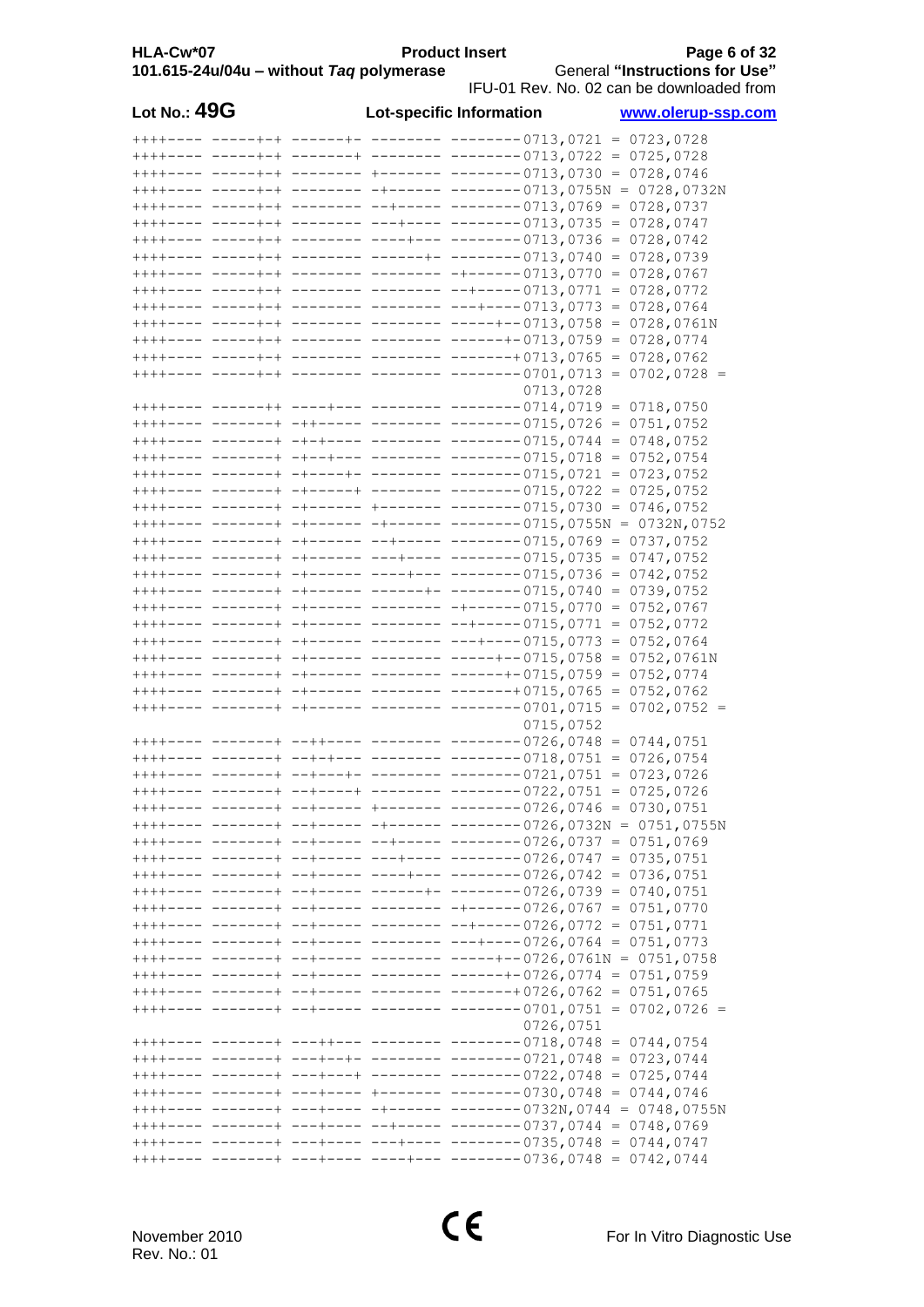|                |                                                                     | IFU-01 Rev. No. 02 can be downloaded from |
|----------------|---------------------------------------------------------------------|-------------------------------------------|
| Lot No.: $49G$ | <b>Lot-specific Information</b>                                     | www.olerup-ssp.com                        |
|                | $++++---$ -------+ ---+---- ------+ -------- 0739,0744 = 0740,0748  |                                           |
|                | $++++---$ ------+ ---+---- -------- -+------ 0744,0767 = 0748,0770  |                                           |
|                | $++++---$ ------+ --+---- ------- --+----- 0744,0772 = 0748,0771    |                                           |
|                | $++++---$ -------+ ---+---- -------- ---+---- 0744,0764 = 0748,0773 |                                           |
|                | $++++---$ -------+ ---+---- -------- -----+--0744,0761N = 0748,0758 |                                           |
|                | $++++---$ ------+ --+---- -------- ------+-0744,0774 = 0748,0759    |                                           |
|                | $++++---$ ------+ --+---- ------- -------+0744,0762 = 0748,0765     |                                           |
|                | $++++----------++---------------------0701,0748 = 0702,0744 =$      |                                           |
|                | 0744,0748                                                           |                                           |
|                | $++++---$ -------+ ---+++- ------- -------- 0718,0723 = 0721,0754   |                                           |
|                | $++++---$ ------+ ---+--+ ------- -------- 0718,0725 = 0722,0754    |                                           |
|                | $++++----------++---+-++-------------0718,0746 = 0730,0754$         |                                           |
|                | $++++----------++-------+---------------0718,0732N = 0719,0731 =$   |                                           |
|                | 0754,0755N                                                          |                                           |
|                | $++++---------++---+------------0718,0737 = 0754,0769$              |                                           |
|                | $++++----------++---------------------0718,0747 = 0735,0754$        |                                           |
|                | $++++---$ ------+ ---+--- ---+--- ---------0718,0742 = 0736,0754    |                                           |
|                |                                                                     |                                           |
|                | $++++---$ ------+ ---+--- ------+- -------- 0718,0739 = 0740,0754   |                                           |
|                | $++++---$ ------+ ---+--- -------- -+------0718,0767 = 0754,0770    |                                           |
|                | $++++---$ -------+ ---+--- -------- --+-----0718,0772 = 0754,0771   |                                           |
|                | $++++---$ ------+ ---+--- ------- ---+--- 0718,0764 = 0754,0773     |                                           |
|                | $++++---$ -------+ ----+--- -------- -----+--0718,0761N = 0754,0758 |                                           |
|                | $++++----------++---+-------------+--0718,0774 = 0754,0759$         |                                           |
|                | $++++---$ ------+ ---+--- ------- -------+ 0718,0762 = 0754,0765    |                                           |
|                | $++++---$ ------+ ---+--- ------- -------- 0701,0754 = 0702,0718 =  |                                           |
|                |                                                                     | $0718, 0754 = 0719, 0727$                 |
|                | ++++---- -------+ -----+-- -------- ---+----0702,0720 = 0720,0764   |                                           |
|                |                                                                     |                                           |
|                | $++++---$ -------+ -----+- +------- -------- 0721,0746 = 0723,0730  |                                           |
|                | $++++---$ ------+ -----+- -+------ --------0721,0732N = 0723,0755N  |                                           |
|                | $++++---$ ------+ -----+- --+----- ---------0721,0737 = 0723,0769   |                                           |
|                |                                                                     |                                           |
|                | $++++---$ ------+ -----+- ---+---- ---------0721,0747 = 0723,0735   |                                           |
|                | $++++---$ ------+ -----+- ----+--- -------- 0721,0742 = 0723,0736   |                                           |
|                | $++++---$ ------+ -----+- -----+- -------- 0721,0739 = 0723,0740    |                                           |
|                | $++++---$ ------+ -----+- ------- -+------ 0721,0767 = 0723,0770    |                                           |
|                | $++++---$ ------+ -----+- ------- --+----- 0721,0772 = 0723,0771    |                                           |
|                | $++++---$ ------+ -----+- ------- ---+---- 0721,0764 = 0723,0773    |                                           |
|                | $++++---$ ------+ -----+- ------- -----+-- 0721,0761N = 0723,0758   |                                           |
|                | $++++---$ ------+ -----+- ------- ------+- 0721,0774 = 0723,0759    |                                           |
|                |                                                                     |                                           |
|                |                                                                     |                                           |
|                | 0721,0723                                                           |                                           |
|                |                                                                     |                                           |
|                |                                                                     |                                           |
|                | $++++---$ ------+ ------+ --+---- --------0722,0737 = 0725,0769     |                                           |
|                |                                                                     |                                           |
|                |                                                                     |                                           |
|                | $++++---$ -------+ ------+ ------+ ------- -0722,0739 = 0725,0740   |                                           |
|                |                                                                     |                                           |
|                |                                                                     |                                           |
|                | ++++----- -------+ -------+ -------- --+----- 0722,0772 = 0725,0771 |                                           |
|                | $++++---$ ------+ ------+ ------- --+---- 0722,0764 = 0725,0773     |                                           |
|                | $++++---$ ------+ ------+ ------- -----+--0722,0761N = 0725,0758    |                                           |
|                |                                                                     |                                           |
|                |                                                                     |                                           |
|                |                                                                     |                                           |
|                | 0722,0725                                                           |                                           |
|                |                                                                     |                                           |
|                | $++++---$ ------+ ------- +-+----- --------0730,0737 = 0746,0769    |                                           |
|                |                                                                     |                                           |
|                |                                                                     |                                           |
|                | $++++---$ -------+ ------- +-----+ ------- 0730,0739 = 0740,0746    |                                           |
|                |                                                                     |                                           |
|                |                                                                     |                                           |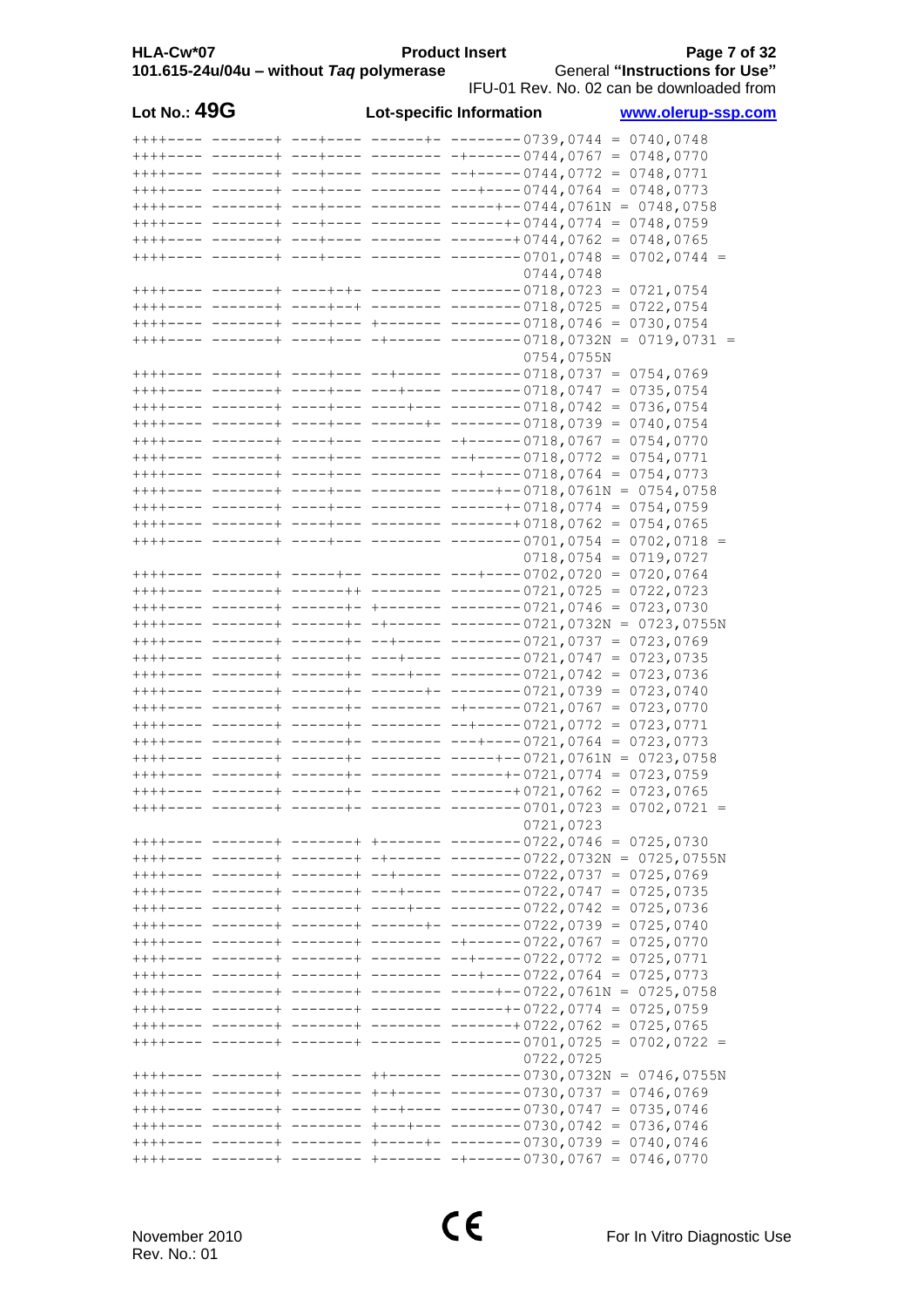| <b>Lot No.: 49G</b> | <b>Lot-specific Information</b>                                            | www.olerup-ssp.com |
|---------------------|----------------------------------------------------------------------------|--------------------|
|                     | $++++----------+$ -------+ ------- +------- --+----- 0730,0772 = 0746,0771 |                    |
|                     | $++++---$ ------+ ------- +------ ---+----0730,0764 = 0746,0773            |                    |
|                     | $++++----------++-----++------------------0730,0761N = 0746,0758$          |                    |
|                     | $++++----------++------+---------------------0730,0774 = 0746,0759$        |                    |
|                     | $++++---$ ------+ ------- +------ ------+0730,0762 = 0746,0765             |                    |
|                     |                                                                            |                    |
|                     | 0730,0746                                                                  |                    |
|                     | $++++----------++-----+++-------------0732N,0769 = 0737,0755N$             |                    |
|                     | $++++---$ ------+ ------- -+-+---- -------- 0732N, 0735 = 0747, 0755N      |                    |
|                     | $++++----$ ------+ ------- -+--+--- -------- 0732N, 0736 = 0742, 0755N     |                    |
|                     | $++++---$ ------+ ------- -+----+- -------- 0732N, 0740 = 0739, 0755N      |                    |
|                     | $++++---$ ------+ ------- -+------ -+------ 0732N, 0770 = 0755N, 0767      |                    |
|                     | $++++---$ -------+ ------- -+------ --+-----0732N, 0771 = 0755N, 0772      |                    |
|                     |                                                                            |                    |
|                     | $++++---$ ------+ ------- -+------ --+----- 0732N, 0773 = 0755N, 0764      |                    |
|                     | ++++---- -------+ -------- -+------ -----+-- 0732N, 0758 = 0755N, 0761N    |                    |
|                     | $++++---$ ------+ ------- -+------ ------+-0732N,0759 = 0755N,0774         |                    |
|                     | $++++---$ ------+ ------- -+------ -------+0732N,0765 = 0755N,0762         |                    |
|                     |                                                                            |                    |
|                     | 0732N, 0755N                                                               |                    |
|                     |                                                                            |                    |
|                     |                                                                            |                    |
|                     |                                                                            |                    |
|                     | $++++---$ ------+ ------- --+---- -+----- 0737,0770 = 0767,0769            |                    |
|                     | $++++----------++--------------------0737,0771 = 0769,0772$                |                    |
|                     | $++++---$ ------+ ------- --+---- --+---- 0737,0773 = 0764,0769            |                    |
|                     | ++++---- -------+ -------- --+----- -----+--0737,0758 = 0761N,0769         |                    |
|                     |                                                                            |                    |
|                     |                                                                            |                    |
|                     |                                                                            |                    |
|                     | 0737,0769                                                                  |                    |
|                     | $++++---$ ------+ ------- ---++--- --------0735,0742 = 0736,0747           |                    |
|                     | $++++---$ ------+ ------- --+--+- -------- 0735,0739 = 0740,0747           |                    |
|                     |                                                                            |                    |
|                     | $++++---$ -------+ ------- ---+---- --+----- 0735,0772 = 0747,0771         |                    |
|                     | $++++---$ ------+ ------- ---+--- --+---- 0735,0764 = 0747,0773            |                    |
|                     | ++++---- -------+ -------- ---+---- -----+--0735,0761N = 0747,0758         |                    |
|                     |                                                                            |                    |
|                     |                                                                            |                    |
|                     |                                                                            |                    |
|                     | $++++---$ ------+ ------- ---+---- -------- 0701,0747 = 0702,0735 =        |                    |
|                     | 0735,0747                                                                  |                    |
|                     | $++++----------++--------+-------------0736,0739 = 0740,0742$              |                    |
|                     |                                                                            |                    |
|                     | $++++---$ ------+ ------- ----+--- --+----0736,0772 = 0742,0771            |                    |
|                     | $++++---$ ------+ ------- ---+--- --+---- 0736,0764 = 0742,0773            |                    |
|                     | $++++---$ -------+ ------- ----+--- ----+-- 0736,0761N = 0742,0758         |                    |
|                     | $++++---$ -------+ ------- ----+--- ------+-0736,0774 = 0742,0759          |                    |
|                     |                                                                            |                    |
|                     | $++++---$ ------+ ------- ----+--- -------- 0701,0742 = 0702,0736 =        |                    |
|                     | 0736,0742                                                                  |                    |
|                     |                                                                            |                    |
|                     | $++++---$ ------+ ------- ------+ --+-----0739,0771 = 0740,0772            |                    |
|                     | $++++----$ -------+ ------- ------+ ---+---- 0739,0773 = 0740,0764         |                    |
|                     | $++++---$ ------+ ------- -----+- -----+- 0739,0758 = 0740,0761N           |                    |
|                     | $++++---$ ------+ ------- -----+ ------+ ------+- 0739,0759 = 0740,0774    |                    |
|                     | $++++---$ ------+ ------- -----+ -----+1 ------+0739,0765 = 0740,0762      |                    |
|                     |                                                                            |                    |
|                     | 0739,0740                                                                  |                    |
|                     | ++++---- -------+ ------- -------- -++----- 0767,0771 = 0770,0772          |                    |
|                     | ++++----- -------+ -------- -------- -+-+----0764,0770 = 0767,0773         |                    |
|                     | $++++---$ ------+ ------- ------- +---+--0758,0767 = 0761N,0770            |                    |
|                     | $++++---$ ------+ ------- ------- -+----+-0759,0767 = 0770,0774            |                    |
|                     | $++++---$ ------+ ------- ------- -+-----+0762,0770 = 0765,0767            |                    |
|                     |                                                                            |                    |

Rev. No.: 01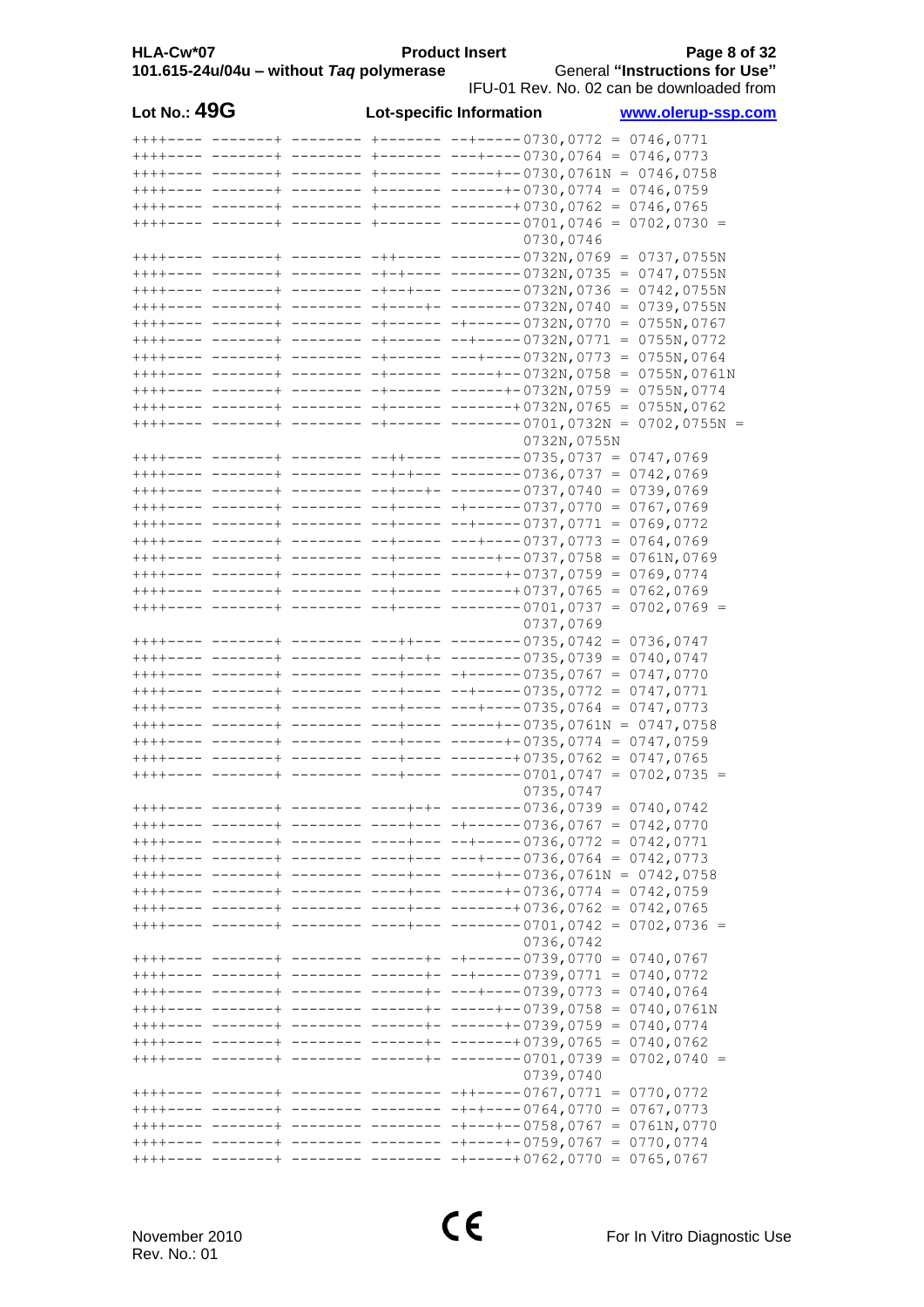| HLA-Cw*07           |                                                                       | <b>Product Insert</b>           | Page 9 of 32                                                    |
|---------------------|-----------------------------------------------------------------------|---------------------------------|-----------------------------------------------------------------|
|                     | 101.615-24u/04u - without Tag polymerase                              |                                 | <b>General "Instructions for Use"</b>                           |
| <b>Lot No.: 49G</b> |                                                                       | <b>Lot-specific Information</b> | IFU-01 Rev. No. 02 can be downloaded from<br>www.olerup-ssp.com |
|                     |                                                                       |                                 |                                                                 |
|                     |                                                                       | 0767,0770                       |                                                                 |
|                     | ++++----- -------+ -------- -------- --++----0764,0771 = 0772,0773    |                                 |                                                                 |
|                     | $++++---$ ------+ ------- ------- --+--+--0758,0772 = 0761N,0771      |                                 |                                                                 |
|                     | $++++----------++-------------------+----+---+-0759,0772 = 0771,0774$ |                                 |                                                                 |
|                     | $++++---$ -------+ ------- ------- --+----+0762,0771 = 0765,0772      |                                 |                                                                 |
|                     | $++++---$ ------+ ------- ------- --+-----0701,0772 = 0702,0771 =     |                                 |                                                                 |
|                     |                                                                       | 0771,0772                       |                                                                 |
|                     | $++++---$ ------+ ------- ------- ---+-+--0758,0764 = 0761N,0773      |                                 |                                                                 |
|                     |                                                                       |                                 |                                                                 |
|                     | $++++----$ -------+ ------- ------- ---+---+0762,0773 = 0764,0765     |                                 |                                                                 |
|                     | $++++---$ ------+ ------- ------- ---+----0701,0764 = 0702,0773 =     |                                 |                                                                 |
|                     | $++++---$ -------+ -------- -------- -----++-0758,0774 = 0759,0761N   | 0764,0773                       |                                                                 |
|                     | $++++---$ ------+ ------- ------- -----+-+0758,0762 = 0761N,0765      |                                 |                                                                 |
|                     | $++++---$ -------+ ------- ------- -----+--0701,0761N = 0702,0758 =   |                                 |                                                                 |
|                     |                                                                       | 0758,0761N                      |                                                                 |
|                     | $++++---$ ------+ ------- ------- ------++0759,0762 = 0765,0774       |                                 |                                                                 |
|                     | $++++---$ ------+ ------- ------- ------+-0701,0774 = 0702,0759 =     |                                 |                                                                 |
|                     |                                                                       | 0759,0774                       |                                                                 |
|                     | $++++----$ ------+ ------- ------- -------+0701,0762 = 0702,0765 =    |                                 |                                                                 |
|                     |                                                                       | 0762,0765                       |                                                                 |
|                     | $++++---$ ------- --+-+--- -------- -------- 0716,0719 = 0719,0726    |                                 |                                                                 |
|                     | $++++---$ ------- ----+--- -------- -------- 0701,0719 = 0718,0719    |                                 |                                                                 |
|                     | $++++++$ -------+ ------- ------- -------- 0705,0753 = 0705,0757      |                                 |                                                                 |
|                     | $++++--+$ -------- ----+--- -------- -------- 0706,0753 = 0706,0757   |                                 |                                                                 |
|                     |                                                                       |                                 |                                                                 |
|                     |                                                                       |                                 |                                                                 |
|                     | $++++------++---+$ -------- -------- ------- 0743,0753 = 0743,0757    |                                 |                                                                 |
|                     | $++++--$ --+----- ------- ------- ------- 0724,0753 = 0724,0757       |                                 |                                                                 |
|                     | $++++--$ ----+-- ------- ------- ------- 0728,0753 = 0728,0757        |                                 |                                                                 |
|                     | $++++$ ---- -----++ ------- ------- -------- 0714,0753 = 0714,0757    |                                 |                                                                 |
|                     | $++++--$ ------+ ---+---- -------- -------- 0701,0703 = 0703,0744 =   |                                 |                                                                 |
|                     |                                                                       |                                 | $0703, 0753 = 0717, 0753$                                       |
|                     | $++++--$ ------+ ------- -+----- -------- 0731,0753 = 0731,0757       |                                 |                                                                 |
|                     |                                                                       |                                 |                                                                 |
|                     | $++++---$ ------- -+----- ------- ------- 0752,0753 = 0752,0757       |                                 |                                                                 |
|                     | $++++--$ ------- --+----- -------- -------- 0716,0753 = 0716,0757 =   |                                 |                                                                 |
|                     |                                                                       |                                 | $0726, 0753 = 0726, 0757$                                       |
|                     | $++++++$ -------- --+---- -------- -------- 0744,0753 = 0744,0757     |                                 |                                                                 |
|                     | $++++--$ ------- ----+--- -------- --------0718,0753 = 0718,0757      |                                 |                                                                 |
|                     | $++++------------+--------------------0720,0753 = 0720,0757$          |                                 |                                                                 |
|                     |                                                                       |                                 |                                                                 |
|                     | $++++--$ ------- ------- +------ ------- 0730,0753 = 0730,0757        |                                 |                                                                 |
|                     | $++++--$ ------- ------- -+----- --------0753,0755N = 0755N,0757      |                                 |                                                                 |
|                     |                                                                       |                                 |                                                                 |
|                     | $++++----------------------------------------0735,0753 = 0735,0757$   |                                 |                                                                 |
|                     | $++++--$ ------- ------- ----+--- -------- 0736,0753 = 0736,0757      |                                 |                                                                 |
|                     | $++++------------------------+----------------0740,0753 = 0740,0757$  |                                 |                                                                 |
|                     | $++++--$ ------- ------- ------- -+----- 0753,0770 = 0757,0770        |                                 |                                                                 |
|                     | $++++--------------------------------------0753,0771 = 0757,0771$     |                                 |                                                                 |
|                     | $++++----------------------------------------0753,0773 = 0757,0773$   |                                 |                                                                 |
|                     | +++-+--- ------- ------- -------- -----+--0753,0758 = 0757,0758       |                                 |                                                                 |
|                     | $++++--------------------------------+-0753,0759 = 0757,0759$         |                                 |                                                                 |
|                     |                                                                       |                                 |                                                                 |
|                     | $++++--$ ------- ------- -------- ------- 0701,0753 = 0701,0757 =     |                                 |                                                                 |
|                     |                                                                       |                                 | $070105, 0753 = 0753, 0753 =$                                   |
|                     |                                                                       | 0753,0757                       |                                                                 |
|                     |                                                                       |                                 |                                                                 |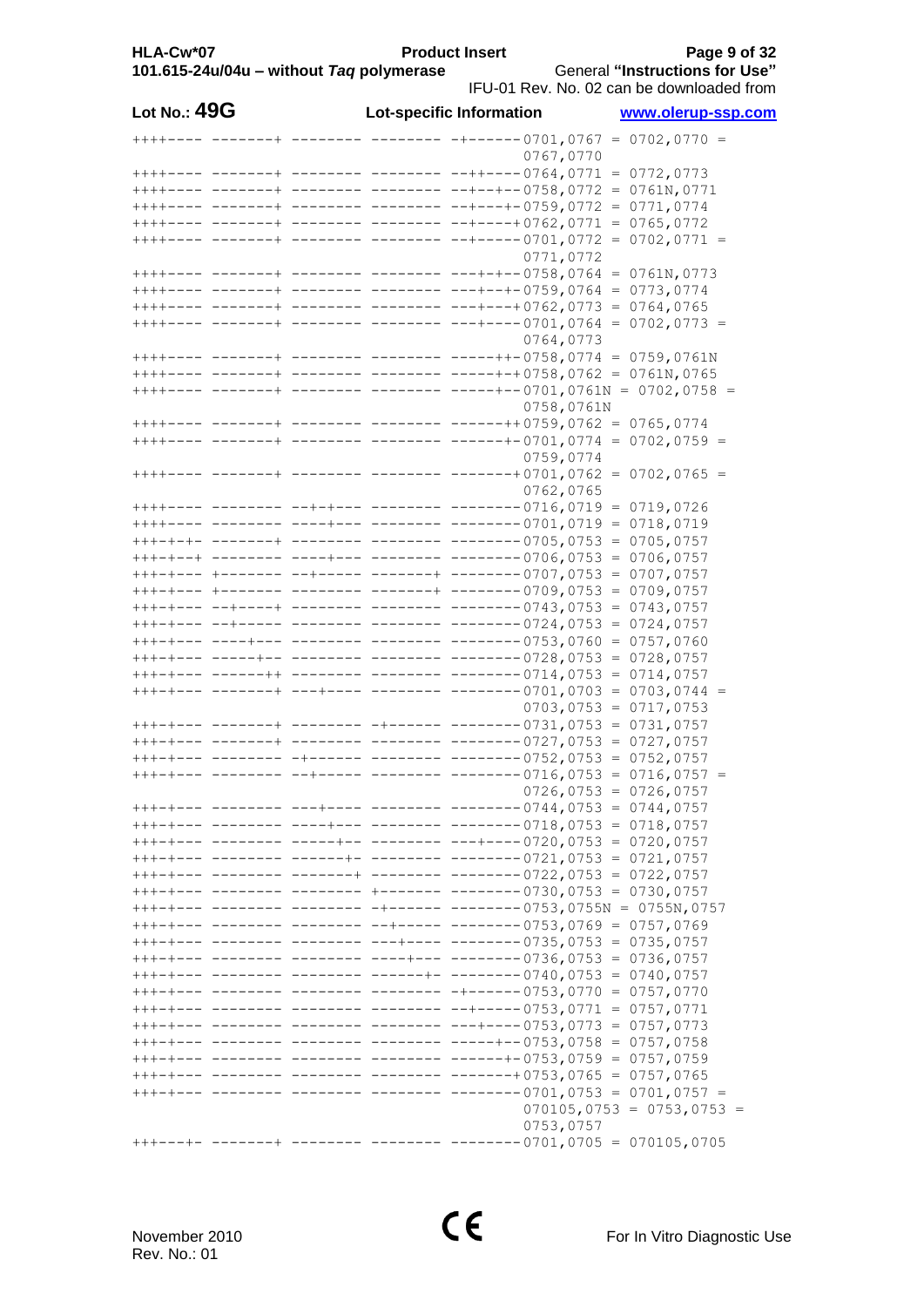| HLA-Cw*07                                                                                                                                             | <b>Product Insert</b>           | Page 10 of 32                                                                      |
|-------------------------------------------------------------------------------------------------------------------------------------------------------|---------------------------------|------------------------------------------------------------------------------------|
| 101.615-24u/04u - without Tag polymerase                                                                                                              |                                 | <b>General "Instructions for Use"</b><br>IFU-01 Rev. No. 02 can be downloaded from |
| <b>Lot No.: 49G</b>                                                                                                                                   | <b>Lot-specific Information</b> | www.olerup-ssp.com                                                                 |
| $+++---+$ ------+ ----+--- -------- ---------0706,0727 = 0706,0745 =                                                                                  |                                 |                                                                                    |
| $++++---+$ ------- --+-+--- ------- -------- 0706,0716 = 0706,0726                                                                                    |                                 | 0718,0745                                                                          |
| $++++---+$ ------- ----+--- -------- --------0701,0706 = 070105,0706 =                                                                                |                                 |                                                                                    |
|                                                                                                                                                       |                                 | $0706,0706 = 0706,0718$                                                            |
|                                                                                                                                                       |                                 | $0707,0709 = 0707,0726 =$                                                          |
|                                                                                                                                                       |                                 | $0709, 0716 = 0709, 0726$                                                          |
|                                                                                                                                                       |                                 | 0709,0709                                                                          |
| $+++--- - - + --- + --- - --- - --- - --- - --- - 0717,0724 = 0743,0744$<br>$+++--- - - + --- + --- - --- + --- - --- - --- - 0724,0731 = 0743,0755N$ |                                 |                                                                                    |
| $+++--- - - + --- + --- - --- - --- - --- - --- -0701,0743 = 070105,0743 =$                                                                           |                                 |                                                                                    |
|                                                                                                                                                       |                                 | $0724, 0727 = 0724, 0743$                                                          |
| $++++--------+--------------0716,0724 = 0724,0726$                                                                                                    |                                 |                                                                                    |
| $+++--- - - + --- - --- - --- - --- - --- - --- -0701,0724 = 070105,0724 =$                                                                           |                                 | 0724,0724                                                                          |
|                                                                                                                                                       |                                 |                                                                                    |
| $+++--- - --- +--- - --- - --- - --- - --- -0716,0728 = 0726,0728$                                                                                    |                                 |                                                                                    |
|                                                                                                                                                       |                                 |                                                                                    |
|                                                                                                                                                       |                                 | 0728,0728                                                                          |
| $+++--- ---- + --- +--- -+--- ---- ---- 0717,0755N = 0731,0744$                                                                                       |                                 |                                                                                    |
| $+++--- - --- - --- - --- - --- - --- - --- - --- - 0701,0717 = 0717,0744 =$                                                                          |                                 |                                                                                    |
| $+++--------++-----+$ -------- -+------ ---------0701,0731 = 070105,0731 =                                                                            |                                 | 0727,0744                                                                          |
|                                                                                                                                                       |                                 | $0727, 0755N = 0731, 0755N$                                                        |
| $++++---$ ------- -++----- ------- -------- 0716,0752 = 0726,0752                                                                                     |                                 |                                                                                    |
| $+++--- - --- - + --- - - --- - --- - --- - 0701,0752 = 070105,0752 =$                                                                                |                                 |                                                                                    |
|                                                                                                                                                       |                                 | 0752,0752                                                                          |
|                                                                                                                                                       |                                 |                                                                                    |
| $++++---$ ------- --+-+--- ------- -------- 0716,0718 = 0718,0726<br>$+++$ ----- ------- --+--+-- ------- ---+---- 0716,0720 = 0720,0726              |                                 |                                                                                    |
| $++++---$ ------- --+---+- ------- -------- 0716,0721 = 0721,0726                                                                                     |                                 |                                                                                    |
|                                                                                                                                                       |                                 |                                                                                    |
|                                                                                                                                                       |                                 |                                                                                    |
|                                                                                                                                                       |                                 |                                                                                    |
| $++++---$ ------- --+---- --+---- --------0716,0735 = 0726,0735                                                                                       |                                 |                                                                                    |
|                                                                                                                                                       |                                 |                                                                                    |
| $++++---$ ------- --+---- ------+- -------- 0716,0740 = 0726,0740                                                                                     |                                 |                                                                                    |
|                                                                                                                                                       |                                 |                                                                                    |
| $++++---$ ------- --+----- -------- --+----- 0716,0771 = 0726,0771                                                                                    |                                 |                                                                                    |
| $++++---$ ------- --+----- -------- ---+----0716,0773 = 0726,0773<br>$+++--- - --- - --- - --- - --- - --- - --- - --- - 0716,0758 = 0726,0758$       |                                 |                                                                                    |
|                                                                                                                                                       |                                 |                                                                                    |
| $+++--- - --- - --- - --- - --- - --- - --- - --- - 0716,0765 = 0726,0765$                                                                            |                                 |                                                                                    |
| $+++---$ ------- --+---- ------- -------- 0701,0716 = 0701,0726 =                                                                                     |                                 |                                                                                    |
|                                                                                                                                                       |                                 | $070105,0716 = 070105,0726 =$                                                      |
| $+++---$ ------- ---+---- -------- -------- 0701,0744 = 070105,0744 =                                                                                 |                                 | $0716,0726 = 0726,0726$                                                            |
|                                                                                                                                                       |                                 | 0744,0744                                                                          |
|                                                                                                                                                       |                                 |                                                                                    |
| +++----- -------- -----+-- -------- ---+----0701,0720 = 070105,0720 =                                                                                 |                                 | 0718,0718                                                                          |
|                                                                                                                                                       |                                 | $0720,0720 = 0720,0773$                                                            |
| $+++--- - --- --- --- --- --- --- --- --- --- --- 0701,0721 = 070105,0721 =$                                                                          |                                 |                                                                                    |
| $+++--------------+ -------------------0701,0722 = 070105,0722 =$                                                                                     |                                 | 0721,0721                                                                          |
|                                                                                                                                                       |                                 | 0722,0722                                                                          |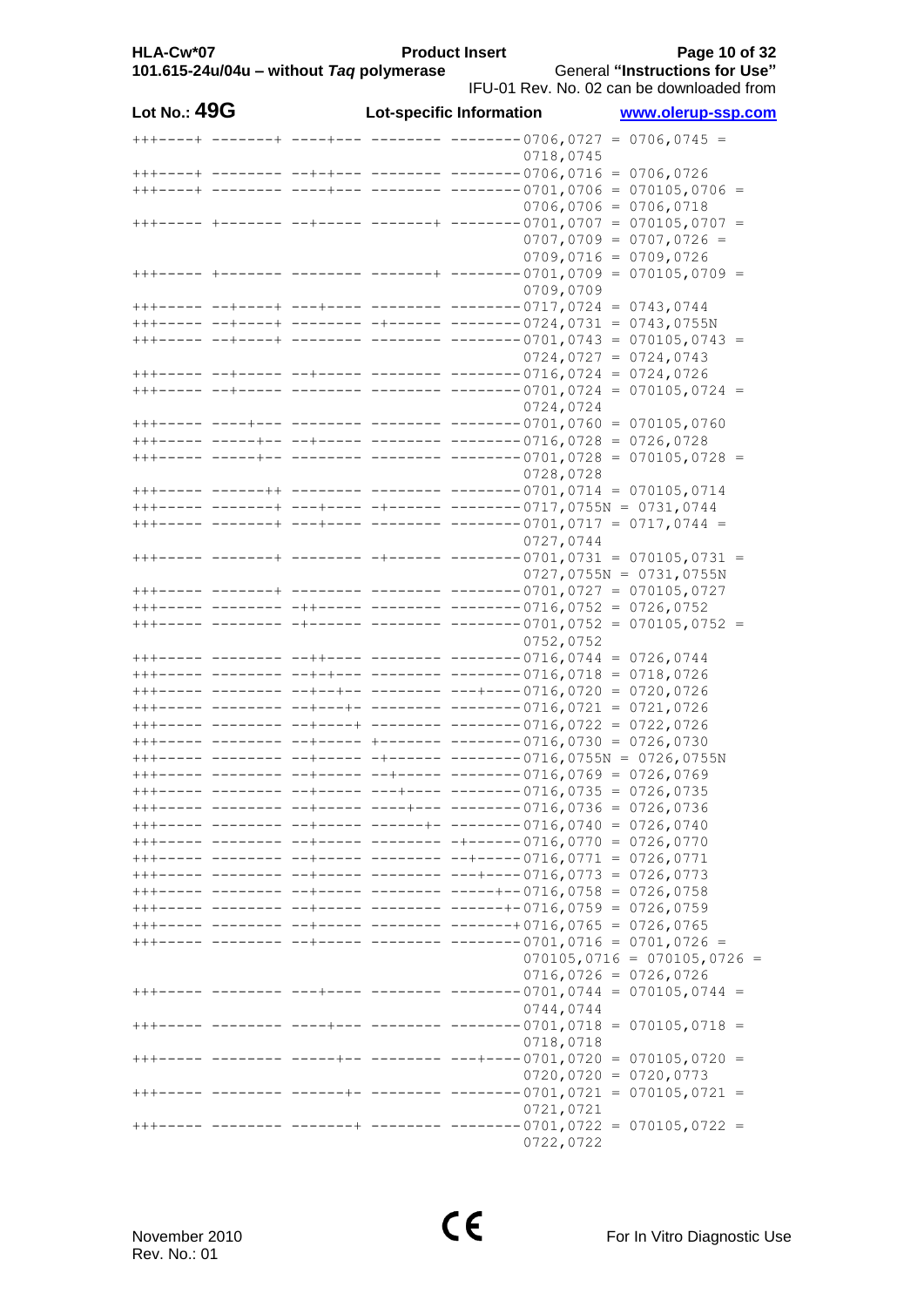| HLA-Cw*07           | 101.615-24u/04u - without Tag polymerase |                                 | <b>Product Insert</b> |                                                                      | Page 11 of 32<br><b>General "Instructions for Use"</b>                         |
|---------------------|------------------------------------------|---------------------------------|-----------------------|----------------------------------------------------------------------|--------------------------------------------------------------------------------|
|                     |                                          |                                 |                       |                                                                      | IFU-01 Rev. No. 02 can be downloaded from                                      |
| <b>Lot No.: 49G</b> |                                          | <b>Lot-specific Information</b> |                       |                                                                      | www.olerup-ssp.com                                                             |
|                     |                                          |                                 |                       | 0730,0730                                                            | $+++---$ ------- ------- +------ ------- 0701,0730 = 070105,0730 =             |
|                     |                                          |                                 |                       |                                                                      |                                                                                |
|                     |                                          |                                 |                       | 0755N, 0755N                                                         | $+++------------------------------------------------0701,0769 = 070105,0769 =$ |
|                     |                                          |                                 |                       | 0769,0769                                                            |                                                                                |
|                     |                                          |                                 |                       | 0735,0735                                                            | $+++------------------+--------------0701,0736 = 070105,0736 =$                |
|                     |                                          |                                 |                       | 0736,0736                                                            | $+++--------------------+------------0701,0740 = 070105,0740 =$                |
|                     |                                          |                                 |                       | 0740,0740                                                            | $+++--------------------------------------0701,0770 = 070105,0770 =$           |
|                     |                                          |                                 |                       | 0770,0770                                                            | +++----- -------- -------- -------- --+-----0701,0771 = 070105,0771 =          |
|                     |                                          |                                 |                       | 0771,0771                                                            | $+++--------------------------------------0701,0773 = 070105,0773 =$           |
|                     |                                          |                                 |                       | 0773,0773                                                            | $+++--------------------------------------0701,0758 = 070105,0758 =$           |
|                     |                                          |                                 |                       | 0758,0758                                                            |                                                                                |
|                     |                                          |                                 |                       | 0759,0759                                                            |                                                                                |
|                     |                                          |                                 |                       | 0765,0765                                                            | $+++--------------------------+---+---+0701,0765 = 070105,0765 =$              |
|                     |                                          |                                 |                       |                                                                      | $++++---$ ------- ------- ------- ------- -0701,0701 = 0701,070105             |
|                     |                                          |                                 |                       |                                                                      | $++++--+$ +------+ --+----- -------+ -------- 0702,0707 = 0707,0729 =          |
|                     |                                          |                                 |                       |                                                                      | $0707, 0733N = 0707, 0749 =$                                                   |
|                     |                                          |                                 |                       | $0707,0751 = 0716,0749$                                              |                                                                                |
|                     |                                          |                                 |                       |                                                                      | $++++--+$ +------+ --+----- ------- ---------0716,0729 = 0716,0733N =          |
|                     |                                          |                                 |                       | 0727,0733N                                                           |                                                                                |
|                     |                                          |                                 |                       |                                                                      |                                                                                |
|                     |                                          |                                 |                       | $++++---$ --+---++ ------- ------- -------- 0710,0714 = 0743,0750    |                                                                                |
|                     |                                          |                                 |                       | $++++--$ --+----+ --+----- ------- -------- 0710,0716 = 0743,0751    |                                                                                |
|                     |                                          |                                 |                       | $++++--- -++ --- --- ++--- -+--- -10710,0731 = 0732N,0743$           |                                                                                |
|                     |                                          |                                 |                       |                                                                      | $++++--$ --+----+ ------- ------- -------- 0702,0743 = 0710,0727 =             |
|                     |                                          |                                 |                       | 0710,0743                                                            |                                                                                |
|                     |                                          |                                 |                       | $++++---$ ----+-++ ------- ------- -------- 0714,0756 = 0750,0760    |                                                                                |
|                     |                                          |                                 |                       | $++++--$ ----+--+ ------- -+------ -------- 0731,0756 = 0732N,0760   |                                                                                |
|                     |                                          |                                 |                       |                                                                      | $++++--$ ---+--+ -------- ------- -------- 0702,0760 = 0727,0756 =             |
|                     |                                          |                                 |                       | 0756,0760                                                            |                                                                                |
|                     |                                          |                                 |                       | $++++--$ ------++ --+----- -------- --------- 0714,0751 = 0716,0750  |                                                                                |
|                     |                                          |                                 |                       | $++++---$ -----++ ------- -+----- -------- 0714,0732N = 0731,0750    |                                                                                |
|                     |                                          |                                 |                       |                                                                      | $++++---$ ------++ -------- ------- -------- 0702,0714 = 0714,0750 =           |
|                     |                                          |                                 |                       | 0727,0750                                                            |                                                                                |
|                     |                                          |                                 |                       | $++++---$ ------+ --+----- -+------ -------- 0716,0732N = 0731,0751  |                                                                                |
|                     |                                          |                                 |                       |                                                                      | $++++---$ ------+ --+---- ------- -------- 0702,0716 = 0716,0751 =             |
|                     |                                          |                                 |                       | 0727,0751                                                            |                                                                                |
|                     |                                          |                                 |                       | 0731,0732N                                                           | $++++---$ ------+ ------- -+----- --------0702,0731 = 0727,0732N =             |
|                     |                                          |                                 |                       | 0711,0760                                                            | $++--+--$ ---+--+ +------- ------- -------- 0704,0760 = 0711,0727 =            |
|                     |                                          |                                 |                       |                                                                      |                                                                                |
|                     |                                          |                                 |                       |                                                                      |                                                                                |
|                     |                                          |                                 |                       |                                                                      |                                                                                |
|                     |                                          |                                 |                       | $++----------++------------0714,0714 = 0714,0727$                    |                                                                                |
|                     |                                          |                                 |                       |                                                                      |                                                                                |
|                     |                                          |                                 |                       | $+$ -++-+-- -------+ +---+--- -------- ----+---0719,0763 = 0719,0768 |                                                                                |
|                     |                                          |                                 |                       |                                                                      |                                                                                |
|                     |                                          |                                 |                       |                                                                      |                                                                                |
|                     |                                          |                                 |                       | 0719,0754                                                            |                                                                                |
|                     |                                          |                                 |                       |                                                                      |                                                                                |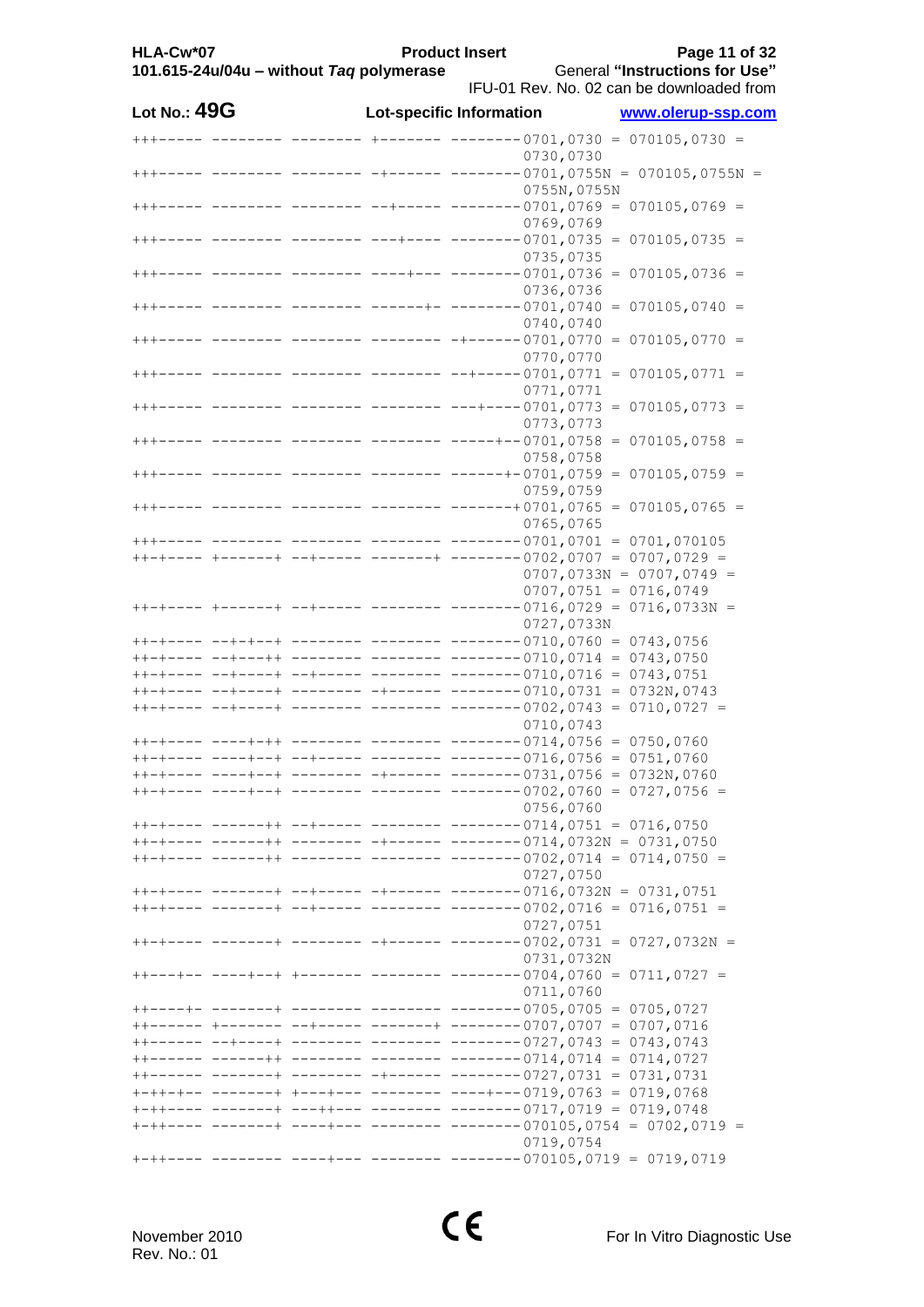| HLA-Cw*07                                                                                                                                          | <b>Product Insert</b>           | Page 12 of 32                                                                      |
|----------------------------------------------------------------------------------------------------------------------------------------------------|---------------------------------|------------------------------------------------------------------------------------|
| 101.615-24u/04u - without Taq polymerase                                                                                                           |                                 | <b>General "Instructions for Use"</b><br>IFU-01 Rev. No. 02 can be downloaded from |
| Lot No.: 49G                                                                                                                                       | <b>Lot-specific Information</b> | www.olerup-ssp.com                                                                 |
|                                                                                                                                                    |                                 |                                                                                    |
|                                                                                                                                                    |                                 | 0717,0757                                                                          |
|                                                                                                                                                    |                                 |                                                                                    |
|                                                                                                                                                    |                                 |                                                                                    |
| $+$ --+-+-- +------+ +-+----- -------- ----+--- 0733N, 0763 = 0733N, 0768<br>$+$ --+-+-- +------+ +------- -------+ ----+--- 0749,0763 = 0749,0768 |                                 |                                                                                    |
| $+$ --+-+-- +------+ +------- -------- ----+--- 0729,0763 = 0729,0768                                                                              |                                 |                                                                                    |
| $+$ --+-+-- --+----+ +------- -------- ----+--- 0710,0763 = 0710,0768                                                                              |                                 |                                                                                    |
|                                                                                                                                                    |                                 |                                                                                    |
| $+$ --+-+-- ----+--+ +------- -------- ----+--- 0711,0768 = 0756,0763 =                                                                            |                                 |                                                                                    |
|                                                                                                                                                    |                                 | 0756,0768                                                                          |
|                                                                                                                                                    |                                 |                                                                                    |
|                                                                                                                                                    |                                 | 0711,0756                                                                          |
|                                                                                                                                                    |                                 |                                                                                    |
|                                                                                                                                                    |                                 |                                                                                    |
| $+$ --+-+-- -------+ ++------ ------- ----+--- 0715,0763 = 0715,0768                                                                               |                                 |                                                                                    |
| $+$ --+-+-- -------+ +-+----- -------- ----+---0751,0763 = 0751,0768                                                                               |                                 |                                                                                    |
| $+$ --+-+-- -------+ +--+---- -------- ----+--- 0717,0768 = 0748,0763 =                                                                            |                                 |                                                                                    |
|                                                                                                                                                    |                                 | 0748,0768                                                                          |
| $+$ --+-+-- -------+ +---+--- -------- ----+---0754,0763 = 0754,0768                                                                               |                                 |                                                                                    |
| $+$ --+-+-- -------+ +-----+- -------- ----+--- 0723,0763 = 0723,0768                                                                              |                                 |                                                                                    |
| +--+-+-- -------+ +------+ -------- ----+---0725,0763 = 0725,0768                                                                                  |                                 |                                                                                    |
| $+$ --+-+-- -------+ +------- +------- ----+--- 0746,0763 = 0746,0768                                                                              |                                 |                                                                                    |
| $+$ --+-+-- -------+ +------- -+------ ----+--- 0732N, 0763 = 0732N, 0768                                                                          |                                 |                                                                                    |
| $+$ --+-+-- -------+ +------- --+----- ----+--- 0737,0763 = 0737,0768                                                                              |                                 |                                                                                    |
| $+$ --+-+-- -------+ +------- ---+---- ----+---- 0747,0763 = 0747,0768                                                                             |                                 |                                                                                    |
| $+$ --+-+-- -------+ +------- ----+--- ----+--- 0742,0763 = 0742,0768                                                                              |                                 |                                                                                    |
| $+$ --+-+-- -------+ +------- -----+-- ----+--- 0738,0763 = 0738,0768                                                                              |                                 |                                                                                    |
| +--+-+-- -------+ +------- ------+- ----+---0739,0763 = 0739,0768                                                                                  |                                 |                                                                                    |
| $+$ --+-+-- -------+ +------- -------- +---+--- 0763,0766 = 0766,0768                                                                              |                                 |                                                                                    |
|                                                                                                                                                    |                                 |                                                                                    |
| $+$ --+-+-- -------+ +------- -------- ---++---0763,0764 = 0764,0768                                                                               |                                 |                                                                                    |
| $+$ --+-+-- -------+ +------- ------- ----++--0761N,0763 = 0761N,0768                                                                              |                                 |                                                                                    |
|                                                                                                                                                    |                                 |                                                                                    |
| $+ - + - + - - - - - - + + - - - - - - - - - - - - - - - - - - + - - + 0762,0763 = 0762,0768$                                                      |                                 |                                                                                    |
| +--+-+-- -------+ +------- -------- ----+---0702,0763 = 0702,0768 =                                                                                |                                 |                                                                                    |
|                                                                                                                                                    |                                 | $0704, 0768 = 0763, 0768 =$                                                        |
|                                                                                                                                                    |                                 | 0768,0768                                                                          |
|                                                                                                                                                    |                                 |                                                                                    |
|                                                                                                                                                    |                                 |                                                                                    |
|                                                                                                                                                    |                                 |                                                                                    |
|                                                                                                                                                    |                                 | $0729, 0751 = 0733N, 0733N =$                                                      |
|                                                                                                                                                    |                                 | 0733N, 0751                                                                        |
|                                                                                                                                                    |                                 |                                                                                    |
|                                                                                                                                                    |                                 |                                                                                    |
|                                                                                                                                                    |                                 |                                                                                    |
|                                                                                                                                                    |                                 | 0749,0749                                                                          |
|                                                                                                                                                    |                                 |                                                                                    |
|                                                                                                                                                    |                                 |                                                                                    |
|                                                                                                                                                    |                                 |                                                                                    |
|                                                                                                                                                    |                                 |                                                                                    |
|                                                                                                                                                    |                                 |                                                                                    |
|                                                                                                                                                    |                                 |                                                                                    |
|                                                                                                                                                    |                                 |                                                                                    |
|                                                                                                                                                    |                                 |                                                                                    |
|                                                                                                                                                    |                                 |                                                                                    |
|                                                                                                                                                    |                                 |                                                                                    |
|                                                                                                                                                    |                                 |                                                                                    |
|                                                                                                                                                    |                                 |                                                                                    |
|                                                                                                                                                    |                                 |                                                                                    |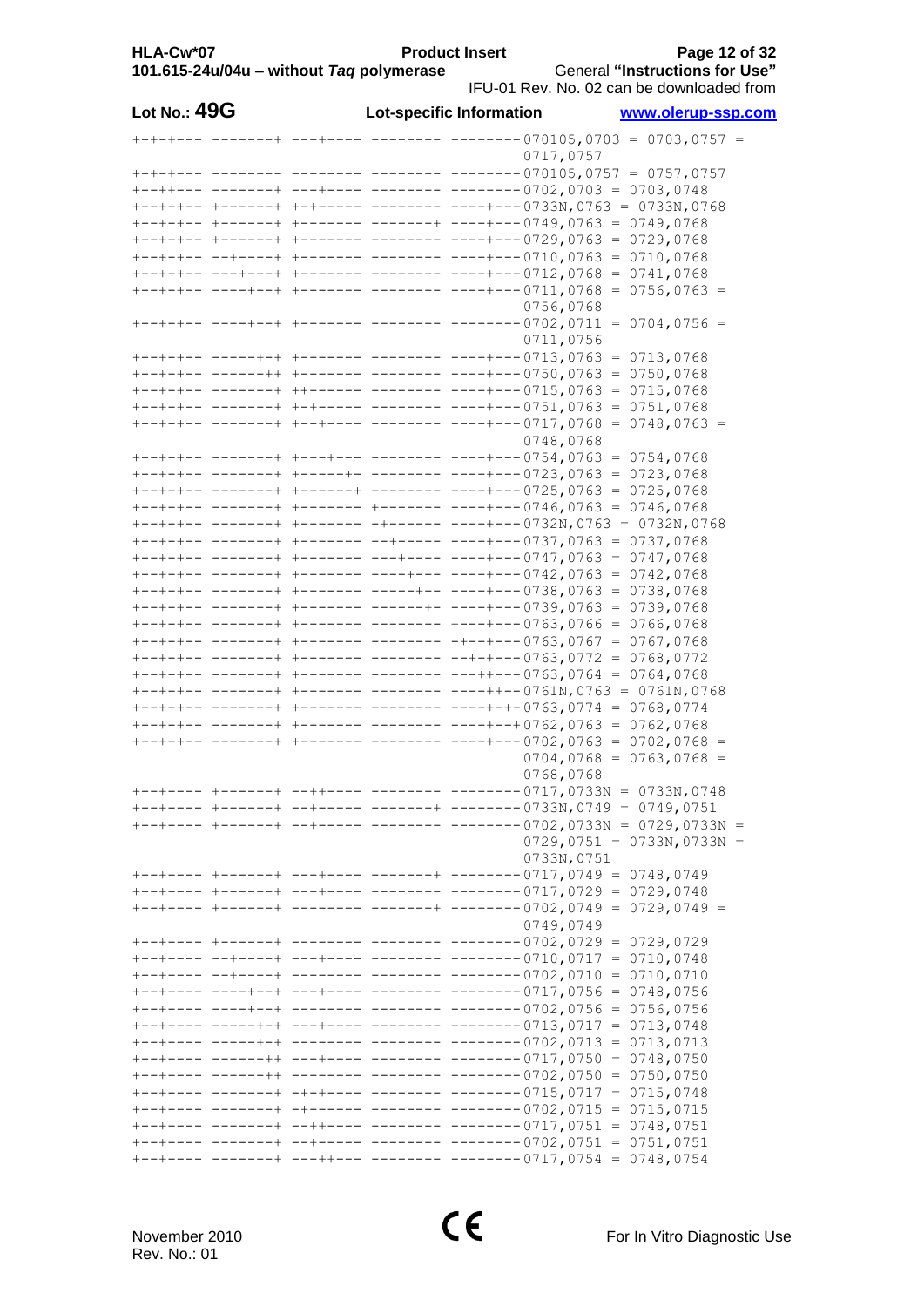|                                                                                                                                                                  | IFU-01 Rev. No. 02 can be downloaded from                              |
|------------------------------------------------------------------------------------------------------------------------------------------------------------------|------------------------------------------------------------------------|
| <b>Lot No.: 49G</b>                                                                                                                                              | <b>Lot-specific Information</b><br>www.olerup-ssp.com                  |
|                                                                                                                                                                  |                                                                        |
|                                                                                                                                                                  |                                                                        |
|                                                                                                                                                                  |                                                                        |
|                                                                                                                                                                  |                                                                        |
|                                                                                                                                                                  |                                                                        |
|                                                                                                                                                                  |                                                                        |
|                                                                                                                                                                  |                                                                        |
|                                                                                                                                                                  |                                                                        |
|                                                                                                                                                                  |                                                                        |
|                                                                                                                                                                  |                                                                        |
|                                                                                                                                                                  |                                                                        |
|                                                                                                                                                                  | $+$ --+---- -------+ ---+---- -------- --+----- 0717,0772 = 0748,0772  |
|                                                                                                                                                                  | $+$ --+---- -------+ ---+---- -------- ---+---- 0717,0764 = 0748,0764  |
|                                                                                                                                                                  | $+$ --+---- -------+ ---+---- ------- -----+--0717,0761N = 0748,0761N  |
|                                                                                                                                                                  |                                                                        |
|                                                                                                                                                                  |                                                                        |
|                                                                                                                                                                  |                                                                        |
|                                                                                                                                                                  | $0717,0748 = 0748,0748$                                                |
|                                                                                                                                                                  |                                                                        |
|                                                                                                                                                                  |                                                                        |
|                                                                                                                                                                  |                                                                        |
|                                                                                                                                                                  |                                                                        |
|                                                                                                                                                                  |                                                                        |
|                                                                                                                                                                  |                                                                        |
|                                                                                                                                                                  |                                                                        |
|                                                                                                                                                                  |                                                                        |
|                                                                                                                                                                  |                                                                        |
|                                                                                                                                                                  |                                                                        |
|                                                                                                                                                                  |                                                                        |
|                                                                                                                                                                  | $+$ --+---- -------+ -------- -------- --+----- 0702,0772 = 0772,0772  |
|                                                                                                                                                                  | $+$ -+---- -------+ ------- ------- ---+---- 0702,0764 = 0764,0764     |
|                                                                                                                                                                  | $+$ --+---- -------+ -------- ------- -----+--0702,0761N = 0761N,0761N |
|                                                                                                                                                                  |                                                                        |
|                                                                                                                                                                  | $+$ -+---- -------+ ------- ------- -------+0702,0762 = 0762,0762      |
|                                                                                                                                                                  |                                                                        |
|                                                                                                                                                                  |                                                                        |
|                                                                                                                                                                  | $+$ ----+-- ---+---+ +------- -------- ----+--- 0712,0763 = 0741,0763  |
|                                                                                                                                                                  |                                                                        |
|                                                                                                                                                                  |                                                                        |
|                                                                                                                                                                  |                                                                        |
|                                                                                                                                                                  | $+$ ----+-- -------+ +------- -------- ----+--- 0704,0763 = 0763,0763  |
| $0701 = 070101 - 070104$ and $070106 - 070109$<br>$0702 = 07020101 - 070206$<br>$0704 = 070401 - 070403$<br>$0727 = 072701 - 072702$<br>$0756 = 075601 - 075602$ |                                                                        |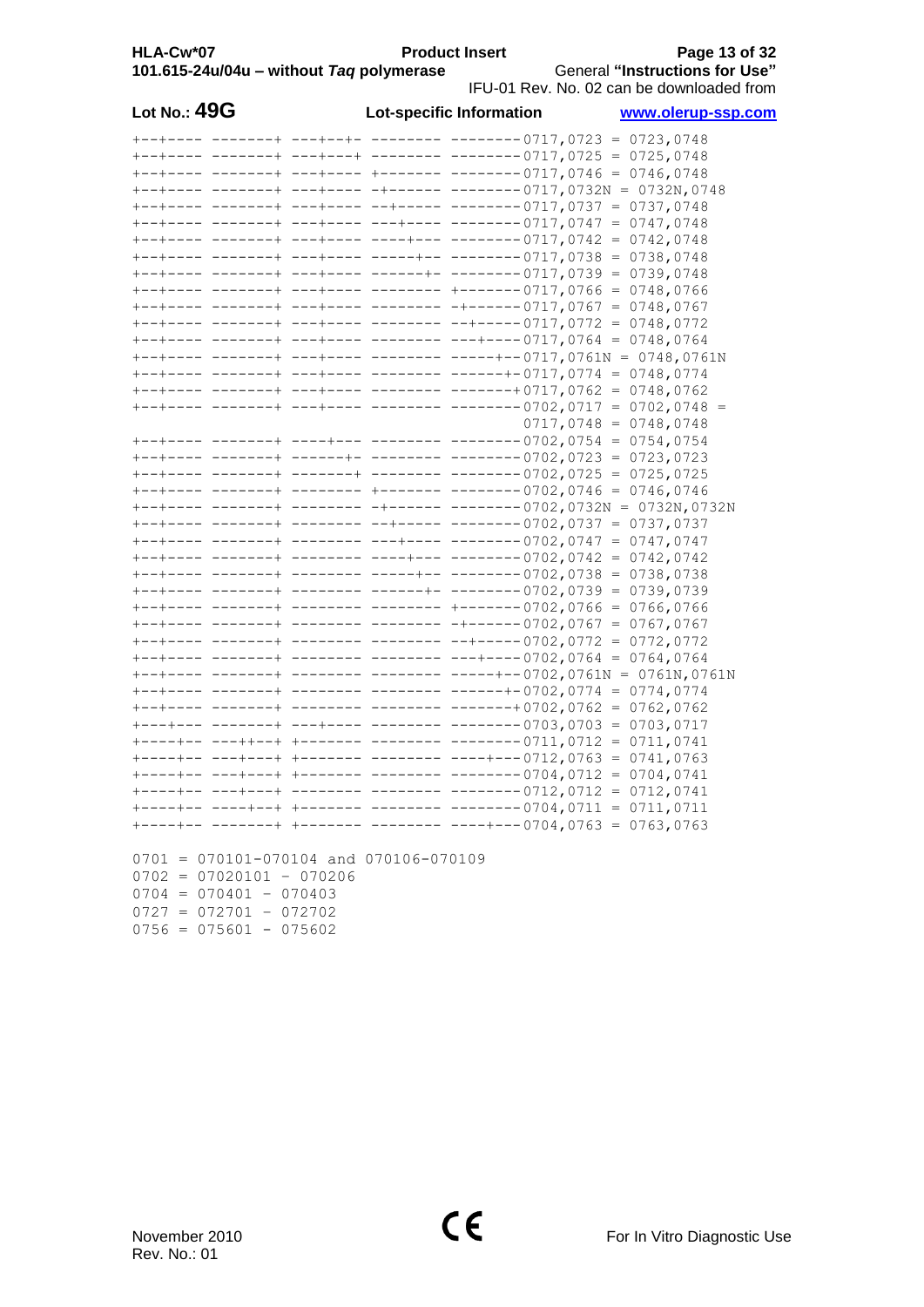## **SPECIFICITY TABLE**

## **HLA-Cw\*07 SSP subtyping**

**Specificities and sizes of the PCR products of the 40 primer mixes used for HLA-Cw\*07 SSP subtyping**

| <b>Primer</b><br>Mix    | Size of<br>spec. PCR<br>product <sup>1</sup> | Size of<br>control<br>band <sup>2</sup> | <b>Amplified HLA-Cw*07</b><br>alleles $3$                                                                                                                                                                            | <b>Other amplified</b><br><b>HLA-Class I</b><br>alleles <sup>4</sup> |
|-------------------------|----------------------------------------------|-----------------------------------------|----------------------------------------------------------------------------------------------------------------------------------------------------------------------------------------------------------------------|----------------------------------------------------------------------|
| 1 <sup>9</sup>          | 245 bp,<br>425 bp                            | 800 bp                                  | *070101-0733N, 0735-<br>0774                                                                                                                                                                                         |                                                                      |
| $\mathbf{2}$            | 290 bp                                       | 800 bp                                  | *070101-070104,<br>070106-070109, 0705-<br>0707, 0709, 0714, 0716,<br>0718, 0720-0722, 0724,<br>0726-0728, 0730, 0731,<br>0735, 0736, 0740, 0743,<br>0744, 0752, 0753,<br>0755N, 0758-0760,<br>0765, 0769-0771, 0773 | *0517                                                                |
| 3 <sup>5</sup>          | 110 bp                                       | 800 bp                                  | *070101-070109, 0706,<br>0709, 0718-0722, 0724,<br>0726, 0728, 0730, 0735,<br>0736, 0740, 0744, 0752,<br>0753, 0755N, 0757-<br>0759, 0765, 0769-0771,<br>0773                                                        |                                                                      |
| 4                       | 185 bp                                       | 1070 bp                                 | *07020101-070206,<br>0710, 0713, 0715, 0719,<br>0723, 0725, 0729,<br>0732N, 0733N, 0737-<br>0739, 0742, 0746-0751,<br>0754, 075601, 075602,<br>0761N, 0762, 0764,<br>0766-0768, 0772, 0774                           | <b>B*4060</b>                                                        |
| $5^{5,10}$              | 70 bp, 145<br>bp, 245 bp                     | 800 bp                                  | *0703, 0753, 0757                                                                                                                                                                                                    |                                                                      |
| 6 <sup>5</sup>          | 100 <sub>bp</sub>                            | 1070 bp                                 | *070401-070403, 0711,<br>0712, 0763, 0768                                                                                                                                                                            |                                                                      |
| $\overline{\mathbf{r}}$ | 190 bp                                       | 1070 bp                                 | *0705                                                                                                                                                                                                                | B*2736                                                               |
| $8^{11}$                | 285 bp,<br>505 bp                            | 1070 bp                                 | *0706, 0745                                                                                                                                                                                                          | *0440                                                                |
| $9^{6,12}$              | 215 bp,<br>240 bp,<br>425 bp                 | 800 bp                                  | *0707, 0709, 0729,<br>0733N, 0749                                                                                                                                                                                    | *0617, 1801-1803                                                     |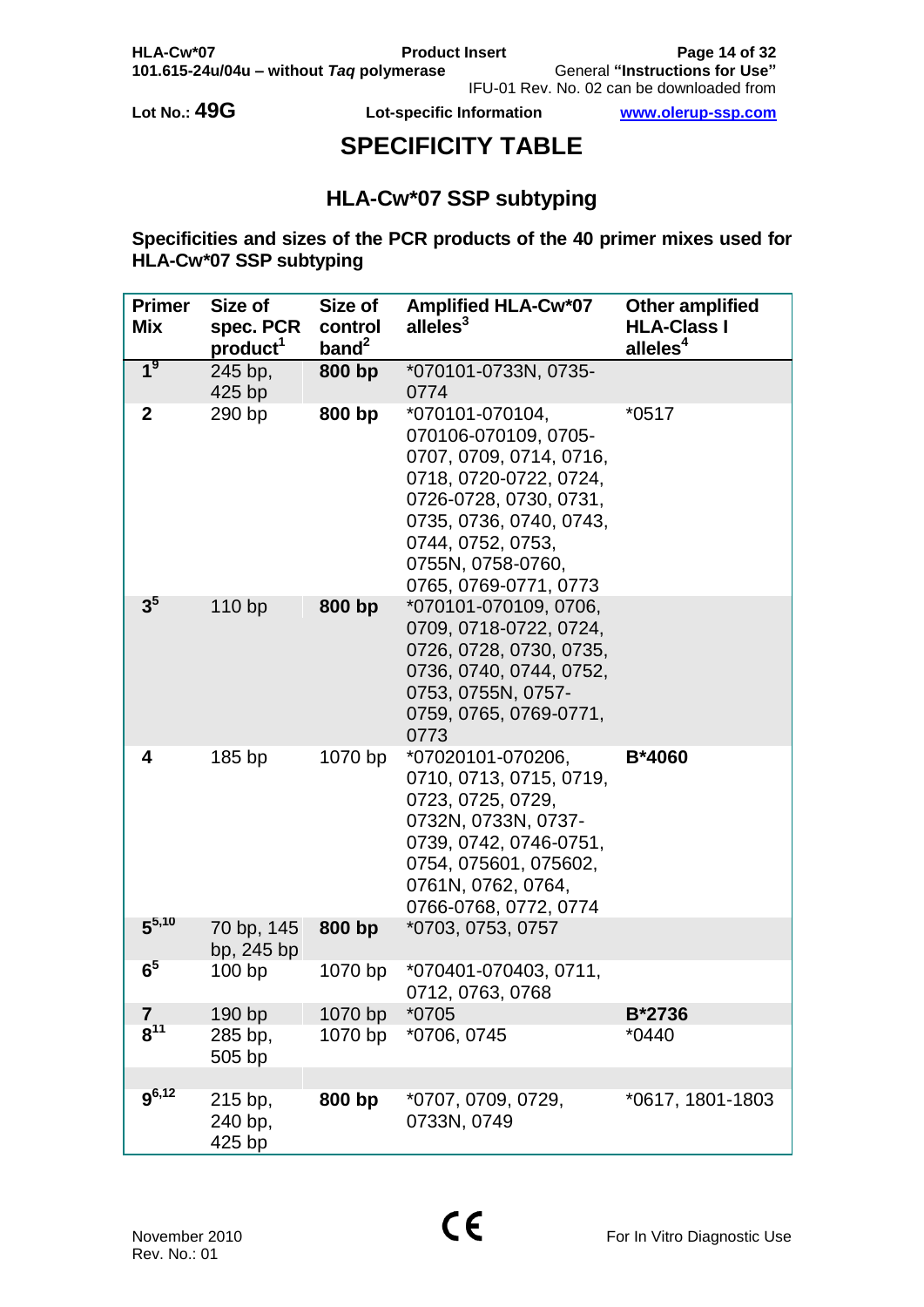| HLA-Cw*07         | 101.615-24u/04u - without Tag polymerase |                   | <b>Product Insert</b>      |                                                                                                                                                                                                              | Page 15 of 32<br><b>General "Instructions for Use"</b><br>IFU-01 Rev. No. 02 can be downloaded from |                                                                                                                                    |  |  |  |  |
|-------------------|------------------------------------------|-------------------|----------------------------|--------------------------------------------------------------------------------------------------------------------------------------------------------------------------------------------------------------|-----------------------------------------------------------------------------------------------------|------------------------------------------------------------------------------------------------------------------------------------|--|--|--|--|
| Lot No.: $49G$    |                                          |                   |                            | <b>Lot-specific Information</b>                                                                                                                                                                              |                                                                                                     | www.olerup-ssp.com                                                                                                                 |  |  |  |  |
| 10<br>$11^{13}$   | 185 bp<br>275 bp<br>305 bp               | 1070 bp<br>800 bp | *0708                      | *0710, 0724, 0743                                                                                                                                                                                            |                                                                                                     |                                                                                                                                    |  |  |  |  |
| $12^{5}$          | 130 bp                                   | $1070$ bp         | *0712, 0741                |                                                                                                                                                                                                              |                                                                                                     | $*05010101-$<br>050105, 0503-<br>0508, 0510-0516,<br>0518-0522, 0524,<br>0525, 080101-<br>0806, 0808-0814,<br>0816-0827,<br>A*2910 |  |  |  |  |
| $13^{5,7}$        | 90 bp                                    | 1070 bp           | 0760                       | *0711, 075601, 075602,                                                                                                                                                                                       |                                                                                                     | $*0427$                                                                                                                            |  |  |  |  |
| 14<br>$15^{5,14}$ | 240 bp<br>80 bp, 290<br>bp               | 800 bp<br>800 bp  | *0713, 0728<br>*0714, 0750 |                                                                                                                                                                                                              |                                                                                                     | $*0517$                                                                                                                            |  |  |  |  |
| 16                | 395 bp                                   | 800 bp            |                            | *07020101-0705, 0708,<br>0710-0715, 0717, 0723,<br>0725, 072701, 072702,<br>0729, 0731-0733N,<br>0737-0739, 0741-0743,<br>0745-0751, 0754,<br>075601, 075602,<br>0761NW, 0762-0764,<br>0766-0768, 0772, 0774 |                                                                                                     | *0617, 1801-1803                                                                                                                   |  |  |  |  |
|                   |                                          |                   |                            |                                                                                                                                                                                                              |                                                                                                     |                                                                                                                                    |  |  |  |  |
| $17^{5,8}$        | 130 bp                                   | 1070 bp           | 0763, 0768                 | *070401-070403, 0711,                                                                                                                                                                                        |                                                                                                     | *0523, 0807                                                                                                                        |  |  |  |  |
| $18^{5,15}$       | 120 bp,<br>230 bp                        | 800 bp            | *0715, 0752                |                                                                                                                                                                                                              |                                                                                                     | *0503,<br>B*0777, B*4060                                                                                                           |  |  |  |  |
| $19^{16}$         | 220 bp,<br>465 bp                        | 800 bp            | 0733N, 0751                | *0707, 0716, 0726,                                                                                                                                                                                           |                                                                                                     |                                                                                                                                    |  |  |  |  |
| $20^{17}$         | 145 bp,<br>170 bp                        | 1070 bp           | 0748                       | *0703, 0717, 0744,                                                                                                                                                                                           |                                                                                                     | $*0517$                                                                                                                            |  |  |  |  |
| $21^{5,7,18}$     | 100 bp,<br>225 bp                        | 800 bp            | 0754                       | *0706, 0718, 0719,                                                                                                                                                                                           |                                                                                                     |                                                                                                                                    |  |  |  |  |
| 22                | 250 bp                                   | 800 bp            | *0720                      |                                                                                                                                                                                                              |                                                                                                     | *0315, 0332, 0345,<br>0360, 0403, 0406,<br>0416                                                                                    |  |  |  |  |
| $23^{19}$         | 155 bp,<br>185 bp                        | 1070 bp           | *0721, 0723                |                                                                                                                                                                                                              |                                                                                                     |                                                                                                                                    |  |  |  |  |
| $24^{5}$          | 130 bp                                   | 800 bp            | *0722, 0725                |                                                                                                                                                                                                              |                                                                                                     |                                                                                                                                    |  |  |  |  |
| $25^{5,20}$       | 105 bp,<br>150 bp                        | 1070 bp           | *0730, 0746                |                                                                                                                                                                                                              |                                                                                                     | B*5608", B*5614                                                                                                                    |  |  |  |  |
| $26^{5,21}$       | 100 bp,<br>250 bp,<br>300 bp             | 1070 bp           |                            | *0731, 0732N, 0755N                                                                                                                                                                                          |                                                                                                     |                                                                                                                                    |  |  |  |  |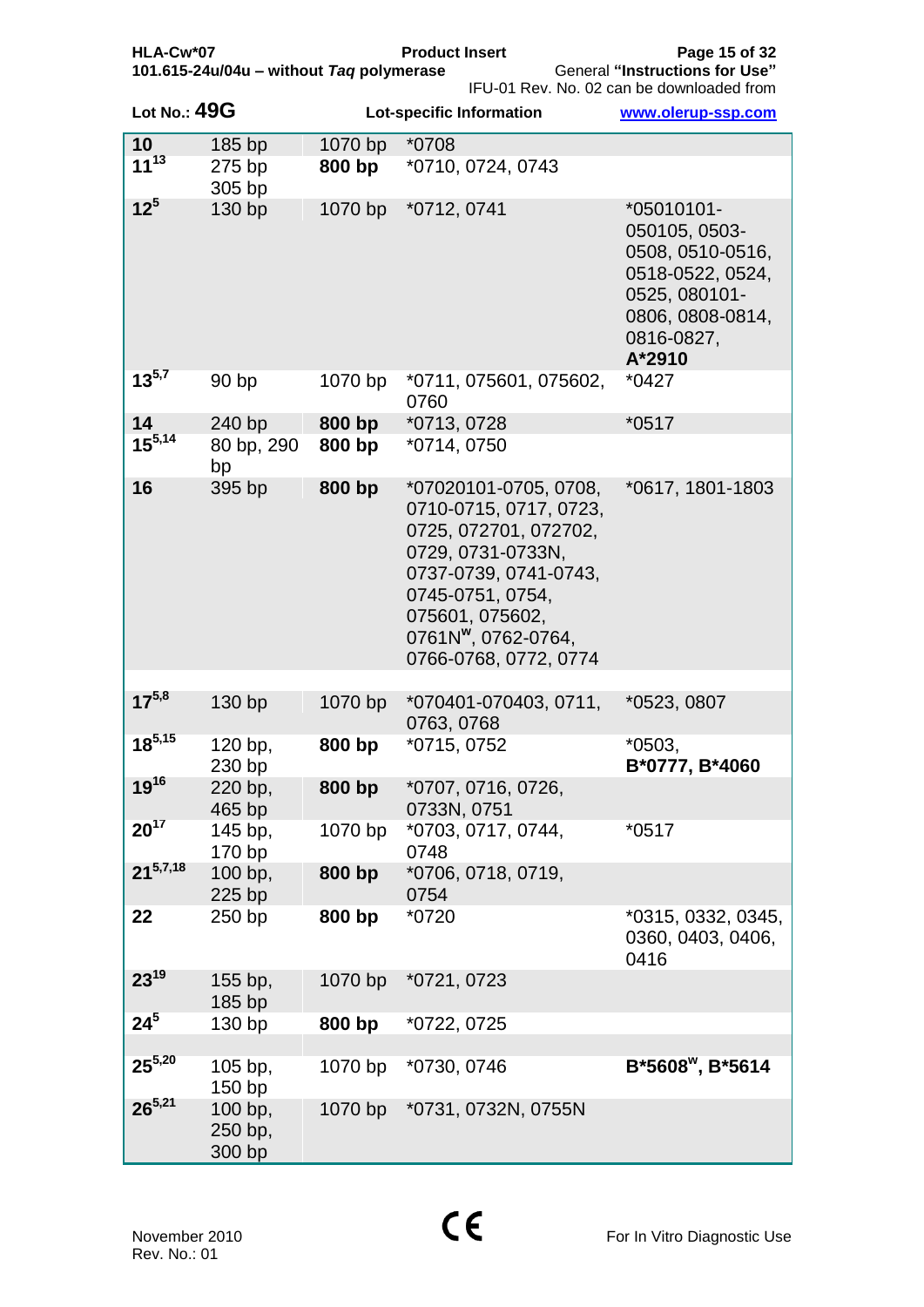| HLA-Cw*07           |                                          |         | <b>Product Insert</b>           |                   | Page 16 of 32                                                                                                     |
|---------------------|------------------------------------------|---------|---------------------------------|-------------------|-------------------------------------------------------------------------------------------------------------------|
|                     | 101.615-24u/04u - without Taq polymerase |         |                                 |                   | <b>General "Instructions for Use"</b><br>IFU-01 Rev. No. 02 can be downloaded from                                |
| <b>Lot No.: 49G</b> |                                          |         |                                 |                   |                                                                                                                   |
|                     |                                          |         | <b>Lot-specific Information</b> |                   | www.olerup-ssp.com                                                                                                |
| $27^{5}$            | 130 bp                                   | 1070 bp | *0737, 0769                     |                   |                                                                                                                   |
| 28                  | 260 bp                                   | 800 bp  | *0735, 0747                     |                   |                                                                                                                   |
| 29                  | 255 bp                                   | 1070 bp | *0736, 0742                     |                   |                                                                                                                   |
| 30                  | 275 bp                                   | 1070 bp | $*0738$                         |                   | B*0777, B*4060                                                                                                    |
| 31                  | 415 bp                                   | 1070 bp | *0739, 0740                     |                   |                                                                                                                   |
| 32                  | 245 bp                                   | 1070 bp |                                 | *0707, 0709, 0749 | *0214, 06020101,<br>06020102,<br>060203, 0604-<br>0610, 0612-0620,<br>0622-0624, 1801-<br>1803,<br>B*0806, B*0817 |
|                     |                                          |         |                                 |                   |                                                                                                                   |
| 33                  | 205 bp                                   | 1070 bp | $*0766^w$                       |                   |                                                                                                                   |
| $34^{5,22}$         | 105 bp,<br>270 bp                        | 1070 bp | *0767, 0770                     |                   |                                                                                                                   |
| $35^{23}$           | 320 bp,<br>360 bp                        | 800 bp  | *0771, 0772                     |                   |                                                                                                                   |
| 36                  | 265 bp                                   | 1070 bp |                                 | *0720, 0764, 0773 |                                                                                                                   |
| 37                  | 265 bp                                   | 1070 bp | *0763, 0768                     |                   |                                                                                                                   |
| $38^{24}$           | 135 bp,<br>405 bp                        | 1070 bp | *0758, 0761N                    |                   |                                                                                                                   |
| $39^{5,25}$         | 100 bp,<br>255 bp                        | 1070 bp | *0759, 0774                     |                   |                                                                                                                   |
| 40                  | 200 bp                                   | 1070 bp | *0762, 0765                     |                   |                                                                                                                   |

<sup>1</sup>Alleles are assigned by the presence of specific PCR product(s). However, the sizes of the specific PCR products may be helpful in the interpretation of HLA-Cw\*07 SSP typings.

When the primers in a primer mix can give rise to specific PCR products of more than one length this is indicated if the size difference is 20 base pairs or more. Size differences shorter than 20 base pairs are not given. For high resolution SSP kits the respective length of the specific PCR product(s) of the alleles amplified by these primer mixes are given.

Nonspecific amplifications, i.e. a ladder or a smear of bands, may sometimes be seen. GC-rich primers have a higher tendency of giving rise to nonspecific amplifications than other primers.

PCR fragments longer than the control bands may sometimes be observed. Such bands should be disregarded and do not influence the interpretation of the SSP typings.

PCR fragments migrating faster than the control bands, but slower than a 400 bp fragment may be seen in some gel read-outs. Such bands can be disregarded and do not influence the interpretation of the SSP typings.

Some primers may give rise to primer oligomer artifacts. Sometimes this phenomenon is an inherit feature of the primer pair(s) of a primer mix. More often it is due to other factors such as too low amount of DNA in the PCR reactions, taking too long time in setting up the PCR reactions,

working at elevated room temperature or using thermal cyclers that are not pre-heated.<br><sup>2</sup>The internal positive control primer pairs amplify segments of the human growth hormone gene. The two different control primer pairs give rise to either an internal positive control band of 1070 base pairs, for most wells, or a band of 800 base pairs, for some wells.

Well number 1 contains the primer pair giving rise to the shorter, 800 bp, internal positive control band in order to help in the correct orientation of the HLA-Cw\*07 subtyping.

In addition, wells number 2, 3, 5, 9, 11, 14 to 16, 18, 19, 21, 22, 24, 28 and 35 contain the primer pair giving rise to the shorter, 800 bp, internal positive control band in order to allow kit identification.

In the presence of a specific amplification the intensity of the control band often decreases.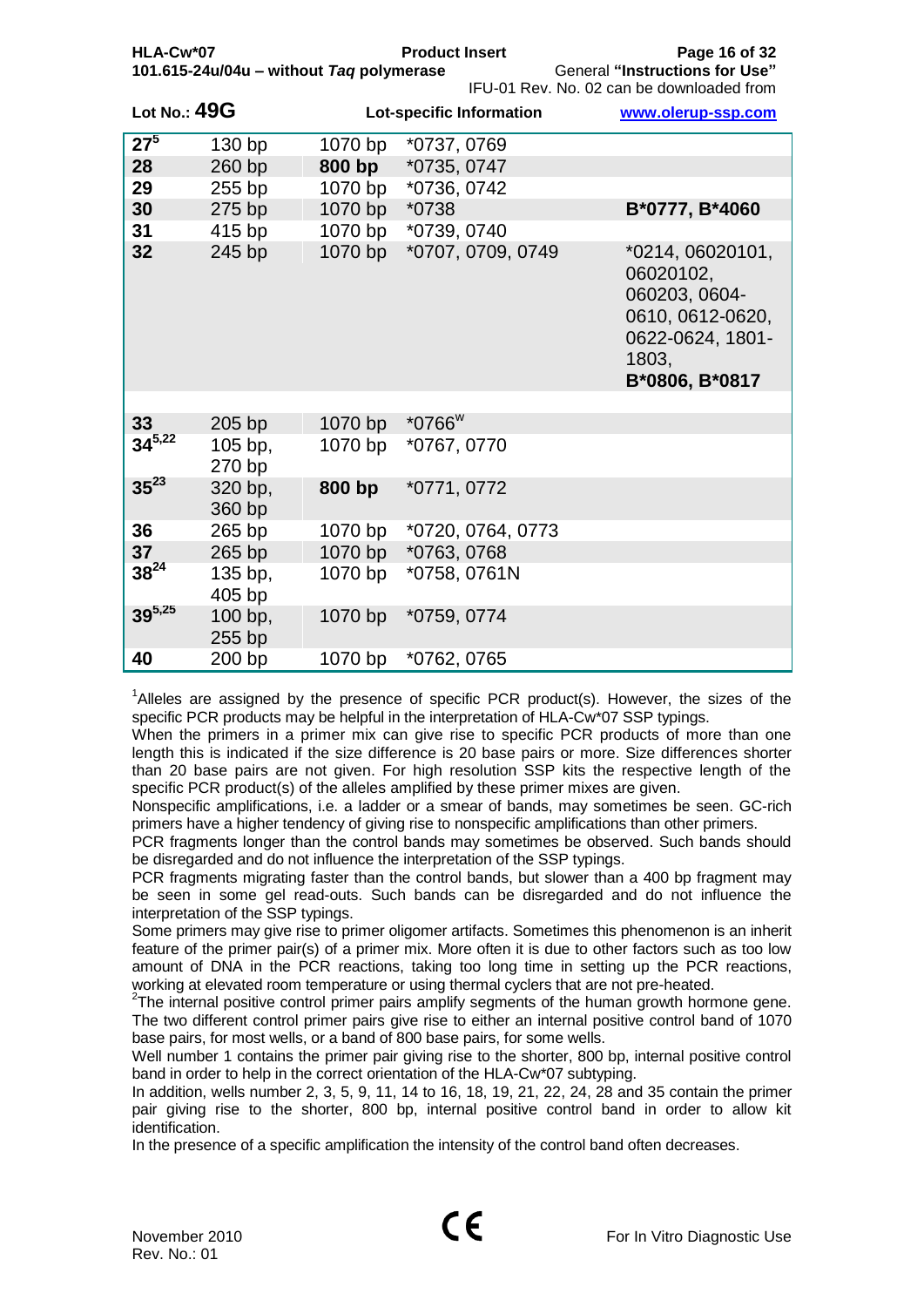#### **Lot No.: 49G Lot-specific Information www.olerup-ssp.com**

 ${}^{3}$ For several HLA-Cw\*07 alleles 1<sup>st</sup>, 5<sup>th</sup>, 6<sup>th</sup> and 7<sup>th</sup> exon nucleotide sequences are not available. In these instances it is not known whether some of the primers of the SSP sets are completely matched with the target sequences or not. We assume that unknown sequences in the 1<sup>st</sup>,  $5<sup>th</sup>$ ,  $6<sup>th</sup>$ and 7<sup>th</sup> exons are conserved within allelic groups.

 $4$ Due to the sharing of sequence motifs between HLA-Cw alleles non-HLA-Cw $*$ 07 alleles will be amplified by primer mixes 2, 8, 9, 12 to 14, 16 to 18, 20, 22 and 32. In addition, the A\*2910 allele will be amplified by primer mix 12, the B\*0777 allele will be amplified by primer mix 18 and 30. B\*0806 and B\*0817 alleles will be amplified by primer mix 32, the B\*2736 allele will be amplified by primer mix 7, the B\*4060 allele by primer mixes 4, 18 and 30 and the B\*5608 and B\*5614 alleles will be amplified by primer mix 25.

<sup>5</sup>Short specific PCR fragments are less intense and not as sharp as longer specific bands.

6 Primer mix 9 has a tendency of primer oligomer formation.

 $7$ Primer mixes 13 and 21 have a tendency of giving rise to nonspecific amplifications.

<sup>8</sup>Primer mix 17 might give rise to less specific PCR products than the other Cw\*07 primer mixes. 9 Primer mix 1: Specific PCR fragment of 245 bp in the Cw\*0707, 0709 and 0749 alleles. Specific PCR fragment of 425 bp in the Cw\*0741allele. PCR fragment of 245 and 425 bp in the Cw\*070101-0706, 0708, 0710-0733N, 0735-0740, 0742-0748 and 0750-0774 alleles.

<sup>10</sup>Primer mix 5: Specific PCR fragment of 70 bp in the Cw\*0753 allele. Specific PCR fragment of

145 bp in the Cw\*0757 allele. Specific PCR fragment of 245 bp in the Cw\*0703 allele.<br><sup>11</sup>Primer mix 8: Specific PCR fragment of 285 bp in the Cw\*0745 and the Cw\*0440 alleles.

Specific PCR fragment of 505 bp in the Cw\*0706 and 0745 alleles.<br><sup>12</sup>Primer mix 9: Specific PCR fragment of 215 bp in the Cw\*0733N allele. Specific PCR fragment of 240 bp in the Cw\*0729 allele. Specific PCR fragment of 425 bp in the Cw\*0707, 0709 and 0749 and the Cw\*0617 and 1801-1803 alleles.

<sup>13</sup> Primer mix 11: Specific PCR fragment of 275 bp in the Cw\*0724 allele. Specific PCR fragment of 305 bp in the Cw\*0710 and 0743 alleles.

<sup>14</sup>Primer mix 15: Specific PCR fragment of 80 bp in the Cw<sup>\*</sup> 0750 allele. Specific PCR fragment of 290 bp in the Cw\*0714 allele.

<sup>15</sup> Primer mix 18: Specific PCR fragment of 120 bp in the Cw<sup>\*</sup> 0752 and the Cw<sup>\*</sup>0503 alleles.

Specific PCR fragment of 230 bp in the Cw\*0715 and in the B\*0777 and B\*4060 alleles.<br><sup>16</sup>Primer mix 19: Specific PCR fragment of 220 bp in the Cw\*0726 and 0733N alleles. Specific PCR fragment of 465 bp in the Cw<sup>\*</sup> 0707, 0716 and 0751 alleles.

<sup>17</sup> Primer mix 20: Specific PCR fragment of 145 bp in the Cw<sup>\*</sup>0703 and 0717 and Cw<sup>\*</sup>0517 alleles. Specific PCR fragment of 170 bp in the Cw\*0744 and 0748 alleles.

<sup>18</sup> Primer mix 21: Specific PCR fragment of 100 bp in the Cw\*0754 allele. Specific PCR fragment

of 225 bp in the Cw\*0706, 0718 and 0719 alleles.<br><sup>19</sup>Primer mix 23: Specific PCR fragment of 155 bp in the Cw\*0723 allele. Specific PCR fragment of 185 bp in the Cw\*0721 allele.

<sup>20</sup>Primer mix 25: Specific PCR fragment of 105 bp in the Cw\*0746 and B\*5606<sup>w</sup> and 5614 alleles. Specific PCR fragment of 150 bp in the Cw\*0730 allele.

 $21$ Primer mix 26: Specific PCR fragment of 100 bp in the Cw\*0732N allele. Specific PCR fragment of 250 bp in the Cw\*0755N allele. Specific PCR fragment of 300 bp in the Cw\*0731 allele.

<sup>22</sup> Primer mix 34: Specific PCR fragment of 105 bp in the Cw\*0767 allele. Specific PCR fragment of 270 bp in the Cw\*0770 allele.

 $^{23}$ Primer mix 35: Specific PCR fragment of 320 bp in the Cw\*0772 allele. Specific PCR fragment of 360 bp in the Cw\*0771 alleles.

 $24$ Primer mix 38: Specific PCR fragment of 135 bp in the Cw\*0758 allele. Specific PCR fragment of 405 bp in the Cw\*0761N allele.

 $^{25}$ Primer mix 39: Specific PCR fragment of 100 bp in the Cw\*0774 allele. Specific PCR fragment of 255 bp in the Cw\*0759 allele.

'?', nucleotide sequence information not available for the primer matching sequence.

'w', may be weakly amplified.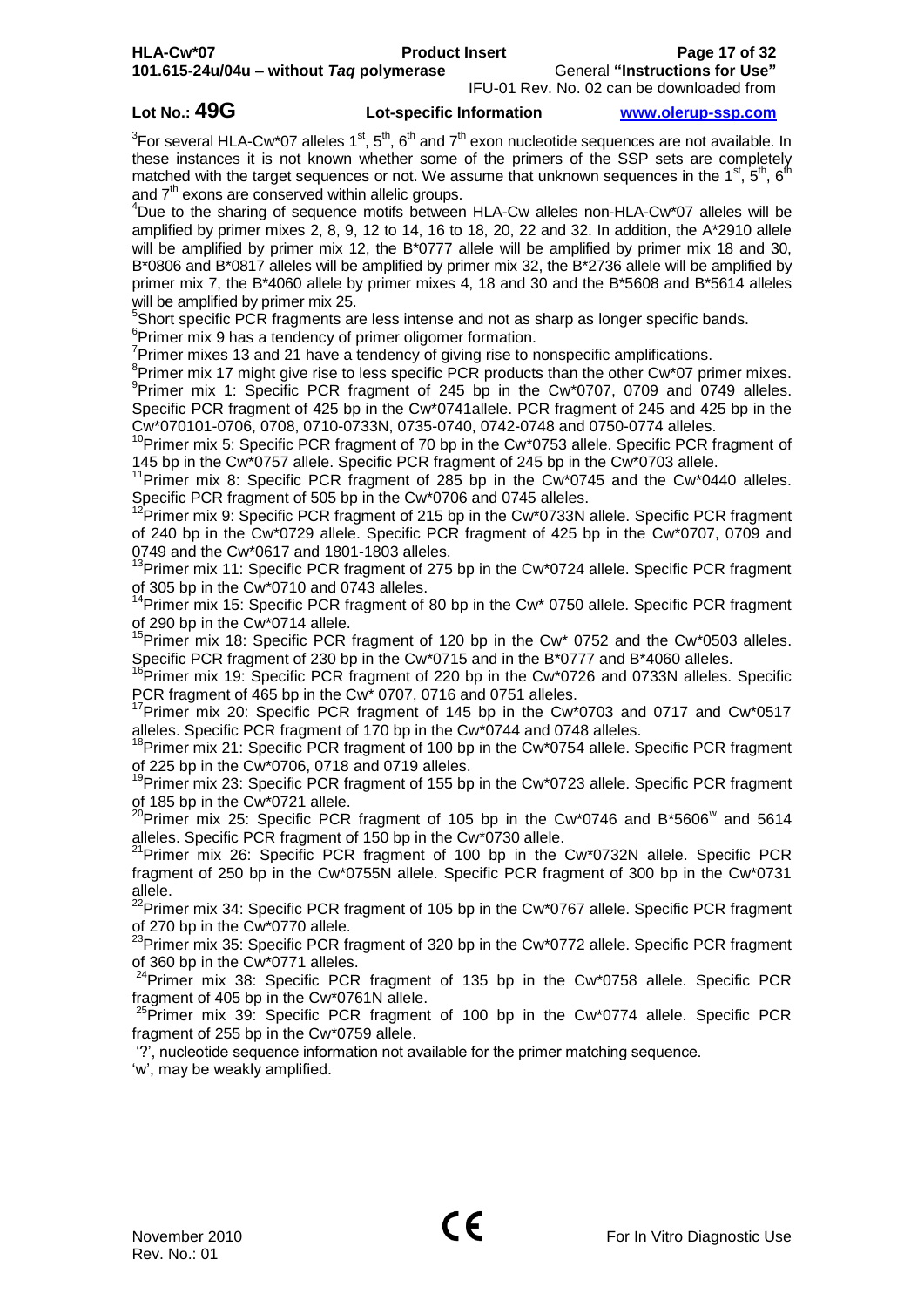| HLA-Cw*07                                | <b>Product Insert</b> | Page 18 of 32                             |
|------------------------------------------|-----------------------|-------------------------------------------|
| 101.615-24u/04u - without Tag polymerase |                       | General "Instructions for Use"            |
|                                          |                       | IFU-01 Rev. No. 02 can be downloaded from |

| <b>INTERPRETATION TABLE</b><br><b>HLA-Cw*07 SSP subtyping</b><br>Amplification patterns of the Cw*0701 to Cw*0774 alleles |               |                                      |                         |                         |               |                |                 |          |                           |                 |                                   |                                 |                         |                              |                  |      |                 |                 |                 |                         |
|---------------------------------------------------------------------------------------------------------------------------|---------------|--------------------------------------|-------------------------|-------------------------|---------------|----------------|-----------------|----------|---------------------------|-----------------|-----------------------------------|---------------------------------|-------------------------|------------------------------|------------------|------|-----------------|-----------------|-----------------|-------------------------|
|                                                                                                                           |               |                                      |                         |                         |               |                |                 |          |                           |                 |                                   |                                 |                         |                              |                  |      |                 |                 |                 |                         |
|                                                                                                                           | 1             | $\mathbf{2}$                         | $\mathbf{3}$            | $\overline{\mathbf{4}}$ | 5             | 6              | 7               | 8        | 9                         |                 | Well <sup>5</sup><br>$10$ 11 $12$ |                                 | 13                      | 14                           | 15               | 16   | 17              | 18              |                 |                         |
| Length of spec.                                                                                                           | 245           | 290                                  |                         | $110$ 185               | 70            | 100            | 190             | 285      | 215                       | 185             | 275                               | 130                             | 90                      | 240                          | 80               | 395  | 130             | 120 220 145     | 19 <sup>1</sup> | <b>20</b>               |
| PCR product(s)                                                                                                            | 425           |                                      |                         |                         | 145           |                |                 | 505      | 240                       |                 | 305                               |                                 |                         |                              | 290              |      |                 |                 | 230 465 170     |                         |
|                                                                                                                           |               |                                      |                         |                         | 245           |                |                 |          | 425                       |                 |                                   |                                 |                         |                              |                  |      |                 |                 |                 |                         |
| Length of int.                                                                                                            |               |                                      |                         |                         |               |                |                 |          |                           |                 |                                   |                                 |                         |                              |                  |      |                 |                 |                 |                         |
| pos. control <sup>1</sup>                                                                                                 | 800           | 800                                  | 800                     | 1070                    | 800           | 1070           | 1070            | 1070     | 800                       | 1070            | 800                               | 1070                            | 1070                    | 800                          | 800              | 800  | 1070            | 800             | 800             | 1070                    |
| $ 5$ '-primer(s) <sup>2</sup>                                                                                             | 47            | 368                                  | 270                     | 368                     | 47            | 540            | 363             | 355      | 47                        | 368             | 355                               | 512                             | 289                     | 419                          | 369              | 47   | 512             | 368             | 47              | 486                     |
|                                                                                                                           | ь<br>Ş        | $\mathfrak{g}^{\intercal\mathsf{A}}$ | <b>AAC</b>              | ь<br>ģΓC                | н<br>50       | gac            | п<br><b>AAT</b> | п<br>ECT | $-499$                    | $\frac{1}{2}$   | TCA                               | ь                               | ь<br>$-4$ gg $^{\circ}$ | $\frac{1}{2}$                | TAC <sup>:</sup> | -Agg | ь<br>ĻĎ         | ξ               | $-4$ gg $-$     | TAC                     |
|                                                                                                                           | h             | и                                    | ы                       | и                       | ы             | h,             | ы               | м        | ы                         | h.              | ы                                 | $\mathbf{q}^{\mathsf{T}}$<br>h, | ы                       | h.                           | h,               | h,   | ы               | ы               | la.             | h                       |
|                                                                                                                           | 648           |                                      |                         | 368                     | 512           |                |                 | 992      | 419                       |                 | 385                               |                                 | 1049                    |                              | 1049             |      |                 | 3 <sup>rd</sup> |                 | 490                     |
|                                                                                                                           | <b>CAC</b>    |                                      |                         | $\frac{1}{2}$           | $\frac{1}{2}$ |                |                 | TAA      | $\mathbf{e}^{\mathbf{I}}$ |                 | ь<br>166                          |                                 | Pov-                    |                              | AgC.             |      |                 | FgT.            |                 | CgA                     |
|                                                                                                                           |               |                                      |                         |                         | ь             |                |                 |          | ы                         |                 | h                                 |                                 | и                       |                              | h,               |      |                 | h,              |                 |                         |
|                                                                                                                           |               |                                      |                         |                         |               |                |                 |          |                           |                 |                                   |                                 |                         |                              |                  |      |                 |                 |                 | 512                     |
|                                                                                                                           |               |                                      |                         |                         |               |                |                 |          |                           |                 |                                   |                                 |                         |                              |                  |      |                 |                 |                 | h<br>$\bar{\mathbf{r}}$ |
|                                                                                                                           |               |                                      |                         |                         |               |                |                 |          |                           |                 |                                   |                                 |                         |                              |                  |      |                 |                 |                 | h                       |
| $3'$ -primer(s) <sup>3</sup>                                                                                              | 302           | 618                                  | 341                     | 512                     | 121           | 601            | 512             | 601      | 90                        | 512             | 618                               | 601                             | 341                     | 618                          | 616              | 270  | 601             | 559             | 90              | 618                     |
|                                                                                                                           | $\frac{1}{2}$ | h<br>Ģ                               | ٦ņ                      | -CCA                    | ិត<br>តំ      | Ę              | -CCA            | Ę        | $-49$                     | $F$ -CCA        | h<br>$\overline{\mathbf{C}}$      | $\frac{1}{2}$                   | ь<br>$-99$              | h<br>$\overline{\mathbf{c}}$ | FgT.             | TAC. | Ę               | ξC              | $-49$           | h                       |
|                                                                                                                           | ь             | ы                                    | h,                      | <b>L</b>                | ы             | ы              | ы               | и        | h,                        |                 | ь                                 | $\mathbf{b}$                    | м                       |                              | ы                | ы    | ы               | h,              | k,              | Ģ<br>и                  |
|                                                                                                                           | 853           |                                      |                         |                         | 539           |                |                 | 1016     | 302                       |                 |                                   |                                 | 343                     |                              | 1087             |      |                 | 668             | 97              |                         |
|                                                                                                                           | <b>CAT</b>    |                                      |                         |                         | ŢΩL           |                |                 | CAC      | Tóc.                      |                 |                                   |                                 | ь<br>H                  |                              | Toy.             |      |                 | Fig.R           | -gTA            |                         |
|                                                                                                                           |               |                                      |                         |                         |               |                |                 |          | ь                         |                 |                                   |                                 | ы                       |                              | h,               |      |                 | h               | ы               |                         |
|                                                                                                                           |               |                                      |                         |                         | 616<br>п      |                |                 |          | 618                       |                 |                                   |                                 | 1087                    |                              |                  |      |                 |                 | 341             |                         |
|                                                                                                                           |               |                                      |                         |                         | 真<br>Ģ        |                |                 |          | ь<br>ឆ្                   |                 |                                   |                                 | <b>AgC</b>              |                              |                  |      |                 |                 | 몱<br>۹          |                         |
|                                                                                                                           |               |                                      |                         |                         | и             |                |                 |          | h.                        |                 |                                   |                                 | h.                      |                              |                  |      |                 |                 | h.              |                         |
| <b>Well No.</b>                                                                                                           | 1             | $\overline{2}$                       | $\mathbf{3}$            | 4                       | 5             | 6              | $\overline{7}$  | 8        | $\mathbf{9}$              | 10 <sub>1</sub> | $11$ 12                           |                                 | 13                      |                              | $14$ 15 16       |      | 17 <sup>1</sup> | 18              | 19              | 20                      |
| $ $ HLA-Cw allele $^4\,$                                                                                                  |               |                                      |                         |                         |               |                |                 |          |                           |                 |                                   |                                 |                         |                              |                  |      |                 |                 |                 |                         |
| *070101-070104,                                                                                                           | 1             | $\mathbf{2}$                         | 3                       |                         |               |                |                 |          |                           |                 |                                   |                                 |                         |                              |                  |      |                 |                 |                 |                         |
| 070106-070109<br>*070105                                                                                                  | 1             |                                      | 3 <sup>2</sup>          |                         |               |                |                 |          |                           |                 |                                   |                                 |                         |                              |                  |      |                 |                 |                 |                         |
| *07020101-070206                                                                                                          | 1             |                                      |                         | 4                       |               |                |                 |          |                           |                 |                                   |                                 |                         |                              |                  | 16   |                 |                 |                 |                         |
| *0703                                                                                                                     | 1             |                                      |                         |                         | 5             |                |                 |          |                           |                 |                                   |                                 |                         |                              |                  | 16   |                 |                 |                 | 20                      |
| *070401-070403                                                                                                            | 1             |                                      |                         |                         |               | $6\phantom{1}$ |                 |          |                           |                 |                                   |                                 |                         |                              |                  | 16   | 17              |                 |                 |                         |
| *0705                                                                                                                     | 1             | $\overline{2}$                       |                         |                         |               |                | $\overline{7}$  |          |                           |                 |                                   |                                 |                         |                              |                  | 16   |                 |                 |                 |                         |
| *0706                                                                                                                     | 1             | $\mathbf{2}$                         | $\mathbf{3}$            |                         |               |                |                 | 8        |                           |                 |                                   |                                 |                         |                              |                  |      |                 |                 |                 |                         |
| *0707                                                                                                                     | 1             | $\overline{2}$                       |                         |                         |               |                |                 |          | 9                         |                 |                                   |                                 |                         |                              |                  |      |                 |                 | 19              |                         |
| *0708                                                                                                                     | 1             |                                      |                         |                         |               |                |                 |          |                           | 10              |                                   |                                 |                         |                              |                  | 16   |                 |                 |                 |                         |
| *0709                                                                                                                     | 1             | $\overline{2}$                       | 3                       |                         |               |                |                 |          | 9                         |                 |                                   |                                 |                         |                              |                  |      |                 |                 |                 |                         |
| <b>Well No.</b>                                                                                                           | 1             | $\mathbf{2}$                         | $\overline{\mathbf{3}}$ | 4                       | 5             | 6              | $\overline{7}$  | 8        | $\boldsymbol{9}$          | 10 <sub>1</sub> | $^{\prime}$ 11                    | $\boxed{12}$                    |                         | $13$ 14 15                   |                  | 16   | 17 <sup>1</sup> | 18              | 19 <sup>1</sup> | 20                      |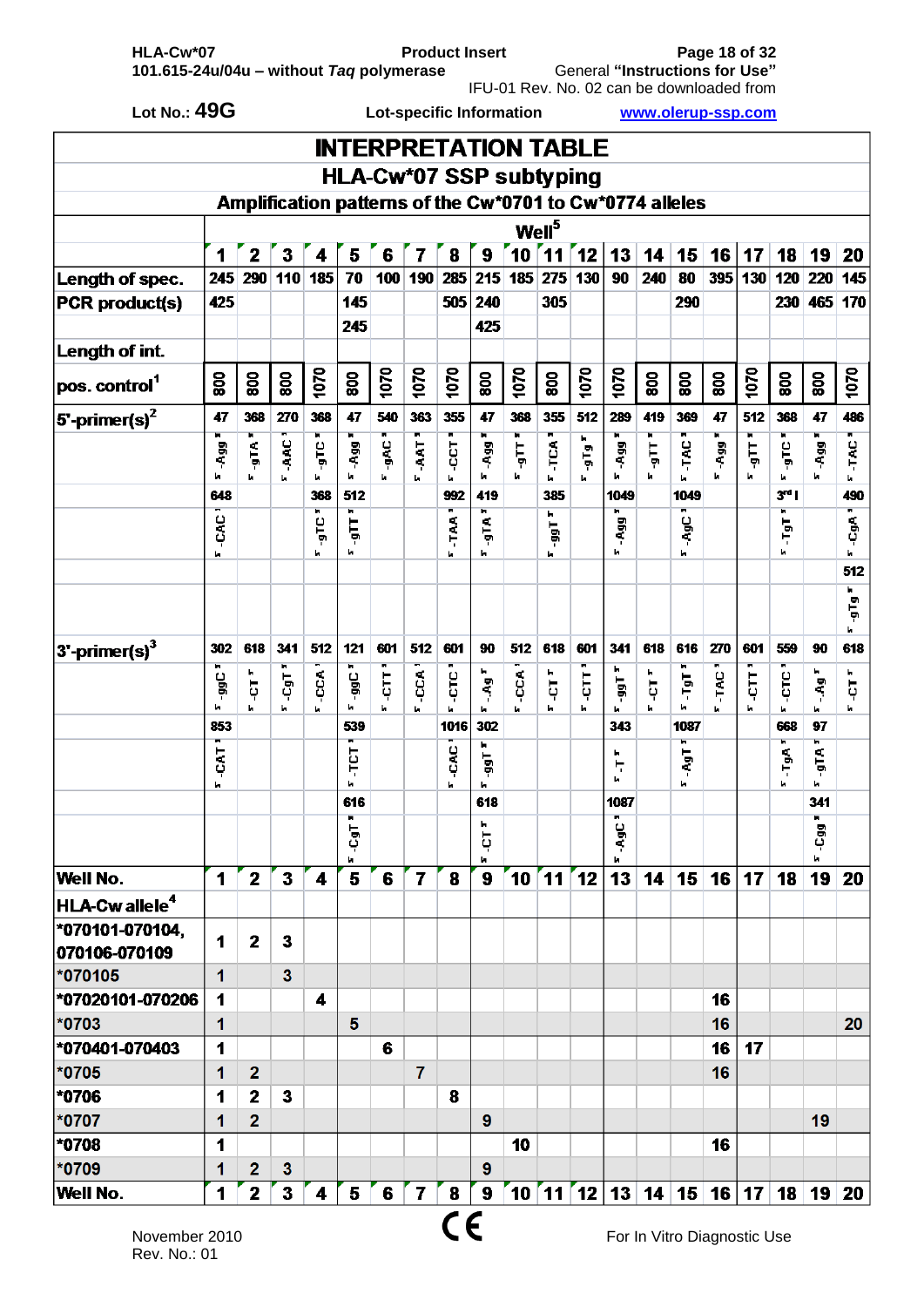| HLA-Cw*07                                | <b>Product Insert</b> | Page 19 of 32                             |
|------------------------------------------|-----------------------|-------------------------------------------|
| 101.615-24u/04u - without Tag polymerase |                       | General "Instructions for Use"            |
|                                          |                       | IFU-01 Rev. No. 02 can be downloaded from |

 $\mathbf{r}$ 

|                              |                                                                               |                     |                 |                 |           |               |               |                    |                  | <b>INTERPRETATION TABLE</b>    |                  |                     |                         |                |                       |                        |            |                  |      |                     |
|------------------------------|-------------------------------------------------------------------------------|---------------------|-----------------|-----------------|-----------|---------------|---------------|--------------------|------------------|--------------------------------|------------------|---------------------|-------------------------|----------------|-----------------------|------------------------|------------|------------------|------|---------------------|
|                              |                                                                               |                     |                 |                 |           |               |               |                    |                  | <b>HLA-Cw*07 SSP subtyping</b> |                  |                     |                         |                |                       |                        |            |                  |      |                     |
|                              | Amplification patterns of the Cw*0701 to Cw*0774 alleles<br>Well <sup>5</sup> |                     |                 |                 |           |               |               |                    |                  |                                |                  |                     |                         |                |                       |                        |            |                  |      |                     |
|                              |                                                                               |                     |                 |                 |           |               |               |                    |                  |                                |                  |                     |                         |                |                       |                        |            |                  |      |                     |
|                              |                                                                               | 38 39 40            |                 | 37              | 34 35 36  |               |               | 33                 | 32               | 31                             | 30 <sup>°</sup>  | 29                  | 28                      |                | 26 27                 | 25                     |            | 23 24            | 22   | 21                  |
| Length of spec.              |                                                                               | 265 265 135 100 200 |                 |                 |           | 320           | 105           |                    |                  | 255   275   415   245   205    |                  |                     |                         |                | 105 100 130 260       | 150 250                |            | 250 155 130      |      | 100                 |
| PCR product(s)               |                                                                               |                     | 405 255         |                 |           | 270 360       |               |                    |                  |                                |                  |                     |                         |                | 300                   |                        |            | 185              |      | 225                 |
| Length of int.               |                                                                               |                     |                 |                 |           |               |               |                    |                  |                                |                  |                     |                         |                |                       |                        |            |                  |      |                     |
| pos. control                 | 1070                                                                          | 1070                | 1070            | 1070            | 1070      | 800           | 1070          | 1070               | 1070             | 1070                           | 1070             | 1070                | 800                     | 1070           | 1070                  | 1070                   | 800        | 1070             | 800  | 800                 |
| $5$ -primer(s) <sup>2</sup>  | 47                                                                            | 125                 | 47              | 368             | 47        | 47            | 388           | 688                | 97               | 47                             | 368              | 122                 | 390                     | 193            | 361                   | 206                    | 524        | 199              | 134  | 368                 |
|                              | $-499$                                                                        | -CgT                | 499             | ά.              | $-4.99 -$ | $A$ gg $^*$   | -CCA          | $\ddot{\tilde{c}}$ | $TCg^*$          | $-4.99$ $^{*}$                 | $\frac{1}{2}$    | es.                 | AA                      | <b>CCA</b>     | Toy.                  | -AgA                   | <b>CCA</b> | $\frac{1}{2}$    | -CCA | Ĕ                   |
|                              | h.<br>464                                                                     | h,<br>794           | h.<br>524       | h,<br>388       | h.        | h.            | h.<br>554     | h.                 |                  | h.                             |                  | ы<br>410            | h.<br>410               | h.<br>539      | h.<br>411             | la.<br>419             | h.<br>538  | h,<br>504        |      | ы<br>6 <sup>m</sup> |
|                              |                                                                               |                     |                 |                 |           |               |               |                    |                  |                                |                  |                     |                         |                |                       |                        |            |                  |      |                     |
|                              | -gCT<br>ы                                                                     | cro<br>h.           | ecc             | Ģ<br>М          |           |               | Tór-<br>h.    |                    |                  |                                |                  | i.<br>Le            | -919 *<br>k.            | gŪg            | TAg <sup>1</sup><br>и | άé                     | Ę          | CAC<br>и         |      | ğ                   |
|                              |                                                                               |                     |                 |                 |           |               |               |                    |                  |                                |                  |                     |                         |                | 560                   |                        |            |                  |      |                     |
|                              |                                                                               |                     |                 |                 |           |               |               |                    |                  |                                |                  |                     |                         |                | CAC                   |                        |            |                  |      |                     |
| $3'$ -primer(s) <sup>3</sup> | 79                                                                            | 341                 | 280             | 601             | 142       | 197           | 618           | 853                | 302              | 289                            | 603              | 341                 | 618                     | 289            | h.<br>618             | 270                    | 618        | 341              | 341  | 427                 |
|                              | $\frac{1}{2}$                                                                 |                     | -CTA            |                 | iac.      | -pp-          | ь.            | CAT <sup>-</sup>   | ь                | <b>F</b> 16v                   | $\overline{119}$ | -CgT                | h.                      | AgC            | h                     | $-$ TAC $\overline{ }$ | h.         |                  |      | ь                   |
|                              | h.                                                                            | $E = CgT$           | ы               | $-CT$           | h.        | ы             | Ģ<br>h.       | h,                 | $-90^\circ$<br>м | k.                             |                  | и                   | $\overline{\mathbf{p}}$ | h.             | Ģ<br>м                | h,                     | Ģ          | <b>CgT</b><br>h, | ξī   | Ę<br>ы              |
|                              | 618                                                                           | 853                 | 618             |                 |           | 235           |               |                    |                  |                                |                  | 618                 |                         | 618            |                       | 527                    |            | 618              |      | 1043                |
|                              | Ģ                                                                             | CAT <sup>-</sup>    | h<br>Ģ          |                 |           | $\frac{5}{5}$ |               |                    |                  |                                |                  | h<br>$\overline{5}$ |                         | $\overline{5}$ |                       | ë                      |            | h<br>Ģ           |      | <b>CAA</b>          |
|                              | h.                                                                            | и                   | 'n              |                 |           | м             |               |                    |                  |                                |                  | и                   |                         | h.             |                       | h.                     |            | м                |      |                     |
|                              |                                                                               |                     |                 |                 |           |               |               |                    |                  |                                |                  |                     |                         |                |                       |                        |            |                  |      |                     |
| <b>Well No.</b>              |                                                                               | 38 39 40            |                 | 37 <sup>1</sup> |           |               | $33$ 34 35 36 |                    | 32               | 30 31                          |                  | 29                  | <b>28</b>               |                | 25 26 27              |                        |            | 22 23 24         |      | 21 <sup>1</sup>     |
| HLA-Cwallele <sup>4</sup>    |                                                                               |                     |                 |                 |           |               |               |                    |                  |                                |                  |                     |                         |                |                       |                        |            |                  |      |                     |
| *070101-070104,              |                                                                               |                     |                 |                 |           |               |               |                    |                  |                                |                  |                     |                         |                |                       |                        |            |                  |      |                     |
| 070106-070109                |                                                                               |                     |                 |                 |           |               |               |                    |                  |                                |                  |                     |                         |                |                       |                        |            |                  |      |                     |
| *070105                      |                                                                               |                     |                 |                 |           |               |               |                    |                  |                                |                  |                     |                         |                |                       |                        |            |                  |      |                     |
| *07020101-070206             |                                                                               |                     |                 |                 |           |               |               |                    |                  |                                |                  |                     |                         |                |                       |                        |            |                  |      |                     |
| *0703                        |                                                                               |                     |                 |                 |           |               |               |                    |                  |                                |                  |                     |                         |                |                       |                        |            |                  |      |                     |
| *070401-070403               |                                                                               |                     |                 |                 |           |               |               |                    |                  |                                |                  |                     |                         |                |                       |                        |            |                  |      |                     |
| *0705                        |                                                                               |                     |                 |                 |           |               |               |                    |                  |                                |                  |                     |                         |                |                       |                        |            |                  |      |                     |
| *0706                        |                                                                               |                     |                 |                 |           |               |               |                    |                  |                                |                  |                     |                         |                |                       |                        |            |                  |      | 21                  |
| *0707                        |                                                                               |                     |                 |                 |           |               |               |                    | 32               |                                |                  |                     |                         |                |                       |                        |            |                  |      |                     |
| *0708<br>*0709               |                                                                               |                     |                 |                 |           |               |               |                    | 32               |                                |                  |                     |                         |                |                       |                        |            |                  |      |                     |
| Well No.                     |                                                                               | 39 40               | 38 <sup>°</sup> | 37              | 36        | 35            | 34            | 33                 | 32               | 31                             | 30               | 29                  | 28                      | 27             | 26                    | 25                     | 24         | 23               | 22   | 21                  |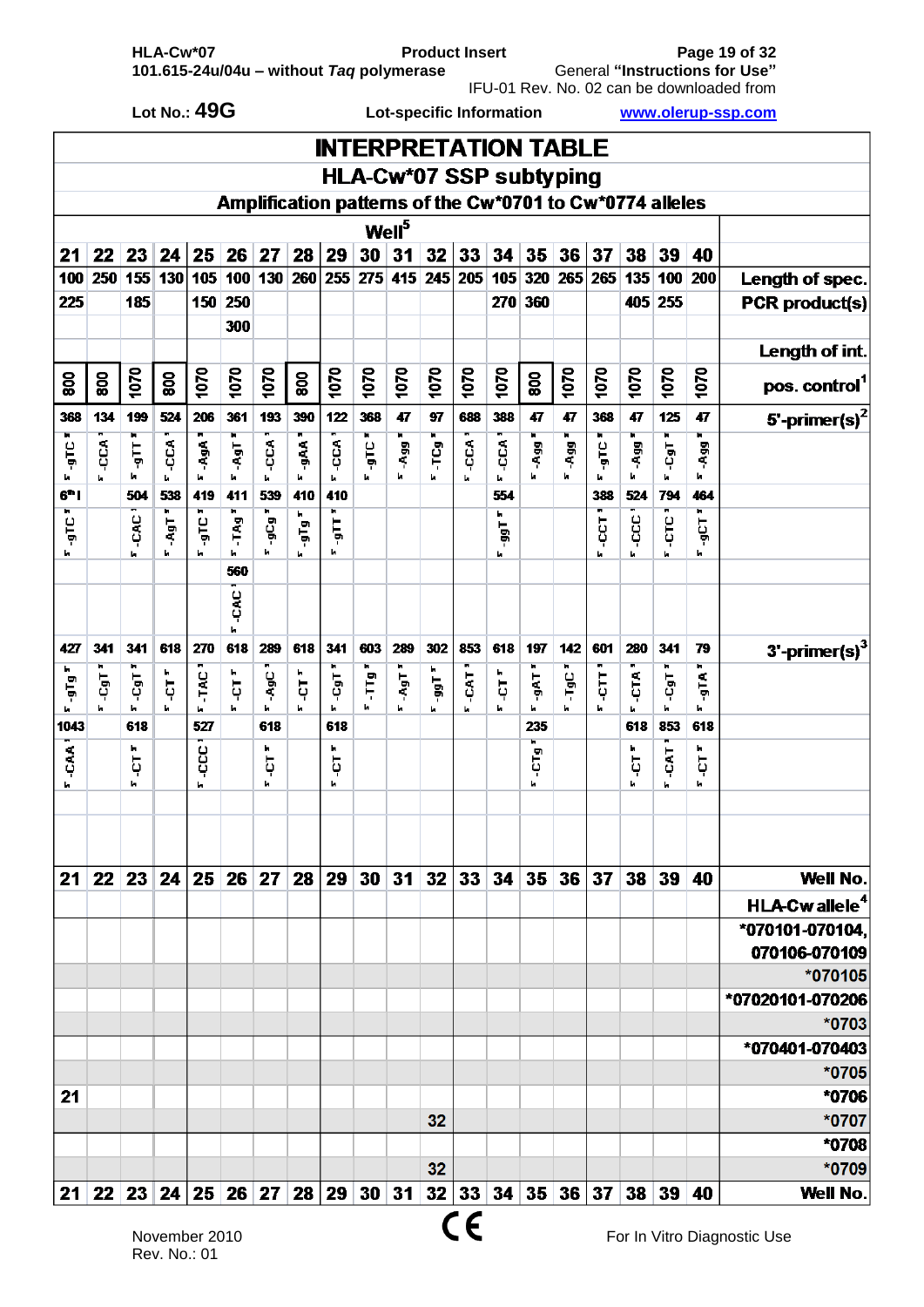| HLA-Cw*07                                | <b>Product Insert</b> | Page 20 of 32                             |
|------------------------------------------|-----------------------|-------------------------------------------|
| 101.615-24u/04u – without Tag polymerase |                       | General "Instructions for Use"            |
|                                          |                       | IFU-01 Rev. No. 02 can be downloaded from |

| Length of spec. |             |                         | 245 290 110 185 |                         | 70             |                |                |            | 100 190 285 215 185 275 130 |    |     |    | 90 | 240 | 80  | 395                                                   |    |    | 130 120 220 145 |    |
|-----------------|-------------|-------------------------|-----------------|-------------------------|----------------|----------------|----------------|------------|-----------------------------|----|-----|----|----|-----|-----|-------------------------------------------------------|----|----|-----------------|----|
| PCR product(s)  | 425         |                         |                 |                         | 145            |                |                |            | 505 240                     |    | 305 |    |    |     | 290 |                                                       |    |    | 230 465 170     |    |
|                 |             |                         |                 |                         | 245            |                |                |            | 425                         |    |     |    |    |     |     |                                                       |    |    |                 |    |
| Well No.        | $\mathbf 1$ | $\mathbf{2}$            | $\mathbf{3}$    | 4                       | 5              | $6\phantom{1}$ | $\overline{7}$ | 8          | 9                           | 10 | 11  | 12 | 13 | 14  | 15  | 16                                                    | 17 | 18 | 19              | 20 |
| *0710           | 1           |                         |                 | $\overline{\mathbf{4}}$ |                |                |                |            |                             |    | 11  |    |    |     |     | 16                                                    |    |    |                 |    |
| $*0711$         | 1           |                         |                 |                         |                | $6\phantom{1}$ |                |            |                             |    |     |    | 13 |     |     | 16                                                    | 17 |    |                 |    |
| $*0712$         | 1           |                         |                 |                         |                | $6\phantom{1}$ |                |            |                             |    |     | 12 |    |     |     | 16                                                    |    |    |                 |    |
| $*0713$         | 1           |                         |                 | 4                       |                |                |                |            |                             |    |     |    |    | 14  |     | 16                                                    |    |    |                 |    |
| $*0714$         | 1           | $\overline{2}$          |                 |                         |                |                |                |            |                             |    |     |    |    |     | 15  | 16                                                    |    |    |                 |    |
| $*0715$         | 1           |                         |                 | 4                       |                |                |                |            |                             |    |     |    |    |     |     | 16                                                    |    | 18 |                 |    |
| *0716           | 1           | $\overline{\mathbf{2}}$ |                 |                         |                |                |                |            |                             |    |     |    |    |     |     |                                                       |    |    | 19              |    |
| $*0717$         | 1           |                         |                 |                         |                |                |                |            |                             |    |     |    |    |     |     | 16                                                    |    |    |                 | 20 |
| *0718           | 1           | $\overline{2}$          | $\mathbf{3}$    |                         |                |                |                |            |                             |    |     |    |    |     |     |                                                       |    |    |                 |    |
| *0719           | 1           |                         | 3               | $\overline{\mathbf{4}}$ |                |                |                |            |                             |    |     |    |    |     |     |                                                       |    |    |                 |    |
| *0720           | 1           | $\mathbf{2}$            | $\mathbf{3}$    |                         |                |                |                |            |                             |    |     |    |    |     |     |                                                       |    |    |                 |    |
| *0721           | 1           | $\mathbf{2}$            | $\mathbf{3}$    |                         |                |                |                |            |                             |    |     |    |    |     |     |                                                       |    |    |                 |    |
| $*0722$         | 1           | 2 <sup>2</sup>          | $\mathbf{3}$    |                         |                |                |                |            |                             |    |     |    |    |     |     |                                                       |    |    |                 |    |
| $*0723$         | 1           |                         |                 | $\overline{\mathbf{4}}$ |                |                |                |            |                             |    |     |    |    |     |     | 16                                                    |    |    |                 |    |
| $*0724$         | 1           | $\mathbf{2}$            | $\mathbf{3}$    |                         |                |                |                |            |                             |    | 11  |    |    |     |     |                                                       |    |    |                 |    |
| $*0725$         | 1           |                         |                 | $\overline{\mathbf{4}}$ |                |                |                |            |                             |    |     |    |    |     |     | 16                                                    |    |    |                 |    |
| $*0726$         | 1           | $\boldsymbol{2}$        | $\mathbf{3}$    |                         |                |                |                |            |                             |    |     |    |    |     |     |                                                       |    |    | 19              |    |
| *072701, 072702 | 1           | $\overline{2}$          |                 |                         |                |                |                |            |                             |    |     |    |    |     |     | 16                                                    |    |    |                 |    |
| $*0728$         | 1           | $\overline{2}$          | $\mathbf{3}$    |                         |                |                |                |            |                             |    |     |    |    | 14  |     |                                                       |    |    |                 |    |
| *0729           | 1           |                         |                 | $\overline{\mathbf{4}}$ |                |                |                |            | $\boldsymbol{9}$            |    |     |    |    |     |     | 16                                                    |    |    |                 |    |
| *0730           | 1           | $\overline{2}$          | $\mathbf{3}$    |                         |                |                |                |            |                             |    |     |    |    |     |     |                                                       |    |    |                 |    |
| $*0731$         | 1           | $\mathbf{2}$            |                 |                         |                |                |                |            |                             |    |     |    |    |     |     | 16                                                    |    |    |                 |    |
| *0732N          | 1           |                         |                 | $\overline{\mathbf{4}}$ |                |                |                |            |                             |    |     |    |    |     |     | 16                                                    |    |    |                 |    |
| *0733N          | 1           |                         |                 | $\overline{\mathbf{4}}$ |                |                |                |            | $\boldsymbol{9}$            |    |     |    |    |     |     | 16                                                    |    |    | 19              |    |
| *0735           | 1           | $\mathbf{2}$            | $\mathbf{3}$    |                         |                |                |                |            |                             |    |     |    |    |     |     |                                                       |    |    |                 |    |
| $*0736$         | 1           | $\mathbf{2}$            | $\mathbf{3}$    |                         |                |                |                |            |                             |    |     |    |    |     |     |                                                       |    |    |                 |    |
| *0737           | 1           |                         |                 | $\overline{\mathbf{4}}$ |                |                |                |            |                             |    |     |    |    |     |     | 16                                                    |    |    |                 |    |
| *0738           | 1           |                         |                 | $\overline{\mathbf{4}}$ |                |                |                |            |                             |    |     |    |    |     |     | 16                                                    |    |    |                 |    |
| $*0739$         | 1           |                         |                 | $\overline{\mathbf{4}}$ |                |                |                |            |                             |    |     |    |    |     |     | 16                                                    |    |    |                 |    |
| $*0740$         | 1           | $\overline{2}$          | $\mathbf{3}$    |                         |                |                |                |            |                             |    |     |    |    |     |     |                                                       |    |    |                 |    |
| $*0741$         | 1           |                         |                 |                         |                |                |                |            |                             |    |     | 12 |    |     |     | 16                                                    |    |    |                 |    |
| $*0742$         | 1           |                         |                 | 4                       |                |                |                |            |                             |    |     |    |    |     |     | 16                                                    |    |    |                 |    |
| $*0743$         | 1           | $\overline{2}$          |                 |                         |                |                |                |            |                             |    | 11  |    |    |     |     | 16                                                    |    |    |                 |    |
| $*0744$         | 1           | $\overline{2}$          | $\mathbf{3}$    |                         |                |                |                |            |                             |    |     |    |    |     |     |                                                       |    |    |                 | 20 |
| $*0745$         | 1           |                         |                 |                         |                |                |                | 8          |                             |    |     |    |    |     |     | 16                                                    |    |    |                 |    |
| *0746           | 1           |                         |                 | 4                       |                |                |                |            |                             |    |     |    |    |     |     | 16                                                    |    |    |                 |    |
| $*0747$         | $\mathbf 1$ |                         |                 | $\overline{\mathbf{4}}$ |                |                |                |            |                             |    |     |    |    |     |     | 16                                                    |    |    |                 |    |
| $*0748$         | 1           |                         |                 | 4                       |                |                |                |            |                             |    |     |    |    |     |     | 16                                                    |    |    |                 | 20 |
| Well No.        | $\mathbf 1$ | $\overline{2}$          | $\mathbf{3}$    | $\overline{\mathbf{4}}$ | $5\phantom{1}$ | $6\phantom{1}$ | $\sqrt{7}$     | $\sqrt{8}$ |                             |    |     |    |    |     |     | $9   10   11   12   13   14   15   16   17   18   19$ |    |    |                 | 20 |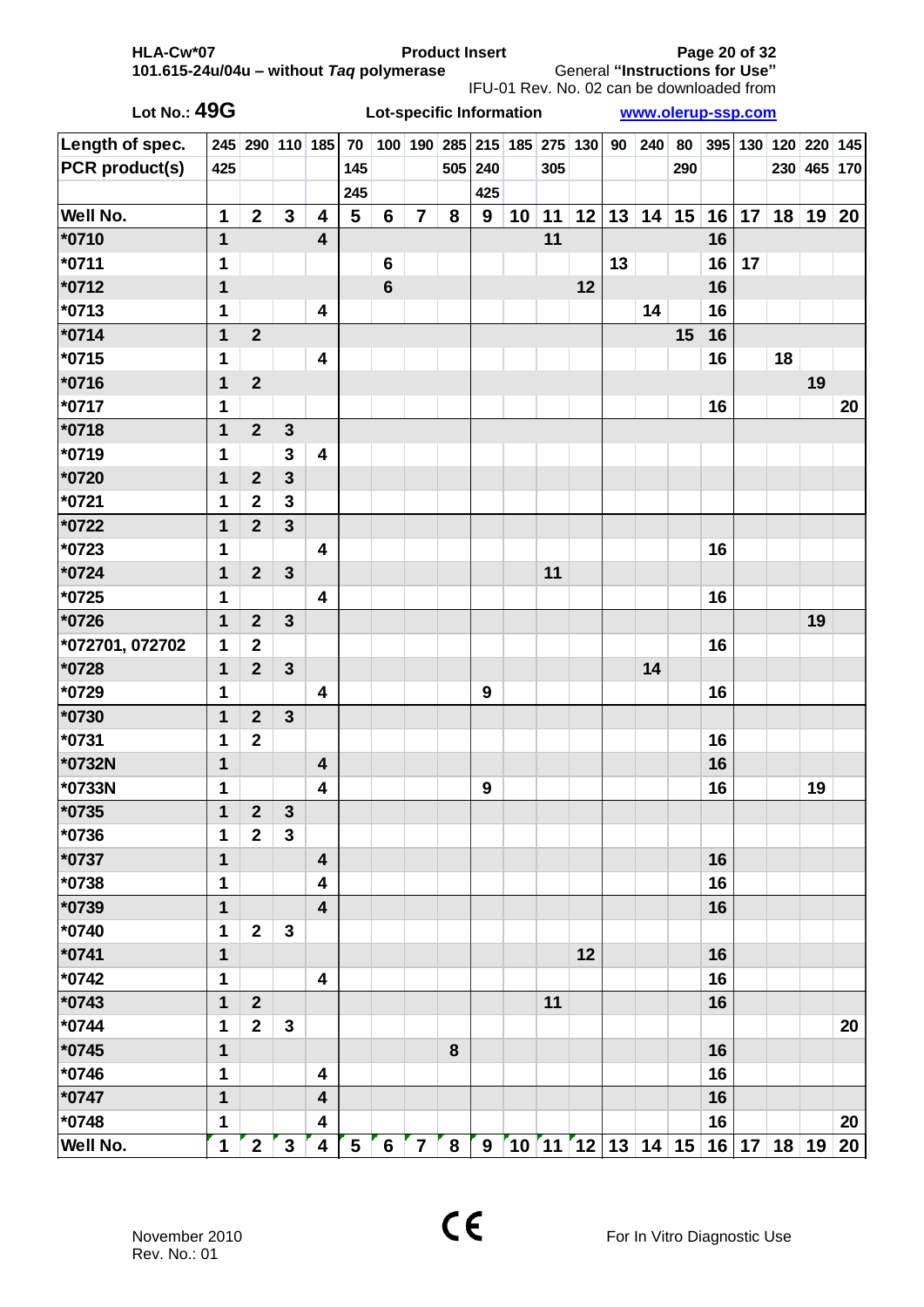|     |    |                                              | HLA-Cw*07<br><b>Product Insert</b><br>101.615-24u/04u - without Taq polymerase |                                                        |         |    |                                                                                 |    |               |    |    |    |          | Page 21 of 32<br><b>General "Instructions for Use"</b><br>IFU-01 Rev. No. 02 can be downloaded from |    |    |    |         |    |                    |
|-----|----|----------------------------------------------|--------------------------------------------------------------------------------|--------------------------------------------------------|---------|----|---------------------------------------------------------------------------------|----|---------------|----|----|----|----------|-----------------------------------------------------------------------------------------------------|----|----|----|---------|----|--------------------|
|     |    |                                              |                                                                                | <b>Lot No.: 49G</b><br><b>Lot-specific Information</b> |         |    |                                                                                 |    |               |    |    |    |          |                                                                                                     |    |    |    |         |    | www.olerup-ssp.com |
|     |    |                                              |                                                                                |                                                        |         |    | 100 250 155 130 105 100 130 260 255 275 415 245 205 105 320 265 265 135 100 200 |    |               |    |    |    |          |                                                                                                     |    |    |    |         |    | Length of spec.    |
| 225 |    | 185                                          |                                                                                |                                                        | 150 250 |    |                                                                                 |    |               |    |    |    |          | 270 360                                                                                             |    |    |    | 405 255 |    | PCR product(s)     |
|     |    |                                              |                                                                                |                                                        | 300     |    |                                                                                 |    |               |    |    |    |          |                                                                                                     |    |    |    |         |    |                    |
| 21  | 22 | 23                                           | 24                                                                             | 25                                                     | 26      | 27 | 28                                                                              | 29 | 30            | 31 | 32 | 33 | 34       | 35                                                                                                  | 36 | 37 | 38 | 39      | 40 | Well No.           |
|     |    |                                              |                                                                                |                                                        |         |    |                                                                                 |    |               |    |    |    |          |                                                                                                     |    |    |    |         |    | *0710              |
|     |    |                                              |                                                                                |                                                        |         |    |                                                                                 |    |               |    |    |    |          |                                                                                                     |    |    |    |         |    | $*0711$            |
|     |    |                                              |                                                                                |                                                        |         |    |                                                                                 |    |               |    |    |    |          |                                                                                                     |    |    |    |         |    | *0712              |
|     |    |                                              |                                                                                |                                                        |         |    |                                                                                 |    |               |    |    |    |          |                                                                                                     |    |    |    |         |    | $*0713$            |
|     |    |                                              |                                                                                |                                                        |         |    |                                                                                 |    |               |    |    |    |          |                                                                                                     |    |    |    |         |    | *0714              |
|     |    |                                              |                                                                                |                                                        |         |    |                                                                                 |    |               |    |    |    |          |                                                                                                     |    |    |    |         |    | *0715              |
|     |    |                                              |                                                                                |                                                        |         |    |                                                                                 |    |               |    |    |    |          |                                                                                                     |    |    |    |         |    | *0716              |
|     |    |                                              |                                                                                |                                                        |         |    |                                                                                 |    |               |    |    |    |          |                                                                                                     |    |    |    |         |    | *0717              |
| 21  |    |                                              |                                                                                |                                                        |         |    |                                                                                 |    |               |    |    |    |          |                                                                                                     |    |    |    |         |    | *0718              |
| 21  |    |                                              |                                                                                |                                                        |         |    |                                                                                 |    |               |    |    |    |          |                                                                                                     |    |    |    |         |    | *0719              |
|     | 22 |                                              |                                                                                |                                                        |         |    |                                                                                 |    |               |    |    |    |          |                                                                                                     | 36 |    |    |         |    | *0720              |
|     |    | 23                                           |                                                                                |                                                        |         |    |                                                                                 |    |               |    |    |    |          |                                                                                                     |    |    |    |         |    | $*0721$            |
|     |    |                                              | 24                                                                             |                                                        |         |    |                                                                                 |    |               |    |    |    |          |                                                                                                     |    |    |    |         |    | *0722              |
|     |    | 23                                           |                                                                                |                                                        |         |    |                                                                                 |    |               |    |    |    |          |                                                                                                     |    |    |    |         |    | *0723              |
|     |    |                                              |                                                                                |                                                        |         |    |                                                                                 |    |               |    |    |    |          |                                                                                                     |    |    |    |         |    | *0724              |
|     |    |                                              | 24                                                                             |                                                        |         |    |                                                                                 |    |               |    |    |    |          |                                                                                                     |    |    |    |         |    | *0725              |
|     |    |                                              |                                                                                |                                                        |         |    |                                                                                 |    |               |    |    |    |          |                                                                                                     |    |    |    |         |    | *0726              |
|     |    |                                              |                                                                                |                                                        |         |    |                                                                                 |    |               |    |    |    |          |                                                                                                     |    |    |    |         |    | *072701, 072702    |
|     |    |                                              |                                                                                |                                                        |         |    |                                                                                 |    |               |    |    |    |          |                                                                                                     |    |    |    |         |    | *0728              |
|     |    |                                              |                                                                                |                                                        |         |    |                                                                                 |    |               |    |    |    |          |                                                                                                     |    |    |    |         |    | *0729              |
|     |    |                                              |                                                                                | 25                                                     |         |    |                                                                                 |    |               |    |    |    |          |                                                                                                     |    |    |    |         |    | *0730              |
|     |    |                                              |                                                                                |                                                        | 26      |    |                                                                                 |    |               |    |    |    |          |                                                                                                     |    |    |    |         |    | $*0731$            |
|     |    |                                              |                                                                                |                                                        | 26      |    |                                                                                 |    |               |    |    |    |          |                                                                                                     |    |    |    |         |    | *0732N             |
|     |    |                                              |                                                                                |                                                        |         |    |                                                                                 |    |               |    |    |    |          |                                                                                                     |    |    |    |         |    | *0733N             |
|     |    |                                              |                                                                                |                                                        |         |    | 28                                                                              |    |               |    |    |    |          |                                                                                                     |    |    |    |         |    | *0735              |
|     |    |                                              |                                                                                |                                                        |         |    |                                                                                 | 29 |               |    |    |    |          |                                                                                                     |    |    |    |         |    | *0736              |
|     |    |                                              |                                                                                |                                                        |         | 27 |                                                                                 |    |               |    |    |    |          |                                                                                                     |    |    |    |         |    | $*0737$            |
|     |    |                                              |                                                                                |                                                        |         |    |                                                                                 |    | 30            |    |    |    |          |                                                                                                     |    |    |    |         |    | $*0738$            |
|     |    |                                              |                                                                                |                                                        |         |    |                                                                                 |    |               | 31 |    |    |          |                                                                                                     |    |    |    |         |    | $*0739$            |
|     |    |                                              |                                                                                |                                                        |         |    |                                                                                 |    |               | 31 |    |    |          |                                                                                                     |    |    |    |         |    | $*0740$            |
|     |    |                                              |                                                                                |                                                        |         |    |                                                                                 |    |               |    |    |    |          |                                                                                                     |    |    |    |         |    | $*0741$            |
|     |    |                                              |                                                                                |                                                        |         |    |                                                                                 | 29 |               |    |    |    |          |                                                                                                     |    |    |    |         |    | $*0742$            |
|     |    |                                              |                                                                                |                                                        |         |    |                                                                                 |    |               |    |    |    |          |                                                                                                     |    |    |    |         |    | $*0743$            |
|     |    |                                              |                                                                                |                                                        |         |    |                                                                                 |    |               |    |    |    |          |                                                                                                     |    |    |    |         |    | $*0744$            |
|     |    |                                              |                                                                                |                                                        |         |    |                                                                                 |    |               |    |    |    |          |                                                                                                     |    |    |    |         |    | $*0745$            |
|     |    |                                              |                                                                                | 25                                                     |         |    |                                                                                 |    |               |    |    |    |          |                                                                                                     |    |    |    |         |    | $*0746$            |
|     |    |                                              |                                                                                |                                                        |         |    | 28                                                                              |    |               |    |    |    |          |                                                                                                     |    |    |    |         |    | $*0747$            |
|     |    |                                              |                                                                                |                                                        |         |    |                                                                                 |    |               |    |    |    |          |                                                                                                     |    |    |    |         |    | *0748              |
| 21  |    | $22 \mid 23 \mid 24 \mid 25 \mid 26 \mid 27$ |                                                                                |                                                        |         |    | 28                                                                              | 29 | $30 \vert 31$ |    | 32 |    | 33 34 35 |                                                                                                     | 36 | 37 |    | 38 39   | 40 | Well No.           |
|     |    |                                              |                                                                                |                                                        |         |    |                                                                                 |    |               |    |    |    |          |                                                                                                     |    |    |    |         |    |                    |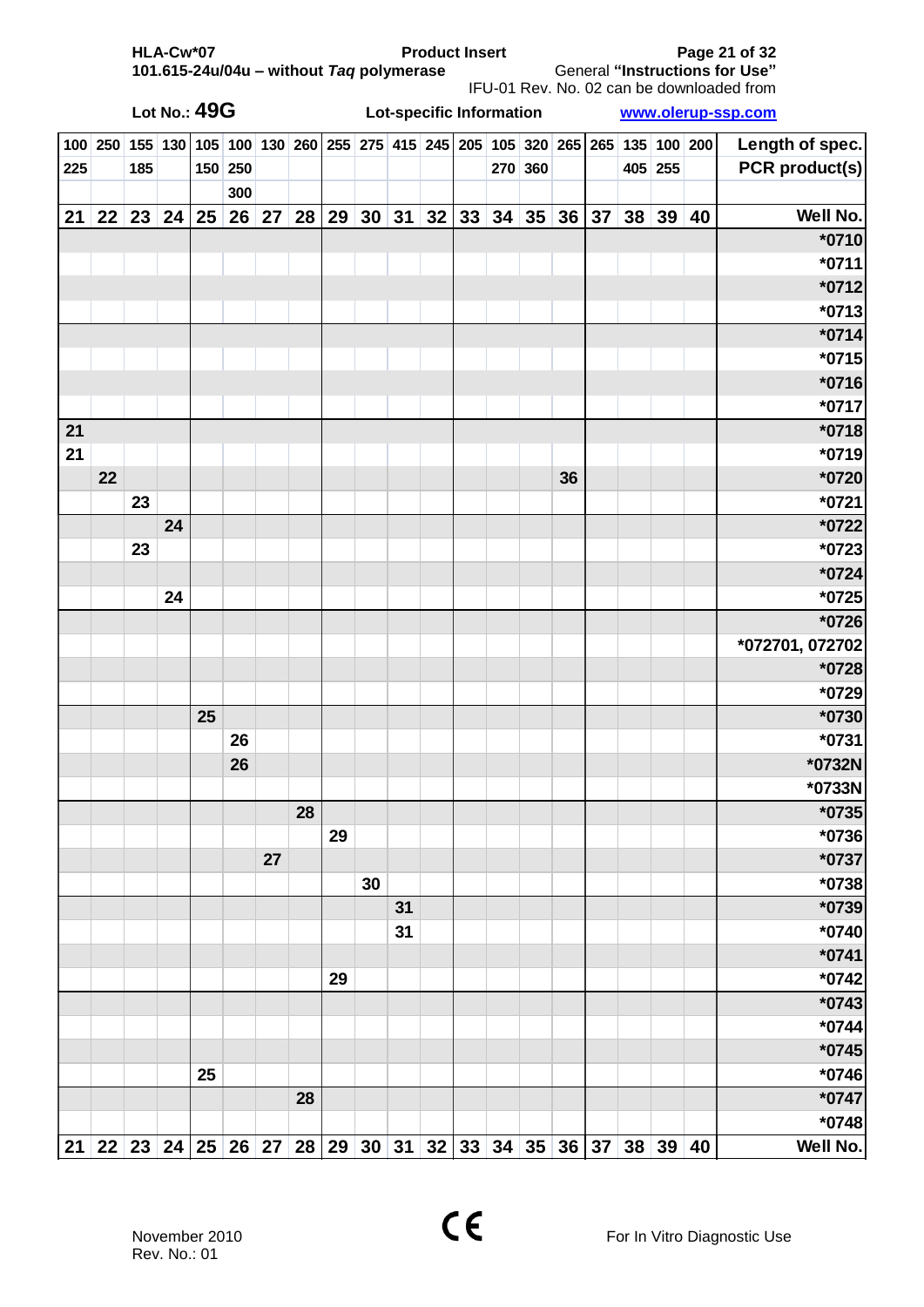| HLA-Cw*07<br><b>Product Insert</b><br>Page 22 of 32<br><b>General "Instructions for Use"</b><br>101.615-24u/04u - without Taq polymerase<br>IFU-01 Rev. No. 02 can be downloaded from<br><b>Lot No.: 49G</b><br><b>Lot-specific Information</b><br>www.olerup-ssp.com<br>Length of spec.<br>245 290 110 185<br>100 190 285 215 185 275 130<br>90<br>240 80<br>395 130 120 220 145<br>70<br>PCR product(s)<br>505 240<br>425<br>145<br>305<br>290<br>245<br>425<br>Well No.<br>$\overline{2}$<br>5<br>13<br>17<br>1<br>$\mathbf{3}$<br>$6\phantom{1}$<br>$\overline{7}$<br>8<br>9<br>10<br>11<br>12<br>14<br>15<br>16<br>18<br>$\overline{\mathbf{4}}$<br>*0749<br>1<br>9<br>16<br>4<br>15<br>*0750<br>16<br>1<br>$\overline{\mathbf{4}}$<br>*0751<br>1<br>16<br>4<br>18<br>*0752<br>$\mathbf{2}$ |             |
|--------------------------------------------------------------------------------------------------------------------------------------------------------------------------------------------------------------------------------------------------------------------------------------------------------------------------------------------------------------------------------------------------------------------------------------------------------------------------------------------------------------------------------------------------------------------------------------------------------------------------------------------------------------------------------------------------------------------------------------------------------------------------------------------------|-------------|
|                                                                                                                                                                                                                                                                                                                                                                                                                                                                                                                                                                                                                                                                                                                                                                                                  |             |
|                                                                                                                                                                                                                                                                                                                                                                                                                                                                                                                                                                                                                                                                                                                                                                                                  |             |
|                                                                                                                                                                                                                                                                                                                                                                                                                                                                                                                                                                                                                                                                                                                                                                                                  |             |
|                                                                                                                                                                                                                                                                                                                                                                                                                                                                                                                                                                                                                                                                                                                                                                                                  |             |
|                                                                                                                                                                                                                                                                                                                                                                                                                                                                                                                                                                                                                                                                                                                                                                                                  | 230 465 170 |
|                                                                                                                                                                                                                                                                                                                                                                                                                                                                                                                                                                                                                                                                                                                                                                                                  |             |
|                                                                                                                                                                                                                                                                                                                                                                                                                                                                                                                                                                                                                                                                                                                                                                                                  | 19<br>20    |
|                                                                                                                                                                                                                                                                                                                                                                                                                                                                                                                                                                                                                                                                                                                                                                                                  |             |
|                                                                                                                                                                                                                                                                                                                                                                                                                                                                                                                                                                                                                                                                                                                                                                                                  |             |
|                                                                                                                                                                                                                                                                                                                                                                                                                                                                                                                                                                                                                                                                                                                                                                                                  | 19          |
| 1<br>$\mathbf{3}$                                                                                                                                                                                                                                                                                                                                                                                                                                                                                                                                                                                                                                                                                                                                                                                |             |
| $\overline{2}$<br>$\overline{\mathbf{3}}$<br>5<br>*0753<br>1                                                                                                                                                                                                                                                                                                                                                                                                                                                                                                                                                                                                                                                                                                                                     |             |
| *0754<br>$\overline{\mathbf{4}}$<br>16<br>1                                                                                                                                                                                                                                                                                                                                                                                                                                                                                                                                                                                                                                                                                                                                                      |             |
| *0755N<br>$\overline{2}$<br>3<br>1                                                                                                                                                                                                                                                                                                                                                                                                                                                                                                                                                                                                                                                                                                                                                               |             |
| $\overline{\mathbf{4}}$<br>13<br>16<br>*075601, 075602<br>1                                                                                                                                                                                                                                                                                                                                                                                                                                                                                                                                                                                                                                                                                                                                      |             |
| 1<br>5<br>*0757<br>3                                                                                                                                                                                                                                                                                                                                                                                                                                                                                                                                                                                                                                                                                                                                                                             |             |
| $\mathbf{2}$<br>$\mathbf{3}$<br>*0758<br>1                                                                                                                                                                                                                                                                                                                                                                                                                                                                                                                                                                                                                                                                                                                                                       |             |
| *0759<br>$\overline{2}$<br>3<br>1                                                                                                                                                                                                                                                                                                                                                                                                                                                                                                                                                                                                                                                                                                                                                                |             |
| $\overline{2}$<br>13<br>*0760<br>1                                                                                                                                                                                                                                                                                                                                                                                                                                                                                                                                                                                                                                                                                                                                                               |             |
| *0761N<br>1<br>$\overline{\mathbf{4}}$<br>W                                                                                                                                                                                                                                                                                                                                                                                                                                                                                                                                                                                                                                                                                                                                                      |             |
| *0762<br>$\overline{\mathbf{4}}$<br>16<br>1                                                                                                                                                                                                                                                                                                                                                                                                                                                                                                                                                                                                                                                                                                                                                      |             |
| *0763<br>$6\phantom{1}$<br>16<br>17<br>1                                                                                                                                                                                                                                                                                                                                                                                                                                                                                                                                                                                                                                                                                                                                                         |             |
| 16<br>*0764<br>1<br>$\overline{\mathbf{4}}$                                                                                                                                                                                                                                                                                                                                                                                                                                                                                                                                                                                                                                                                                                                                                      |             |
| *0765<br>1<br>$\mathbf{2}$<br>3                                                                                                                                                                                                                                                                                                                                                                                                                                                                                                                                                                                                                                                                                                                                                                  |             |
| *0766<br>16<br>1<br>$\overline{\mathbf{4}}$                                                                                                                                                                                                                                                                                                                                                                                                                                                                                                                                                                                                                                                                                                                                                      |             |
| *0767<br>16<br>1<br>4                                                                                                                                                                                                                                                                                                                                                                                                                                                                                                                                                                                                                                                                                                                                                                            |             |
| 16<br>*0768<br>6<br>17<br>1<br>4                                                                                                                                                                                                                                                                                                                                                                                                                                                                                                                                                                                                                                                                                                                                                                 |             |

| *0766                                                                                                          | 1                    |                |              | 4                       |   |                |   |   |   |         |      |    |    |    | 16 |    |    |    |    |
|----------------------------------------------------------------------------------------------------------------|----------------------|----------------|--------------|-------------------------|---|----------------|---|---|---|---------|------|----|----|----|----|----|----|----|----|
| *0767                                                                                                          | 1                    |                |              | $\overline{\mathbf{4}}$ |   |                |   |   |   |         |      |    |    |    | 16 |    |    |    |    |
| *0768                                                                                                          | 1                    |                |              | $\overline{\mathbf{4}}$ |   | $6\phantom{1}$ |   |   |   |         |      |    |    |    | 16 | 17 |    |    |    |
| *0769                                                                                                          | 1                    | $\overline{2}$ | $\mathbf{3}$ |                         |   |                |   |   |   |         |      |    |    |    |    |    |    |    |    |
| *0770                                                                                                          | 1                    | $\overline{2}$ | $\mathbf{3}$ |                         |   |                |   |   |   |         |      |    |    |    |    |    |    |    |    |
| *0771                                                                                                          | 1                    | $\mathbf{2}$   | $\mathbf{3}$ |                         |   |                |   |   |   |         |      |    |    |    |    |    |    |    |    |
| *0772                                                                                                          | 1                    |                |              | 4                       |   |                |   |   |   |         |      |    |    |    | 16 |    |    |    |    |
| *0773                                                                                                          | 1                    | $\mathbf{2}$   | $\mathbf{3}$ |                         |   |                |   |   |   |         |      |    |    |    |    |    |    |    |    |
| *0774                                                                                                          | 1                    |                |              | $\overline{\mathbf{4}}$ |   |                |   |   |   |         |      |    |    |    | 16 |    |    |    |    |
| 10214, 06020101,<br>06020102, 060203,<br>0604-0610, 0612-<br>0616N, 0618-0620,<br>0622-0624,<br>B*0806, B*0817 |                      |                |              |                         |   |                |   |   |   |         |      |    |    |    |    |    |    |    |    |
| $*$ 0315, 0332, 0345,<br>0360, 0403, 0406,<br>0416                                                             |                      |                |              |                         |   |                |   |   |   |         |      |    |    |    |    |    |    |    |    |
| *0427                                                                                                          |                      |                |              |                         |   |                |   |   |   |         |      | 13 |    |    |    |    |    |    |    |
| $ *0440$                                                                                                       |                      |                |              |                         |   |                |   | 8 |   |         |      |    |    |    |    |    |    |    |    |
| <b>Well No.</b>                                                                                                | $\blacktriangleleft$ | $\overline{2}$ | 3            | $\overline{\mathbf{4}}$ | 5 | 6              | 7 | 8 | 9 | $10$ 11 | $12$ | 13 | 14 | 15 | 16 | 17 | 18 | 19 | 20 |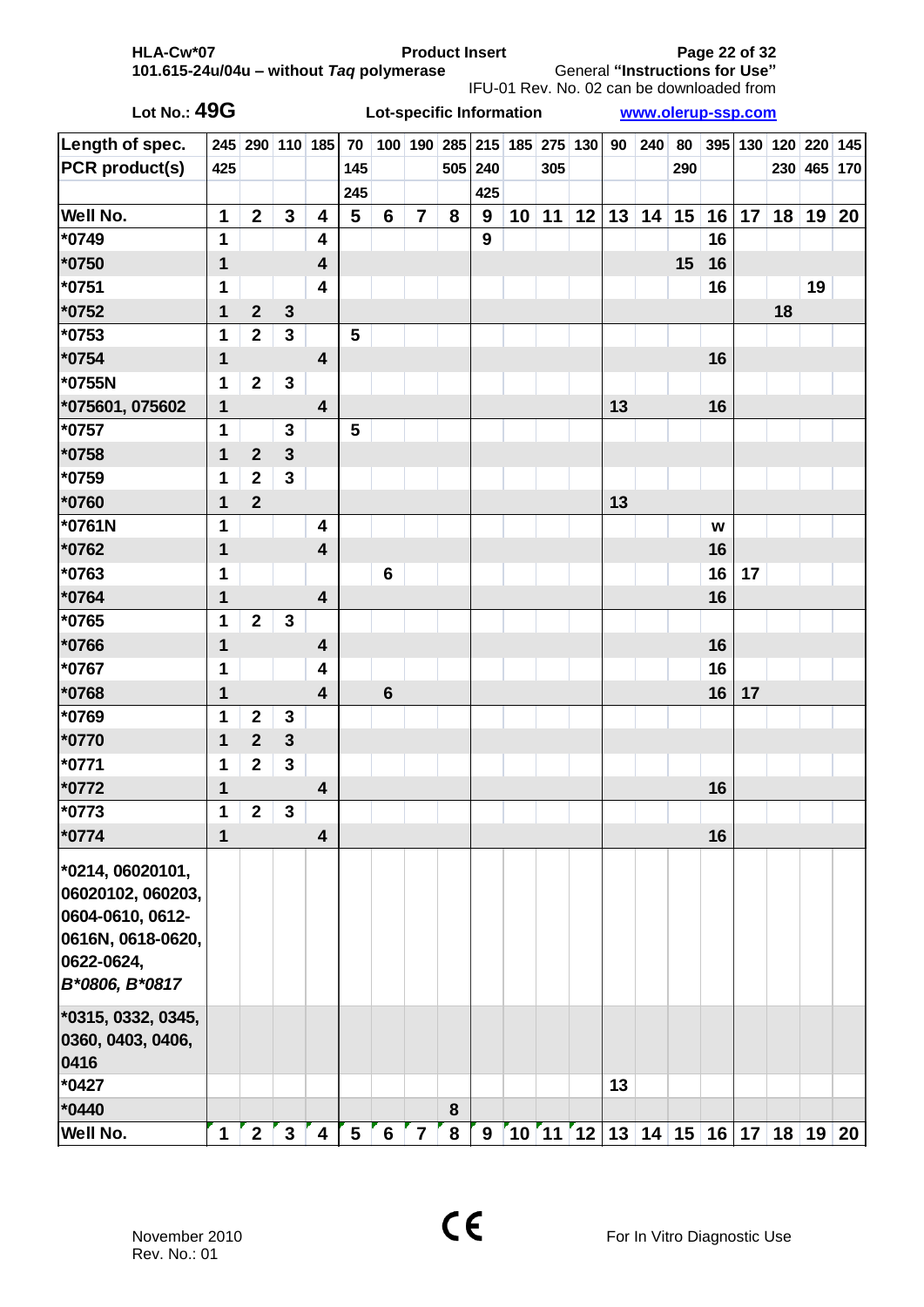|     |               |     |                     | 101.615-24u/04u - without Taq polymerase |                                                             |       |    |    |    |    |    |    |                                                                                 |         |    |    |    |         | <b>General "Instructions for Use"</b><br>IFU-01 Rev. No. 02 can be downloaded from |                    |
|-----|---------------|-----|---------------------|------------------------------------------|-------------------------------------------------------------|-------|----|----|----|----|----|----|---------------------------------------------------------------------------------|---------|----|----|----|---------|------------------------------------------------------------------------------------|--------------------|
|     |               |     | <b>Lot No.: 49G</b> |                                          |                                                             |       |    |    |    |    |    |    | <b>Lot-specific Information</b>                                                 |         |    |    |    |         |                                                                                    | www.olerup-ssp.com |
|     |               |     |                     |                                          |                                                             |       |    |    |    |    |    |    | 100 250 155 130 105 100 130 260 255 275 415 245 205 105 320 265 265 135 100 200 |         |    |    |    |         |                                                                                    | Length of spec.    |
| 225 |               | 185 |                     |                                          | 150 250                                                     |       |    |    |    |    |    |    |                                                                                 | 270 360 |    |    |    | 405 255 |                                                                                    | PCR product(s)     |
|     |               |     |                     |                                          | 300                                                         |       |    |    |    |    |    |    |                                                                                 |         |    |    |    |         |                                                                                    |                    |
|     | $21$ 22 23 24 |     |                     | 25                                       |                                                             | 26 27 | 28 | 29 | 30 | 31 | 32 | 33 | 34                                                                              | 35      | 36 | 37 | 38 | 39      | 40                                                                                 | Well No.           |
|     |               |     |                     |                                          |                                                             |       |    |    |    |    | 32 |    |                                                                                 |         |    |    |    |         |                                                                                    | *0749              |
|     |               |     |                     |                                          |                                                             |       |    |    |    |    |    |    |                                                                                 |         |    |    |    |         |                                                                                    | *0750              |
|     |               |     |                     |                                          |                                                             |       |    |    |    |    |    |    |                                                                                 |         |    |    |    |         |                                                                                    | *0751              |
|     |               |     |                     |                                          |                                                             |       |    |    |    |    |    |    |                                                                                 |         |    |    |    |         |                                                                                    | *0752              |
|     |               |     |                     |                                          |                                                             |       |    |    |    |    |    |    |                                                                                 |         |    |    |    |         |                                                                                    | *0753              |
| 21  |               |     |                     |                                          |                                                             |       |    |    |    |    |    |    |                                                                                 |         |    |    |    |         |                                                                                    | *0754              |
|     |               |     |                     |                                          | 26                                                          |       |    |    |    |    |    |    |                                                                                 |         |    |    |    |         |                                                                                    | *0755N             |
|     |               |     |                     |                                          |                                                             |       |    |    |    |    |    |    |                                                                                 |         |    |    |    |         |                                                                                    | *075601, 075602    |
|     |               |     |                     |                                          |                                                             |       |    |    |    |    |    |    |                                                                                 |         |    |    |    |         |                                                                                    | *0757              |
|     |               |     |                     |                                          |                                                             |       |    |    |    |    |    |    |                                                                                 |         |    |    | 38 |         |                                                                                    | *0758              |
|     |               |     |                     |                                          |                                                             |       |    |    |    |    |    |    |                                                                                 |         |    |    |    | 39      |                                                                                    | *0759              |
|     |               |     |                     |                                          |                                                             |       |    |    |    |    |    |    |                                                                                 |         |    |    |    |         |                                                                                    | *0760              |
|     |               |     |                     |                                          |                                                             |       |    |    |    |    |    |    |                                                                                 |         |    |    | 38 |         |                                                                                    | *0761N             |
|     |               |     |                     |                                          |                                                             |       |    |    |    |    |    |    |                                                                                 |         |    |    |    |         | 40                                                                                 | *0762              |
|     |               |     |                     |                                          |                                                             |       |    |    |    |    |    |    |                                                                                 |         |    | 37 |    |         |                                                                                    | *0763              |
|     |               |     |                     |                                          |                                                             |       |    |    |    |    |    |    |                                                                                 |         | 36 |    |    |         |                                                                                    | *0764              |
|     |               |     |                     |                                          |                                                             |       |    |    |    |    |    |    |                                                                                 |         |    |    |    |         | 40                                                                                 | *0765              |
|     |               |     |                     |                                          |                                                             |       |    |    |    |    |    | W  |                                                                                 |         |    |    |    |         |                                                                                    | *0766              |
|     |               |     |                     |                                          |                                                             |       |    |    |    |    |    |    | 34                                                                              |         |    |    |    |         |                                                                                    | *0767              |
|     |               |     |                     |                                          |                                                             |       |    |    |    |    |    |    |                                                                                 |         |    | 37 |    |         |                                                                                    | *0768              |
|     |               |     |                     |                                          |                                                             | 27    |    |    |    |    |    |    |                                                                                 |         |    |    |    |         |                                                                                    | *0769              |
|     |               |     |                     |                                          |                                                             |       |    |    |    |    |    |    | 34                                                                              |         |    |    |    |         |                                                                                    | *0770              |
|     |               |     |                     |                                          |                                                             |       |    |    |    |    |    |    |                                                                                 | 35      |    |    |    |         |                                                                                    | $*0771$            |
|     |               |     |                     |                                          |                                                             |       |    |    |    |    |    |    |                                                                                 | 35      |    |    |    |         |                                                                                    | *0772              |
|     |               |     |                     |                                          |                                                             |       |    |    |    |    |    |    |                                                                                 |         | 36 |    |    |         |                                                                                    | $*0773$            |
|     |               |     |                     |                                          |                                                             |       |    |    |    |    |    |    |                                                                                 |         |    |    |    | 39      |                                                                                    | $*0774$            |
|     |               |     |                     |                                          |                                                             |       |    |    |    |    |    |    |                                                                                 |         |    |    |    |         |                                                                                    | *0214, 06020101,   |
|     |               |     |                     |                                          |                                                             |       |    |    |    |    |    |    |                                                                                 |         |    |    |    |         |                                                                                    | 06020102, 060203,  |
|     |               |     |                     |                                          |                                                             |       |    |    |    |    | 32 |    |                                                                                 |         |    |    |    |         |                                                                                    | 0604-0610, 0612-   |
|     |               |     |                     |                                          |                                                             |       |    |    |    |    |    |    |                                                                                 |         |    |    |    |         |                                                                                    | 0616N, 0618-0620,  |
|     |               |     |                     |                                          |                                                             |       |    |    |    |    |    |    |                                                                                 |         |    |    |    |         |                                                                                    | 0622-0624,         |
|     |               |     |                     |                                          |                                                             |       |    |    |    |    |    |    |                                                                                 |         |    |    |    |         |                                                                                    | B*0806, B*0817     |
|     |               |     |                     |                                          |                                                             |       |    |    |    |    |    |    |                                                                                 |         |    |    |    |         |                                                                                    | *0315, 0332, 0345, |
|     | 22            |     |                     |                                          |                                                             |       |    |    |    |    |    |    |                                                                                 |         |    |    |    |         |                                                                                    | 0360, 0403, 0406,  |
|     |               |     |                     |                                          |                                                             |       |    |    |    |    |    |    |                                                                                 |         |    |    |    |         |                                                                                    | 0416               |
|     |               |     |                     |                                          |                                                             |       |    |    |    |    |    |    |                                                                                 |         |    |    |    |         |                                                                                    | *0427              |
|     |               |     |                     |                                          |                                                             |       |    |    |    |    |    |    |                                                                                 |         |    |    |    |         |                                                                                    | *0440              |
|     |               |     |                     |                                          | 21 22 23 24 25 26 27 28 29 30 31 32 33 34 35 36 37 38 39 40 |       |    |    |    |    |    |    |                                                                                 |         |    |    |    |         |                                                                                    | Well No.           |

**HLA-Cw\*07 Product Insert Page 23 of 32**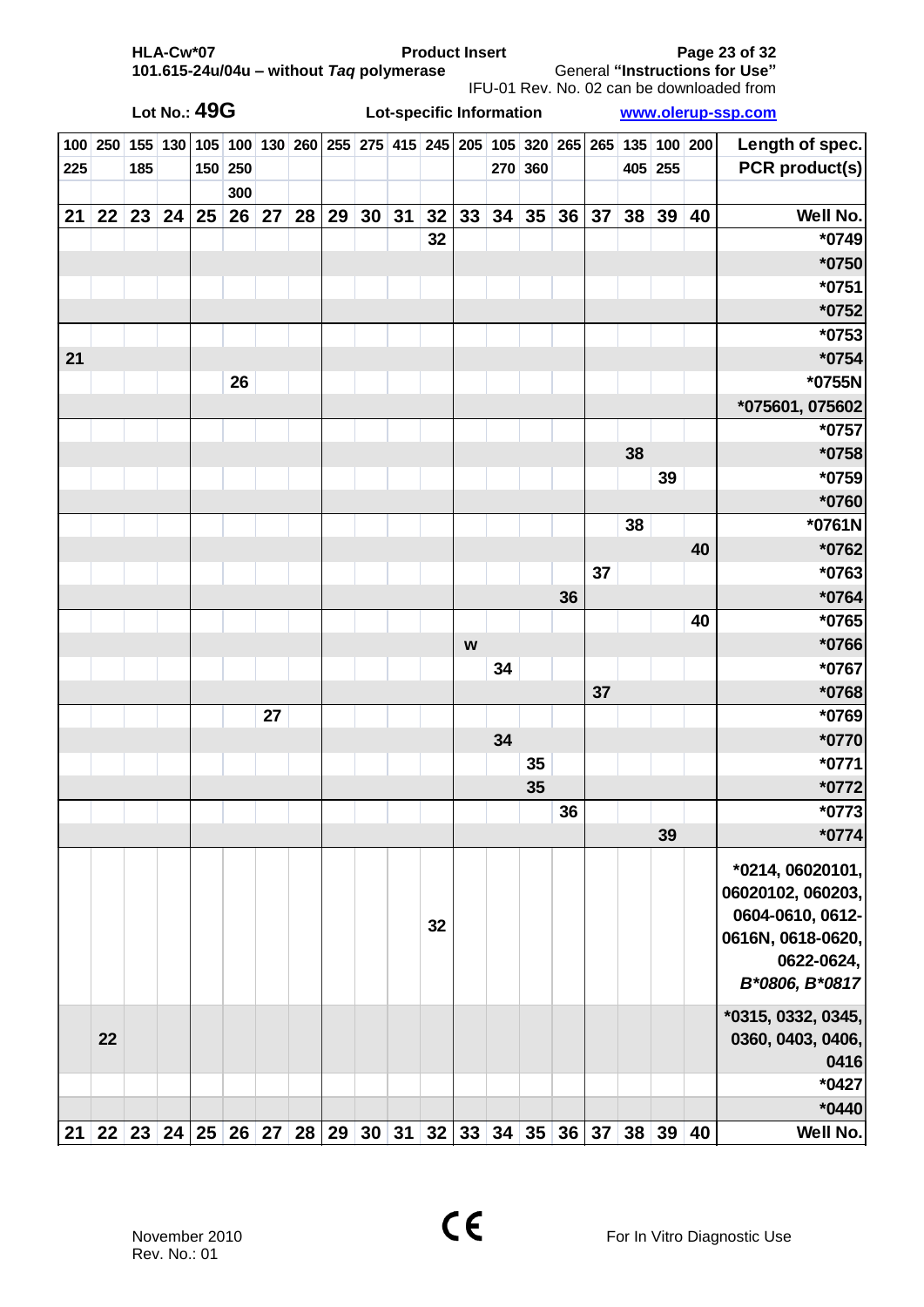| HLA-Cw*07                                | <b>Product Insert</b> | Page 24 of 32                         |
|------------------------------------------|-----------------------|---------------------------------------|
| 101.615-24u/04u – without Tag polymerase |                       | <b>General "Instructions for Use"</b> |

IFU-01 Rev. No. 02 can be downloaded from

| Length of spec.  |     |                |                | 245 290 110 185         | 70             |   |                |   | 100 190 285 215 185 275 130 |    |     |              | 90 | 240                           | 80  |    | 395 130 | 120 | 220                 | 145 |
|------------------|-----|----------------|----------------|-------------------------|----------------|---|----------------|---|-----------------------------|----|-----|--------------|----|-------------------------------|-----|----|---------|-----|---------------------|-----|
| PCR product(s)   | 425 |                |                |                         | 145            |   |                |   | 505 240                     |    | 305 |              |    |                               | 290 |    |         |     | 230 465 170         |     |
|                  |     |                |                |                         | 245            |   |                |   | 425                         |    |     |              |    |                               |     |    |         |     |                     |     |
| <b>Well No.</b>  | 1   | $\overline{2}$ | $\overline{3}$ | 4                       | $5\phantom{1}$ | 6 | $\overline{7}$ | 8 | 9                           | 10 | 11  | $\boxed{12}$ | 13 | 14                            | 15  | 16 | 17      | 18  | 19                  | 20  |
| *05010101-       |     |                |                |                         |                |   |                |   |                             |    |     |              |    |                               |     |    |         |     |                     |     |
| 050105, 0504-    |     |                |                |                         |                |   |                |   |                             |    |     |              |    |                               |     |    |         |     |                     |     |
| 0508, 0510-0516, |     |                |                |                         |                |   |                |   |                             |    |     |              |    |                               |     |    |         |     |                     |     |
| 0518-0522, 0524, |     |                |                |                         |                |   |                |   |                             |    |     | 12           |    |                               |     |    |         |     |                     |     |
| 0525, 080101-    |     |                |                |                         |                |   |                |   |                             |    |     |              |    |                               |     |    |         |     |                     |     |
| 0806, 0808-0814, |     |                |                |                         |                |   |                |   |                             |    |     |              |    |                               |     |    |         |     |                     |     |
| 0816-0827,       |     |                |                |                         |                |   |                |   |                             |    |     |              |    |                               |     |    |         |     |                     |     |
| A*2910           |     |                |                |                         |                |   |                |   |                             |    |     |              |    |                               |     |    |         |     |                     |     |
| $*0503$          |     |                |                |                         |                |   |                |   |                             |    |     | 12           |    |                               |     |    |         | 18  |                     |     |
| $*0517$          |     | $\overline{2}$ |                |                         |                |   |                |   |                             |    |     |              |    | 14                            |     |    |         |     |                     | 20  |
| *0523, 0807      |     |                |                |                         |                |   |                |   |                             |    |     |              |    |                               |     |    | 17      |     |                     |     |
| *0617, 1801-1803 |     |                |                |                         |                |   |                |   | 9                           |    |     |              |    |                               |     | 16 |         |     |                     |     |
| B*0777           |     |                |                |                         |                |   |                |   |                             |    |     |              |    |                               |     |    |         | 18  |                     |     |
| B*2736           |     |                |                |                         |                |   | $\overline{7}$ |   |                             |    |     |              |    |                               |     |    |         |     |                     |     |
| B*4060           |     |                |                | 4                       |                |   |                |   |                             |    |     |              |    |                               |     |    |         | 18  |                     |     |
| B*5608           |     |                |                |                         |                |   |                |   |                             |    |     |              |    |                               |     |    |         |     |                     |     |
| B*5614           |     |                |                |                         |                |   |                |   |                             |    |     |              |    |                               |     |    |         |     |                     |     |
| <b>Well No.</b>  | 1   | $\mathbf{2}$   | 3              | $\overline{\mathbf{4}}$ | 5              | 6 | $\overline{7}$ | 8 | 9                           |    |     |              |    | $10$ $11$ $12$ $13$ $14$ $15$ |     |    |         |     | $16$   17   18   19 | 20  |

<sup>1</sup>The internal positive control primer pairs amplify segments of the human growth hormone gene. The two different control primer pairs give rise to either an internal positive control band of 1070 base pairs, for most wells, or a band of 800 base pairs, for some wells. Well number 1 contains the primer pair giving rise to the shorter, 800 bp, internal positive control band in order to help in the correct orientation of the HLA-Cw\*07 subtyping. In addition, wells number 2, 3, 5, 9, 11, 14 to 16, 18, 19, 21, 22, 24, 28 and 35 contain the primer pair giving rise to the shorter, 800 bp, internal positive control band in order to allow kit identification.

In the presence of a specific amplification the intensity of the control band often decreases.<br><sup>2</sup>The nucleotide position, in the 1<sup>st</sup>, 2<sup>nd</sup>, 3<sup>rd</sup> or 7<sup>th</sup> exon or the 3<sup>rd</sup> or 6<sup>th</sup> intron, matching the specificity-det end of the primer is given. Nucleotide numbering as on the [www.ebi.ac.uk/imgt/hla](http://www.ebi.ac.uk/imgt/hla) web site. The sequence of the 3 terminal nucleotides of the primer is given.

<sup>3</sup>The nucleotide position, in the 2<sup>nd</sup>, 3<sup>rd</sup>, 4<sup>th</sup> or 7<sup>th</sup> exon, matching the specificity-determining 3'-end of the primer is given in the anti-sense direction. Nucleotide numbering as on the [www.ebi.ac.uk/imgt/hla](http://www.ebi.ac.uk/imgt/hla) web site. The sequence

of the 3 terminal nucleotides of the primer is given.<br><sup>4</sup>The HLA-Cw\*0734 allele has been renamed to HLA-Cw\*072702.

<sup>5</sup>Primer mix 1: Specific PCR fragment of 245 bp in the Cw\*0707, 0709 and 0749 alleles. Specific PCR fragment of 425 bp in the Cw\*0741allele. PCR fragment of 245 and 425 bp in the Cw\*070101-0706, 0708, 0710-0733N, 0735-0740, 0742-0748 and 0750-0774 alleles.

Primer mix 5: Specific PCR fragment of 70 bp in the Cw\*0753 allele. Specific PCR fragmentof 145 bp in the Cw\*0757 allele. Specific PCR fragment of 245 bp in the Cw\*0703 allele.

Primer mix 8: Specific PCR fragment of 285 bp in the Cw\*0745 and the Cw\*0440 alleles. Specific PCR fragment of 505 bp in the Cw\*0706 and 0745 alleles.

Primer mix 9: Specific PCR fragment of 215 bp in the Cw\*0733N allele. Specific PCR fragment of 240 bp in the Cw\*0729 allele. Specific PCR fragment of 425 bp in the Cw\*0707, 0709 and 0749 and the Cw\*0617 and 1801-1803 alleles.

Primer mix 11: Specific PCR fragment of 275 bp in the Cw\*0724 allele. Specific PCR fragment of 305 bp in the Cw\*0710 and 0743 alleles.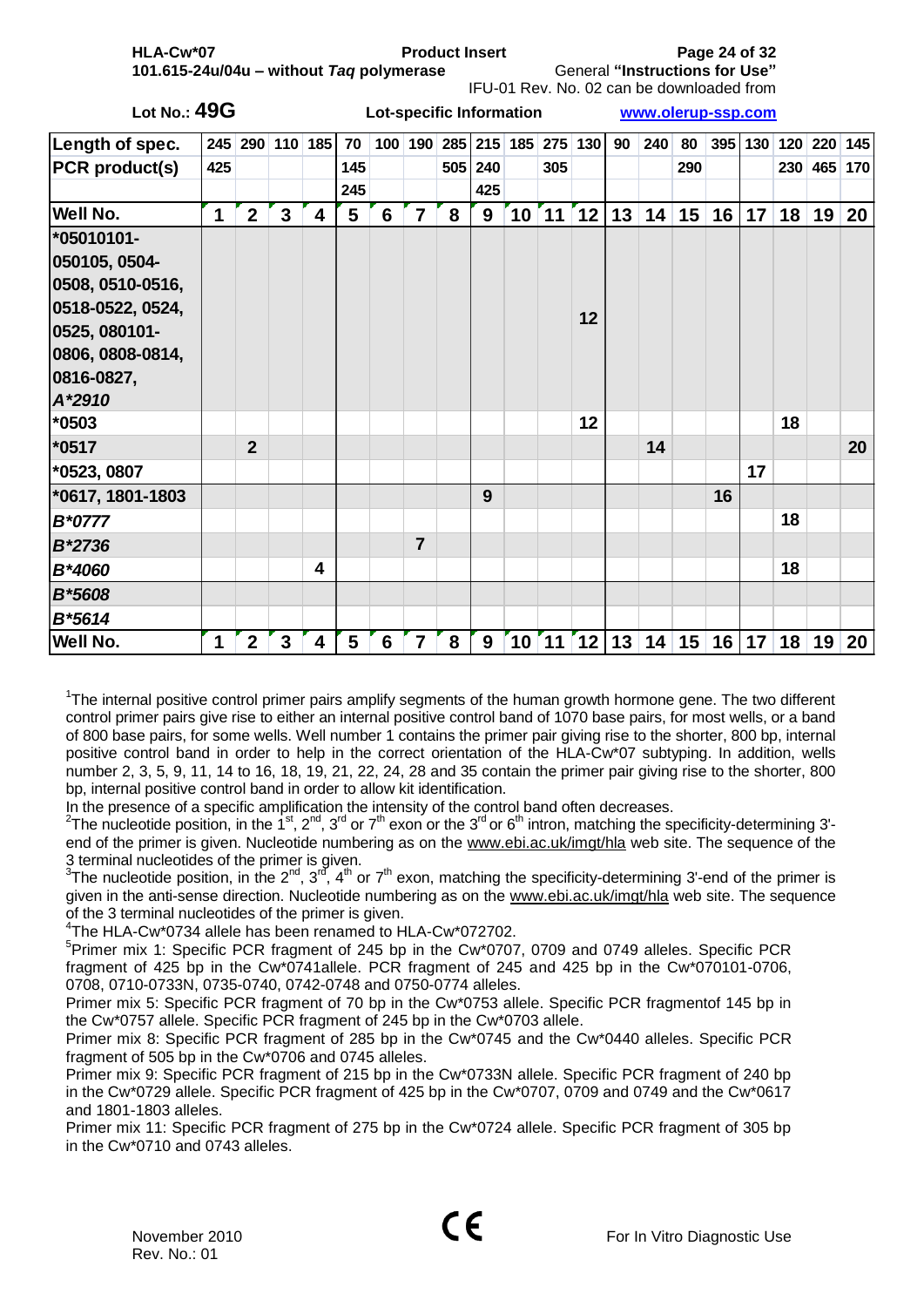|     | 101.615-24u/04u - without Taq polymerase |     |          |                |         |       |    |       |    |       |    |                                 |    |         |    | <b>General "Instructions for Use"</b><br>IFU-01 Rev. No. 02 can be downloaded from |    |                         |                                                                                 |                    |
|-----|------------------------------------------|-----|----------|----------------|---------|-------|----|-------|----|-------|----|---------------------------------|----|---------|----|------------------------------------------------------------------------------------|----|-------------------------|---------------------------------------------------------------------------------|--------------------|
|     |                                          |     |          | Lot No.: $49G$ |         |       |    |       |    |       |    | <b>Lot-specific Information</b> |    |         |    |                                                                                    |    |                         |                                                                                 | www.olerup-ssp.com |
|     |                                          |     |          |                |         |       |    |       |    |       |    |                                 |    |         |    |                                                                                    |    |                         | 100 250 155 130 105 100 130 260 255 275 415 245 205 105 320 265 265 135 100 200 | Length of spec.    |
| 225 |                                          | 185 |          |                | 150 250 |       |    |       |    |       |    |                                 |    | 270 360 |    |                                                                                    |    | 405 255                 |                                                                                 | PCR product(s)     |
|     |                                          |     |          |                | 300     |       |    |       |    |       |    |                                 |    |         |    |                                                                                    |    |                         |                                                                                 |                    |
| 21  | 22                                       | 23  | 24       | 25             | 26      | 27    | 28 | 29    | 30 | 31    | 32 | 33                              | 34 | 35      | 36 | 37                                                                                 | 38 | 39                      | 40                                                                              | Well No.           |
|     |                                          |     |          |                |         |       |    |       |    |       |    |                                 |    |         |    |                                                                                    |    |                         |                                                                                 | *05010101-         |
|     |                                          |     |          |                |         |       |    |       |    |       |    |                                 |    |         |    |                                                                                    |    |                         |                                                                                 | 050105, 0504-      |
|     |                                          |     |          |                |         |       |    |       |    |       |    |                                 |    |         |    |                                                                                    |    |                         |                                                                                 | 0508, 0510-0516,   |
|     |                                          |     |          |                |         |       |    |       |    |       |    |                                 |    |         |    |                                                                                    |    |                         |                                                                                 | 0518-0522, 0524,   |
|     |                                          |     |          |                |         |       |    |       |    |       |    |                                 |    |         |    |                                                                                    |    |                         |                                                                                 | 0525, 080101-      |
|     |                                          |     |          |                |         |       |    |       |    |       |    |                                 |    |         |    |                                                                                    |    |                         |                                                                                 | 0806, 0808-0814,   |
|     |                                          |     |          |                |         |       |    |       |    |       |    |                                 |    |         |    |                                                                                    |    |                         |                                                                                 | 0816-0827,         |
|     |                                          |     |          |                |         |       |    |       |    |       |    |                                 |    |         |    |                                                                                    |    |                         |                                                                                 | A*2910             |
|     |                                          |     |          |                |         |       |    |       |    |       |    |                                 |    |         |    |                                                                                    |    |                         |                                                                                 | *0503              |
|     |                                          |     |          |                |         |       |    |       |    |       |    |                                 |    |         |    |                                                                                    |    |                         |                                                                                 | $*0517$            |
|     |                                          |     |          |                |         |       |    |       |    |       |    |                                 |    |         |    |                                                                                    |    |                         |                                                                                 | *0523, 0807        |
|     |                                          |     |          |                |         |       |    |       |    |       | 32 |                                 |    |         |    |                                                                                    |    |                         |                                                                                 | *0617, 1801-1803   |
|     |                                          |     |          |                |         |       |    |       | 30 |       |    |                                 |    |         |    |                                                                                    |    |                         |                                                                                 | B*0777             |
|     |                                          |     |          |                |         |       |    |       |    |       |    |                                 |    |         |    |                                                                                    |    |                         |                                                                                 | B*2736             |
|     |                                          |     |          |                |         |       |    |       | 30 |       |    |                                 |    |         |    |                                                                                    |    |                         |                                                                                 | B*4060             |
|     |                                          |     |          | W              |         |       |    |       |    |       |    |                                 |    |         |    |                                                                                    |    |                         |                                                                                 | <b>B*5608</b>      |
|     |                                          |     |          | 25             |         |       |    |       |    |       |    |                                 |    |         |    |                                                                                    |    |                         |                                                                                 | B*5614             |
| 21  | 22                                       |     | 23 24 25 |                |         | 26 27 |    | 28 29 |    | 30 31 | 32 |                                 |    |         |    |                                                                                    |    | 33 34 35 36 37 38 39 40 |                                                                                 | Well No.           |

**HLA-Cw\*07 Product Insert Page 25 of 32**

Primer mix 15: Specific PCR fragment of 80 bp in the Cw<sup>\*</sup> 0750 allele. Specific PCR fragment of 290 bp in the Cw\*0714 allele.

Primer mix 18: Specific PCR fragment of 120 bp in the Cw\* 0752 and the Cw\*0503 alleles. Specific PCR fragment of 230 bp in the Cw\*0715 and in the B\*0777 and B\*4060 alleles.

Primer mix 19: Specific PCR fragment of 220 bp in the Cw\*0726 and 0733N alleles. Specific PCR fragment of 465 bp in the Cw\* 0707, 0716 and 0751 alleles.

Primer mix 20: Specific PCR fragment of 145 bp in the Cw\*0703 and 0717 and Cw\*0517 alleles. Specific PCR fragment of 170 bp in the Cw\*0744 and 0748 alleles.

Primer mix 21: Specific PCR fragment of 100 bp in the Cw\*0754 allele. Specific PCR fragment of 225 bp in the Cw\*0706, 0718 and 0719 alleles.

Primer mix 23: Specific PCR fragment of 155 bp in the Cw\*0723 allele. Specific PCR fragment of 185 bp in the Cw\*0721 allele.

Primer mix 25: Specific PCR fragment of 105 bp in the Cw\*0746 and B\*5606<sup>w</sup> and 5614 alleles. Specific PCR fragment of 150 bp in the Cw\*0730 allele.

Primer mix 26: Specific PCR fragment of 100 bp in the Cw\*0732N allele. Specific PCR fragment of 250 bp in the Cw\*0755N allele. Specific PCR fragment of 300 bp in the Cw\*0731 allele.

Primer mix 34: Specific PCR fragment of 105 bp in the Cw\*0767 allele. Specific PCR fragment of 270 bp in the Cw\*0770 allele.

Primer mix 35: Specific PCR fragment of 320 bp in the Cw\*0772 allele. Specific PCR fragment of 360 bp in the Cw\*0771 alleles.

Primer mix 38: Specific PCR fragment of 135 bp in the Cw\*0758 allele. Specific PCR fragment of 405 bp in the Cw\*0761N allele.

Primer mix 39: Specific PCR fragment of 100 bp in the Cw\*0774 allele. Specific PCR fragment of 255 bp in the Cw\*0759 allele.

'w', may be weakly amplified.

'?', nucleotide sequence information not available for the primer matching sequence.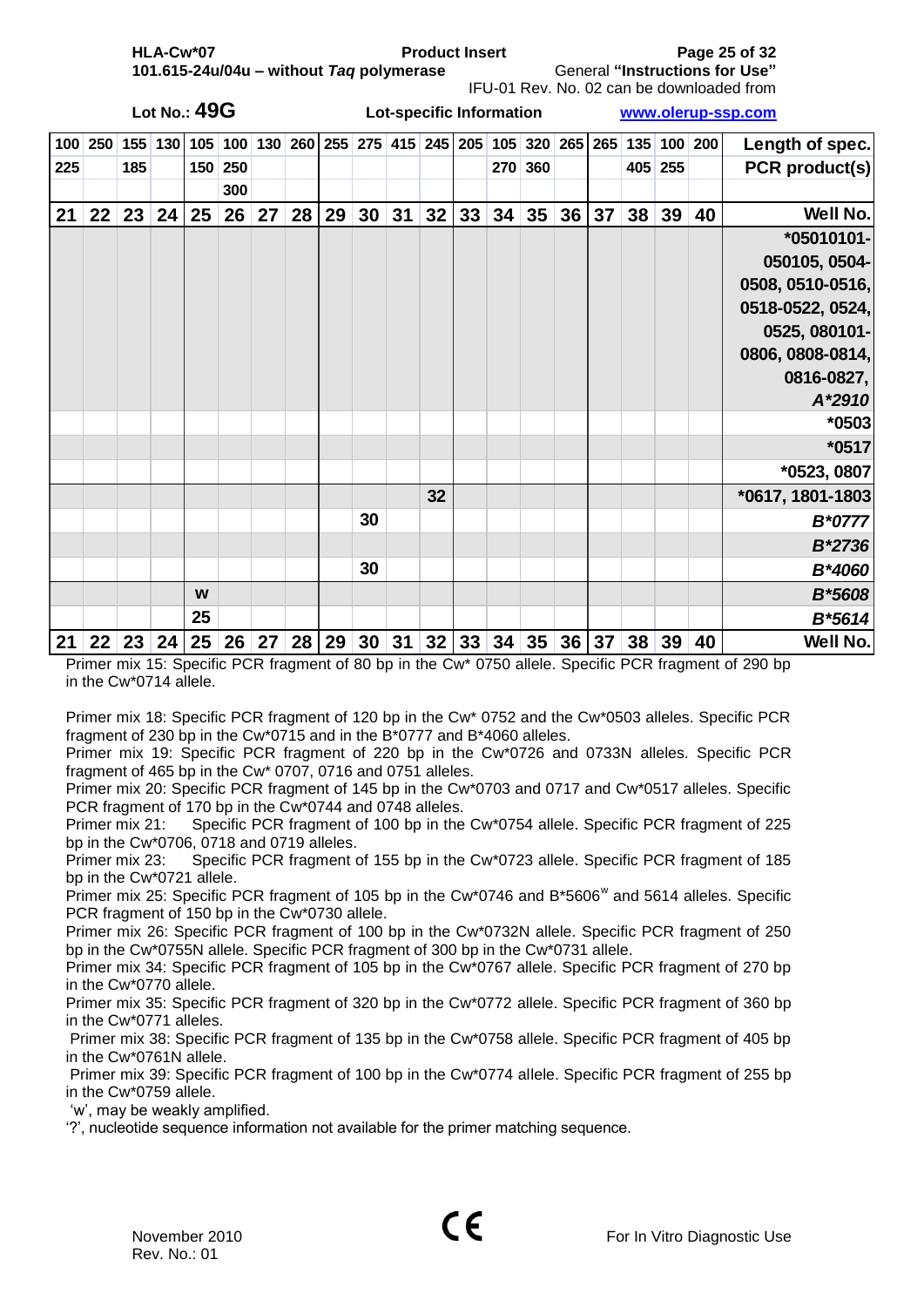$\mathbf{r}$ 

**Lot No.: 49G Lot-specific Information www.olerup-ssp.com**

÷

| HLA-Cw*07 SSP subtyping kit<br>Well<br>$\mathbf{2}$<br>8<br>10 11<br>$12$ 13<br>14<br>15 16<br>3<br>5<br>9<br>1<br>4<br>6<br>7<br>200620216<br>200965715<br>200965703<br>200965705<br>200965706<br>200735108<br>200965709<br>200620210<br>200965712<br>200965713<br>200965714<br>200735102<br>200620204<br>200620207<br>200620211<br>200965701<br>Prod. No.<br><b>IHWC cell line</b><br>Cw*<br>9001 SA<br>*0702<br>1<br>٠<br>÷<br>٠<br>٠<br>٠<br>٠<br>۰<br>۰<br>٠<br>٠<br>٠<br>۰<br>$\overline{2}$<br>9280 LK707<br>*0701<br>$*1505$<br>٠<br>٠<br>٠<br>۰<br>$\blacksquare$<br>۰<br>٠<br>٠<br>٠<br>٠<br>$\blacksquare$<br>٠<br>٠<br>٠<br>٠<br>٠<br>*1202<br>3<br>9011 E4181324<br>٠<br>۰<br>٠<br>٠<br>٠<br>٠<br>-<br>$\blacksquare$<br>۰<br>٠<br>٠<br>٠<br>۰<br>٠<br>9275 GU373<br>4<br>*0304<br>*0401<br>۰<br>٠<br>٠<br>۰<br>$\blacksquare$<br>٠<br>۰<br>٠<br>٠<br>٠<br>٠<br>٠<br>٠<br>٠<br>۰<br>۰<br>9009 KAS011<br>5<br>*0602<br>-<br>۰<br>٠<br>٠<br>٠<br>٠<br>٠<br>۰<br>۰<br>٠<br>٠<br>9353 SM<br>*0304<br>*0702<br>6<br>٠<br>٠<br>+<br>٠<br>٠<br>٠<br>$\blacksquare$<br>٠<br>$\blacksquare$<br>۰<br>٠<br>٠<br>$\blacksquare$<br>$\blacksquare$<br>$\overline{\phantom{a}}$<br>9020 QBL<br>7<br>$*0501$<br>٠<br>٠<br>٠<br>٠<br>۰<br>٠<br>٠<br>۰<br>٠<br>٠<br>٠<br>٠<br>٠<br>9025 DEU<br>8<br>*0401<br>۰<br>٠<br>٠<br>۰<br>$\blacksquare$<br>۰<br>٠<br>$\blacksquare$<br>$\blacksquare$<br>۰<br>$\blacksquare$<br>$\blacksquare$<br>٠<br>٠<br>٠<br>$\overline{\phantom{a}}$<br>9026 YAR<br>*1203<br>9<br>٠<br>٠<br>٠<br>٠<br>٠<br>٠<br>٠<br>٠<br>٠<br>٠<br>٠<br>٠<br>۰<br>٠<br>٠<br>9107 LKT3<br>10<br>*0102<br>۰<br>٠<br>$\blacksquare$<br>$\blacksquare$<br>$\blacksquare$<br>$\blacksquare$<br>$\blacksquare$<br>$\blacksquare$<br>$\blacksquare$<br>۰<br>٠<br>٠<br>٠<br>٠<br>$\blacksquare$<br>$\overline{\phantom{a}}$<br>11<br>9051 PITOUT<br>*1601<br>۰<br>٠<br>$\blacksquare$<br>٠<br>$\blacksquare$<br>٠<br>$\blacksquare$<br>۰<br>٠<br>٠<br>٠<br>٠<br>$\blacksquare$<br>٠<br>٠<br>9052 DBB<br>12<br>*0602<br>٠<br>٠<br>٠<br>۰<br>$\blacksquare$<br>۰<br>٠<br>$\blacksquare$<br>$\blacksquare$<br>۰<br>$\blacksquare$<br>٠<br>٠<br>٠<br>٠<br>$\blacksquare$<br>9004 JESTHOM<br>13<br>*0102<br>٠<br>٠<br>٠<br>٠<br>٠<br>٠<br>٠<br>٠<br>٠<br>٠<br>٠<br>٠<br>٠<br>٠<br>٠<br>9071 OLGA<br>*0102<br>$*0304$<br>14<br>٠<br>$\blacksquare$<br>$\blacksquare$<br>٠<br>$\blacksquare$<br>$\blacksquare$<br>۰<br>٠<br>٠<br>٠<br>٠<br>$\overline{\phantom{a}}$<br>٠<br>٠<br>9075 DKB<br>15<br>*0304<br>٠<br>$\blacksquare$<br>$\blacksquare$<br>۰<br>$\blacksquare$<br>$\blacksquare$<br>٠<br>٠<br>٠<br>٠<br>٠<br>٠<br>٠<br>۰<br>٠<br>9037 SWEIG007<br>*0202<br>16<br>٠<br>٠<br>٠<br>۰<br>$\blacksquare$<br>۰<br>$\blacksquare$<br>$\blacksquare$<br>$\blacksquare$<br>۰<br>$\blacksquare$<br>$\blacksquare$<br>٠<br>٠<br>٠<br>$\blacksquare$<br>9282 CTM3953540<br>*0303<br>*0701<br>17<br>٠<br>٠<br>٠<br>٠<br>٠<br>٠<br>٠<br>٠<br>٠<br>٠<br>٠<br>٠<br>٠<br>٠<br>٠<br>٠<br>9257 32367<br>*0102<br>*0705<br>18<br>٠<br>٠<br>٠<br>٠<br>٠<br>$\blacksquare$<br>٠<br>$\blacksquare$<br>$\blacksquare$<br>۰<br>٠<br>٠<br>٠<br>٠<br>$\blacksquare$<br>$\blacksquare$<br>9038 BM16<br>19<br>*0701<br>٠<br>٠<br>÷<br>$\blacksquare$<br>٠<br>٠<br>$\blacksquare$<br>۰<br>$\blacksquare$<br>٠<br>٠<br>٠<br>٠<br>۰<br>٠<br>9059 SLE005<br>*0304<br>20<br>٠<br>-<br>٠<br>٠<br>$\blacksquare$<br>٠<br>$\blacksquare$<br>$\blacksquare$<br>$\blacksquare$<br>٠<br>$\blacksquare$<br>$\blacksquare$<br>٠<br>٠<br>٠<br>$\overline{\phantom{a}}$<br>21<br>9064 AMALA<br>*0303<br>۰<br>٠<br>٠<br>٠<br>٠<br>٠<br>٠<br>٠<br>٠<br>٠<br>٠<br>٠<br>٠<br>٠<br>٠<br>9056 KOSE<br>*1203<br>22<br>٠<br>٠<br>$\blacksquare$<br>٠<br>$\blacksquare$<br>$\blacksquare$<br>$\blacksquare$<br>۰<br>٠<br>٠<br>٠<br>٠<br>$\overline{\phantom{a}}$<br>٠<br>9124 IHL<br>$*1502$<br>23<br>*0102<br>٠<br>$\blacksquare$<br>$\blacksquare$<br>٠<br>$\blacksquare$<br>$\blacksquare$<br>٠<br>٠<br>٠<br>٠<br>٠<br>٠<br>٠<br>۰<br>٠<br>24<br>9035 JBUSH<br>*1203<br>٠<br>٠<br>٠<br>۰<br>$\blacksquare$<br>۰<br>$\blacksquare$<br>$\blacksquare$<br>$\blacksquare$<br>۰<br>$\blacksquare$<br>$\blacksquare$<br>$\blacksquare$<br>٠<br>٠<br>$\blacksquare$<br>25<br>9049 <b>IBW9</b><br>*0802<br>٠<br>٠<br>٠<br>٠<br>٠<br>٠<br>٠<br>٠<br>٠<br>٠<br>٠<br>٠<br>٠<br>٠<br>9285 WT49<br>26<br>*0701<br>٠<br>٠<br>٠<br>$\blacksquare$<br>٠<br>٠<br>$\blacksquare$<br>$\blacksquare$<br>۰<br>٠<br>٠<br>٠<br>٠<br>$\blacksquare$<br>$\overline{\phantom{a}}$<br>٠<br>$*1505$<br>27<br>9191 CH1007<br>*0704<br>٠<br>٠<br>+<br>٠<br>$\blacksquare$<br>$\blacksquare$<br>$\blacksquare$<br>$\blacksquare$<br>۰<br>$\blacksquare$<br>٠<br>٠<br>٠<br>٠<br>٠<br>٠<br>9320 BEL5GB<br>*1601<br>28<br>*0501<br>٠<br>٠<br>٠<br>۰<br>$\blacksquare$<br>۰<br>$\blacksquare$<br>$\blacksquare$<br>$\blacksquare$<br>۰<br>$\blacksquare$<br>$\blacksquare$<br>$\blacksquare$<br>٠<br>$\blacksquare$<br>٠<br>9050 MOU<br>*1601<br>29<br>٠<br>٠<br>٠<br>٠<br>٠<br>٠<br>٠<br>٠<br>٠<br>٠<br>٠<br>٠<br>٠<br>٠<br>9021 RSH<br>$*1701$<br>30<br>٠<br>-<br>٠<br>$\blacksquare$<br>٠<br>٠<br>$\blacksquare$<br>٠<br>۰<br>٠<br>٠<br>٠<br>$\overline{\phantom{a}}$<br>٠<br>٠<br>٠<br>31<br>9019 DUCAF<br>*0501<br>٠<br>٠<br>٠<br>-<br>٠<br>٠<br>$\blacksquare$<br>$\blacksquare$<br>٠<br>٠<br>٠<br>٠<br>٠<br>٠<br>٠<br>32<br>9297 HAG<br>*1703<br>*1701<br>$\blacksquare$<br>۰<br>$\blacksquare$<br>-<br>-<br>÷<br>۰<br>۰<br>۰<br>٠<br>٠<br>-<br>33<br>9098 MT14B<br>*0304<br>٠<br>٠<br>٠<br>٠<br>٠<br>٠<br>٠<br>٠<br>٠<br>٠<br>٠<br>٠<br>٠<br>٠<br>٠<br>9104 DHIF<br>*1203<br>34<br>٠<br>-<br>۰<br>$\blacksquare$<br>۰<br>$\blacksquare$<br>$\blacksquare$<br>$\blacksquare$<br>۰<br>$\blacksquare$<br>$\blacksquare$<br>$\blacksquare$<br>$\blacksquare$<br>$\blacksquare$<br>-<br>٠<br>35<br>9302 SSTO<br>$*0501$<br>٠<br>٠<br>-<br>٠<br>$\blacksquare$<br>٠<br>-<br>٠<br>٠<br>٠<br>٠<br>٠<br>٠<br>٠<br>٠<br>٠<br>$*0401$<br>36<br>9024 KT17<br>*0303<br>٠<br>٠<br>٠<br>٠<br>$\qquad \qquad \blacksquare$<br>٠<br>٠<br>٠<br>-<br>$\blacksquare$<br>٠<br>$\blacksquare$<br>$\blacksquare$<br>$\blacksquare$<br>٠<br>٠<br>9065 HHKB<br>37<br>*0702<br>٠<br>٠<br>٠<br>٠<br>٠<br>٠<br>٠<br>٠<br>٠<br>٠<br>٠<br>٠<br>٠<br>٠<br>٠<br>٠<br>9099 LZL<br>38<br>*0303<br>٠<br>٠<br>٠<br>$\blacksquare$<br>$\blacksquare$<br>$\blacksquare$<br>$\blacksquare$<br>۰<br>$\blacksquare$<br>٠<br>٠<br>$\blacksquare$<br>$\blacksquare$<br>٠<br>٠<br>٠<br>39<br>9315 CML<br>*0202<br>*0701<br>٠<br>٠<br>٠<br>$\blacksquare$<br>$\blacksquare$<br>٠<br>٠<br>$\blacksquare$<br>$\blacksquare$<br>٠<br>٠<br>٠<br>٠<br>٠<br>40<br>9134 WHONP199<br>*0602<br>٠<br>٠<br>٠<br>$\blacksquare$<br>$\blacksquare$<br>$\blacksquare$<br>٠<br>٠<br>$\blacksquare$<br>٠<br>٠<br>٠<br>$\blacksquare$<br>$\blacksquare$<br>٠<br>٠<br>41<br>9055 H0301<br>*0802<br>٠<br>٠<br>-<br>٠<br>$\blacksquare$<br>$\blacksquare$<br>٠<br>٠<br>$\blacksquare$<br>$\blacksquare$<br>٠<br>Ξ<br>Ξ<br>٠<br>٠<br>٠<br>9066 TAB089<br>42<br>*0102<br>٠<br>٠<br>$\blacksquare$<br>۰<br>$\blacksquare$<br>$\blacksquare$<br>$\blacksquare$<br>-<br>$\blacksquare$<br>$\blacksquare$<br>$\blacksquare$<br>$\blacksquare$<br>٠<br>۰<br>٠<br>٠<br>43<br>9076 T7526<br>*0801<br>$*0102$<br>٠<br>٠<br>٠<br>٠<br>٠<br>Ξ<br>٠<br>٠<br>۰<br>٠<br>٠<br>٠<br>٠<br>٠<br>٠<br>44<br>9057 TEM<br>*1203<br>۰<br>۰<br>۰<br>-<br>$\blacksquare$<br>۰<br>$\qquad \qquad \blacksquare$<br>$\qquad \qquad \blacksquare$<br>$\blacksquare$<br>-<br>$\blacksquare$<br>$\blacksquare$<br>-<br>-<br>٠<br>9239 SHJO<br>45<br>*0602<br>*1701<br>-<br>-<br>۰<br>$\blacksquare$<br>٠<br>٠<br>-<br>$\blacksquare$<br>-<br>9013 SCHU<br>46<br>*0702<br>٠<br>٠<br>٠<br>-<br>۰<br>٠<br>-<br>$\blacksquare$<br>$\blacksquare$<br>٠<br>47<br>9045 TUBO<br>*0704<br>$*1502$<br>٠<br>٠<br>٠<br>-<br>۰<br>٠<br>-<br>$\blacksquare$<br>٠<br>9303 TER-ND<br>۰<br>-<br>-<br>۰<br>۰<br>۰ |    |  | <b>CELL LINE VALIDATION SHEET</b> |       |   |   |   |   |  |   |  |   |  |   |  |
|-------------------------------------------------------------------------------------------------------------------------------------------------------------------------------------------------------------------------------------------------------------------------------------------------------------------------------------------------------------------------------------------------------------------------------------------------------------------------------------------------------------------------------------------------------------------------------------------------------------------------------------------------------------------------------------------------------------------------------------------------------------------------------------------------------------------------------------------------------------------------------------------------------------------------------------------------------------------------------------------------------------------------------------------------------------------------------------------------------------------------------------------------------------------------------------------------------------------------------------------------------------------------------------------------------------------------------------------------------------------------------------------------------------------------------------------------------------------------------------------------------------------------------------------------------------------------------------------------------------------------------------------------------------------------------------------------------------------------------------------------------------------------------------------------------------------------------------------------------------------------------------------------------------------------------------------------------------------------------------------------------------------------------------------------------------------------------------------------------------------------------------------------------------------------------------------------------------------------------------------------------------------------------------------------------------------------------------------------------------------------------------------------------------------------------------------------------------------------------------------------------------------------------------------------------------------------------------------------------------------------------------------------------------------------------------------------------------------------------------------------------------------------------------------------------------------------------------------------------------------------------------------------------------------------------------------------------------------------------------------------------------------------------------------------------------------------------------------------------------------------------------------------------------------------------------------------------------------------------------------------------------------------------------------------------------------------------------------------------------------------------------------------------------------------------------------------------------------------------------------------------------------------------------------------------------------------------------------------------------------------------------------------------------------------------------------------------------------------------------------------------------------------------------------------------------------------------------------------------------------------------------------------------------------------------------------------------------------------------------------------------------------------------------------------------------------------------------------------------------------------------------------------------------------------------------------------------------------------------------------------------------------------------------------------------------------------------------------------------------------------------------------------------------------------------------------------------------------------------------------------------------------------------------------------------------------------------------------------------------------------------------------------------------------------------------------------------------------------------------------------------------------------------------------------------------------------------------------------------------------------------------------------------------------------------------------------------------------------------------------------------------------------------------------------------------------------------------------------------------------------------------------------------------------------------------------------------------------------------------------------------------------------------------------------------------------------------------------------------------------------------------------------------------------------------------------------------------------------------------------------------------------------------------------------------------------------------------------------------------------------------------------------------------------------------------------------------------------------------------------------------------------------------------------------------------------------------------------------------------------------------------------------------------------------------------------------------------------------------------------------------------------------------------------------------------------------------------------------------------------------------------------------------------------------------------------------------------------------------------------------------------------------------------------------------------------------------------------------------------------------------------------------------------------------------------------------------------------------------------------------------------------------------------------------------------------------------------------------------------------------------------------------------------------------------------------------------------------------------------------------------------------------------------------------------------------------------------------------------------------------------------------------------------------------------------------------------------------------------------------------------------------------------------------------------------------------------------------------------------------------------------------------------------------------------------------------------------------------------------------------------------------------------------------------------------------------------------------------------------------------------------------------------------------------------------------------------------------------------------------------------------------------------------------------------------------------------------------------------------------------------------------------------------------------------------------------------------------------------------------------------------------------------------------------------------------------------------------------------------------------------------------------------------------------|----|--|-----------------------------------|-------|---|---|---|---|--|---|--|---|--|---|--|
|                                                                                                                                                                                                                                                                                                                                                                                                                                                                                                                                                                                                                                                                                                                                                                                                                                                                                                                                                                                                                                                                                                                                                                                                                                                                                                                                                                                                                                                                                                                                                                                                                                                                                                                                                                                                                                                                                                                                                                                                                                                                                                                                                                                                                                                                                                                                                                                                                                                                                                                                                                                                                                                                                                                                                                                                                                                                                                                                                                                                                                                                                                                                                                                                                                                                                                                                                                                                                                                                                                                                                                                                                                                                                                                                                                                                                                                                                                                                                                                                                                                                                                                                                                                                                                                                                                                                                                                                                                                                                                                                                                                                                                                                                                                                                                                                                                                                                                                                                                                                                                                                                                                                                                                                                                                                                                                                                                                                                                                                                                                                                                                                                                                                                                                                                                                                                                                                                                                                                                                                                                                                                                                                                                                                                                                                                                                                                                                                                                                                                                                                                                                                                                                                                                                                                                                                                                                                                                                                                                                                                                                                                                                                                                                                                                                                                                                                                                                                                                                                                                                                                                                                                                                                                                                                                                                                                                                                                                                         |    |  |                                   |       |   |   |   |   |  |   |  |   |  |   |  |
|                                                                                                                                                                                                                                                                                                                                                                                                                                                                                                                                                                                                                                                                                                                                                                                                                                                                                                                                                                                                                                                                                                                                                                                                                                                                                                                                                                                                                                                                                                                                                                                                                                                                                                                                                                                                                                                                                                                                                                                                                                                                                                                                                                                                                                                                                                                                                                                                                                                                                                                                                                                                                                                                                                                                                                                                                                                                                                                                                                                                                                                                                                                                                                                                                                                                                                                                                                                                                                                                                                                                                                                                                                                                                                                                                                                                                                                                                                                                                                                                                                                                                                                                                                                                                                                                                                                                                                                                                                                                                                                                                                                                                                                                                                                                                                                                                                                                                                                                                                                                                                                                                                                                                                                                                                                                                                                                                                                                                                                                                                                                                                                                                                                                                                                                                                                                                                                                                                                                                                                                                                                                                                                                                                                                                                                                                                                                                                                                                                                                                                                                                                                                                                                                                                                                                                                                                                                                                                                                                                                                                                                                                                                                                                                                                                                                                                                                                                                                                                                                                                                                                                                                                                                                                                                                                                                                                                                                                                                         |    |  |                                   |       |   |   |   |   |  |   |  |   |  |   |  |
|                                                                                                                                                                                                                                                                                                                                                                                                                                                                                                                                                                                                                                                                                                                                                                                                                                                                                                                                                                                                                                                                                                                                                                                                                                                                                                                                                                                                                                                                                                                                                                                                                                                                                                                                                                                                                                                                                                                                                                                                                                                                                                                                                                                                                                                                                                                                                                                                                                                                                                                                                                                                                                                                                                                                                                                                                                                                                                                                                                                                                                                                                                                                                                                                                                                                                                                                                                                                                                                                                                                                                                                                                                                                                                                                                                                                                                                                                                                                                                                                                                                                                                                                                                                                                                                                                                                                                                                                                                                                                                                                                                                                                                                                                                                                                                                                                                                                                                                                                                                                                                                                                                                                                                                                                                                                                                                                                                                                                                                                                                                                                                                                                                                                                                                                                                                                                                                                                                                                                                                                                                                                                                                                                                                                                                                                                                                                                                                                                                                                                                                                                                                                                                                                                                                                                                                                                                                                                                                                                                                                                                                                                                                                                                                                                                                                                                                                                                                                                                                                                                                                                                                                                                                                                                                                                                                                                                                                                                                         |    |  |                                   |       |   |   |   |   |  |   |  |   |  |   |  |
|                                                                                                                                                                                                                                                                                                                                                                                                                                                                                                                                                                                                                                                                                                                                                                                                                                                                                                                                                                                                                                                                                                                                                                                                                                                                                                                                                                                                                                                                                                                                                                                                                                                                                                                                                                                                                                                                                                                                                                                                                                                                                                                                                                                                                                                                                                                                                                                                                                                                                                                                                                                                                                                                                                                                                                                                                                                                                                                                                                                                                                                                                                                                                                                                                                                                                                                                                                                                                                                                                                                                                                                                                                                                                                                                                                                                                                                                                                                                                                                                                                                                                                                                                                                                                                                                                                                                                                                                                                                                                                                                                                                                                                                                                                                                                                                                                                                                                                                                                                                                                                                                                                                                                                                                                                                                                                                                                                                                                                                                                                                                                                                                                                                                                                                                                                                                                                                                                                                                                                                                                                                                                                                                                                                                                                                                                                                                                                                                                                                                                                                                                                                                                                                                                                                                                                                                                                                                                                                                                                                                                                                                                                                                                                                                                                                                                                                                                                                                                                                                                                                                                                                                                                                                                                                                                                                                                                                                                                                         |    |  |                                   |       |   |   |   |   |  |   |  |   |  |   |  |
|                                                                                                                                                                                                                                                                                                                                                                                                                                                                                                                                                                                                                                                                                                                                                                                                                                                                                                                                                                                                                                                                                                                                                                                                                                                                                                                                                                                                                                                                                                                                                                                                                                                                                                                                                                                                                                                                                                                                                                                                                                                                                                                                                                                                                                                                                                                                                                                                                                                                                                                                                                                                                                                                                                                                                                                                                                                                                                                                                                                                                                                                                                                                                                                                                                                                                                                                                                                                                                                                                                                                                                                                                                                                                                                                                                                                                                                                                                                                                                                                                                                                                                                                                                                                                                                                                                                                                                                                                                                                                                                                                                                                                                                                                                                                                                                                                                                                                                                                                                                                                                                                                                                                                                                                                                                                                                                                                                                                                                                                                                                                                                                                                                                                                                                                                                                                                                                                                                                                                                                                                                                                                                                                                                                                                                                                                                                                                                                                                                                                                                                                                                                                                                                                                                                                                                                                                                                                                                                                                                                                                                                                                                                                                                                                                                                                                                                                                                                                                                                                                                                                                                                                                                                                                                                                                                                                                                                                                                                         |    |  |                                   |       |   |   |   |   |  |   |  |   |  |   |  |
|                                                                                                                                                                                                                                                                                                                                                                                                                                                                                                                                                                                                                                                                                                                                                                                                                                                                                                                                                                                                                                                                                                                                                                                                                                                                                                                                                                                                                                                                                                                                                                                                                                                                                                                                                                                                                                                                                                                                                                                                                                                                                                                                                                                                                                                                                                                                                                                                                                                                                                                                                                                                                                                                                                                                                                                                                                                                                                                                                                                                                                                                                                                                                                                                                                                                                                                                                                                                                                                                                                                                                                                                                                                                                                                                                                                                                                                                                                                                                                                                                                                                                                                                                                                                                                                                                                                                                                                                                                                                                                                                                                                                                                                                                                                                                                                                                                                                                                                                                                                                                                                                                                                                                                                                                                                                                                                                                                                                                                                                                                                                                                                                                                                                                                                                                                                                                                                                                                                                                                                                                                                                                                                                                                                                                                                                                                                                                                                                                                                                                                                                                                                                                                                                                                                                                                                                                                                                                                                                                                                                                                                                                                                                                                                                                                                                                                                                                                                                                                                                                                                                                                                                                                                                                                                                                                                                                                                                                                                         |    |  |                                   |       |   |   |   |   |  |   |  |   |  |   |  |
|                                                                                                                                                                                                                                                                                                                                                                                                                                                                                                                                                                                                                                                                                                                                                                                                                                                                                                                                                                                                                                                                                                                                                                                                                                                                                                                                                                                                                                                                                                                                                                                                                                                                                                                                                                                                                                                                                                                                                                                                                                                                                                                                                                                                                                                                                                                                                                                                                                                                                                                                                                                                                                                                                                                                                                                                                                                                                                                                                                                                                                                                                                                                                                                                                                                                                                                                                                                                                                                                                                                                                                                                                                                                                                                                                                                                                                                                                                                                                                                                                                                                                                                                                                                                                                                                                                                                                                                                                                                                                                                                                                                                                                                                                                                                                                                                                                                                                                                                                                                                                                                                                                                                                                                                                                                                                                                                                                                                                                                                                                                                                                                                                                                                                                                                                                                                                                                                                                                                                                                                                                                                                                                                                                                                                                                                                                                                                                                                                                                                                                                                                                                                                                                                                                                                                                                                                                                                                                                                                                                                                                                                                                                                                                                                                                                                                                                                                                                                                                                                                                                                                                                                                                                                                                                                                                                                                                                                                                                         |    |  |                                   |       |   |   |   |   |  |   |  |   |  |   |  |
|                                                                                                                                                                                                                                                                                                                                                                                                                                                                                                                                                                                                                                                                                                                                                                                                                                                                                                                                                                                                                                                                                                                                                                                                                                                                                                                                                                                                                                                                                                                                                                                                                                                                                                                                                                                                                                                                                                                                                                                                                                                                                                                                                                                                                                                                                                                                                                                                                                                                                                                                                                                                                                                                                                                                                                                                                                                                                                                                                                                                                                                                                                                                                                                                                                                                                                                                                                                                                                                                                                                                                                                                                                                                                                                                                                                                                                                                                                                                                                                                                                                                                                                                                                                                                                                                                                                                                                                                                                                                                                                                                                                                                                                                                                                                                                                                                                                                                                                                                                                                                                                                                                                                                                                                                                                                                                                                                                                                                                                                                                                                                                                                                                                                                                                                                                                                                                                                                                                                                                                                                                                                                                                                                                                                                                                                                                                                                                                                                                                                                                                                                                                                                                                                                                                                                                                                                                                                                                                                                                                                                                                                                                                                                                                                                                                                                                                                                                                                                                                                                                                                                                                                                                                                                                                                                                                                                                                                                                                         |    |  |                                   |       |   |   |   |   |  |   |  |   |  |   |  |
|                                                                                                                                                                                                                                                                                                                                                                                                                                                                                                                                                                                                                                                                                                                                                                                                                                                                                                                                                                                                                                                                                                                                                                                                                                                                                                                                                                                                                                                                                                                                                                                                                                                                                                                                                                                                                                                                                                                                                                                                                                                                                                                                                                                                                                                                                                                                                                                                                                                                                                                                                                                                                                                                                                                                                                                                                                                                                                                                                                                                                                                                                                                                                                                                                                                                                                                                                                                                                                                                                                                                                                                                                                                                                                                                                                                                                                                                                                                                                                                                                                                                                                                                                                                                                                                                                                                                                                                                                                                                                                                                                                                                                                                                                                                                                                                                                                                                                                                                                                                                                                                                                                                                                                                                                                                                                                                                                                                                                                                                                                                                                                                                                                                                                                                                                                                                                                                                                                                                                                                                                                                                                                                                                                                                                                                                                                                                                                                                                                                                                                                                                                                                                                                                                                                                                                                                                                                                                                                                                                                                                                                                                                                                                                                                                                                                                                                                                                                                                                                                                                                                                                                                                                                                                                                                                                                                                                                                                                                         |    |  |                                   |       |   |   |   |   |  |   |  |   |  |   |  |
|                                                                                                                                                                                                                                                                                                                                                                                                                                                                                                                                                                                                                                                                                                                                                                                                                                                                                                                                                                                                                                                                                                                                                                                                                                                                                                                                                                                                                                                                                                                                                                                                                                                                                                                                                                                                                                                                                                                                                                                                                                                                                                                                                                                                                                                                                                                                                                                                                                                                                                                                                                                                                                                                                                                                                                                                                                                                                                                                                                                                                                                                                                                                                                                                                                                                                                                                                                                                                                                                                                                                                                                                                                                                                                                                                                                                                                                                                                                                                                                                                                                                                                                                                                                                                                                                                                                                                                                                                                                                                                                                                                                                                                                                                                                                                                                                                                                                                                                                                                                                                                                                                                                                                                                                                                                                                                                                                                                                                                                                                                                                                                                                                                                                                                                                                                                                                                                                                                                                                                                                                                                                                                                                                                                                                                                                                                                                                                                                                                                                                                                                                                                                                                                                                                                                                                                                                                                                                                                                                                                                                                                                                                                                                                                                                                                                                                                                                                                                                                                                                                                                                                                                                                                                                                                                                                                                                                                                                                                         |    |  |                                   |       |   |   |   |   |  |   |  |   |  |   |  |
|                                                                                                                                                                                                                                                                                                                                                                                                                                                                                                                                                                                                                                                                                                                                                                                                                                                                                                                                                                                                                                                                                                                                                                                                                                                                                                                                                                                                                                                                                                                                                                                                                                                                                                                                                                                                                                                                                                                                                                                                                                                                                                                                                                                                                                                                                                                                                                                                                                                                                                                                                                                                                                                                                                                                                                                                                                                                                                                                                                                                                                                                                                                                                                                                                                                                                                                                                                                                                                                                                                                                                                                                                                                                                                                                                                                                                                                                                                                                                                                                                                                                                                                                                                                                                                                                                                                                                                                                                                                                                                                                                                                                                                                                                                                                                                                                                                                                                                                                                                                                                                                                                                                                                                                                                                                                                                                                                                                                                                                                                                                                                                                                                                                                                                                                                                                                                                                                                                                                                                                                                                                                                                                                                                                                                                                                                                                                                                                                                                                                                                                                                                                                                                                                                                                                                                                                                                                                                                                                                                                                                                                                                                                                                                                                                                                                                                                                                                                                                                                                                                                                                                                                                                                                                                                                                                                                                                                                                                                         |    |  |                                   |       |   |   |   |   |  |   |  |   |  |   |  |
|                                                                                                                                                                                                                                                                                                                                                                                                                                                                                                                                                                                                                                                                                                                                                                                                                                                                                                                                                                                                                                                                                                                                                                                                                                                                                                                                                                                                                                                                                                                                                                                                                                                                                                                                                                                                                                                                                                                                                                                                                                                                                                                                                                                                                                                                                                                                                                                                                                                                                                                                                                                                                                                                                                                                                                                                                                                                                                                                                                                                                                                                                                                                                                                                                                                                                                                                                                                                                                                                                                                                                                                                                                                                                                                                                                                                                                                                                                                                                                                                                                                                                                                                                                                                                                                                                                                                                                                                                                                                                                                                                                                                                                                                                                                                                                                                                                                                                                                                                                                                                                                                                                                                                                                                                                                                                                                                                                                                                                                                                                                                                                                                                                                                                                                                                                                                                                                                                                                                                                                                                                                                                                                                                                                                                                                                                                                                                                                                                                                                                                                                                                                                                                                                                                                                                                                                                                                                                                                                                                                                                                                                                                                                                                                                                                                                                                                                                                                                                                                                                                                                                                                                                                                                                                                                                                                                                                                                                                                         |    |  |                                   |       |   |   |   |   |  |   |  |   |  |   |  |
|                                                                                                                                                                                                                                                                                                                                                                                                                                                                                                                                                                                                                                                                                                                                                                                                                                                                                                                                                                                                                                                                                                                                                                                                                                                                                                                                                                                                                                                                                                                                                                                                                                                                                                                                                                                                                                                                                                                                                                                                                                                                                                                                                                                                                                                                                                                                                                                                                                                                                                                                                                                                                                                                                                                                                                                                                                                                                                                                                                                                                                                                                                                                                                                                                                                                                                                                                                                                                                                                                                                                                                                                                                                                                                                                                                                                                                                                                                                                                                                                                                                                                                                                                                                                                                                                                                                                                                                                                                                                                                                                                                                                                                                                                                                                                                                                                                                                                                                                                                                                                                                                                                                                                                                                                                                                                                                                                                                                                                                                                                                                                                                                                                                                                                                                                                                                                                                                                                                                                                                                                                                                                                                                                                                                                                                                                                                                                                                                                                                                                                                                                                                                                                                                                                                                                                                                                                                                                                                                                                                                                                                                                                                                                                                                                                                                                                                                                                                                                                                                                                                                                                                                                                                                                                                                                                                                                                                                                                                         |    |  |                                   |       |   |   |   |   |  |   |  |   |  |   |  |
|                                                                                                                                                                                                                                                                                                                                                                                                                                                                                                                                                                                                                                                                                                                                                                                                                                                                                                                                                                                                                                                                                                                                                                                                                                                                                                                                                                                                                                                                                                                                                                                                                                                                                                                                                                                                                                                                                                                                                                                                                                                                                                                                                                                                                                                                                                                                                                                                                                                                                                                                                                                                                                                                                                                                                                                                                                                                                                                                                                                                                                                                                                                                                                                                                                                                                                                                                                                                                                                                                                                                                                                                                                                                                                                                                                                                                                                                                                                                                                                                                                                                                                                                                                                                                                                                                                                                                                                                                                                                                                                                                                                                                                                                                                                                                                                                                                                                                                                                                                                                                                                                                                                                                                                                                                                                                                                                                                                                                                                                                                                                                                                                                                                                                                                                                                                                                                                                                                                                                                                                                                                                                                                                                                                                                                                                                                                                                                                                                                                                                                                                                                                                                                                                                                                                                                                                                                                                                                                                                                                                                                                                                                                                                                                                                                                                                                                                                                                                                                                                                                                                                                                                                                                                                                                                                                                                                                                                                                                         |    |  |                                   |       |   |   |   |   |  |   |  |   |  |   |  |
|                                                                                                                                                                                                                                                                                                                                                                                                                                                                                                                                                                                                                                                                                                                                                                                                                                                                                                                                                                                                                                                                                                                                                                                                                                                                                                                                                                                                                                                                                                                                                                                                                                                                                                                                                                                                                                                                                                                                                                                                                                                                                                                                                                                                                                                                                                                                                                                                                                                                                                                                                                                                                                                                                                                                                                                                                                                                                                                                                                                                                                                                                                                                                                                                                                                                                                                                                                                                                                                                                                                                                                                                                                                                                                                                                                                                                                                                                                                                                                                                                                                                                                                                                                                                                                                                                                                                                                                                                                                                                                                                                                                                                                                                                                                                                                                                                                                                                                                                                                                                                                                                                                                                                                                                                                                                                                                                                                                                                                                                                                                                                                                                                                                                                                                                                                                                                                                                                                                                                                                                                                                                                                                                                                                                                                                                                                                                                                                                                                                                                                                                                                                                                                                                                                                                                                                                                                                                                                                                                                                                                                                                                                                                                                                                                                                                                                                                                                                                                                                                                                                                                                                                                                                                                                                                                                                                                                                                                                                         |    |  |                                   |       |   |   |   |   |  |   |  |   |  |   |  |
|                                                                                                                                                                                                                                                                                                                                                                                                                                                                                                                                                                                                                                                                                                                                                                                                                                                                                                                                                                                                                                                                                                                                                                                                                                                                                                                                                                                                                                                                                                                                                                                                                                                                                                                                                                                                                                                                                                                                                                                                                                                                                                                                                                                                                                                                                                                                                                                                                                                                                                                                                                                                                                                                                                                                                                                                                                                                                                                                                                                                                                                                                                                                                                                                                                                                                                                                                                                                                                                                                                                                                                                                                                                                                                                                                                                                                                                                                                                                                                                                                                                                                                                                                                                                                                                                                                                                                                                                                                                                                                                                                                                                                                                                                                                                                                                                                                                                                                                                                                                                                                                                                                                                                                                                                                                                                                                                                                                                                                                                                                                                                                                                                                                                                                                                                                                                                                                                                                                                                                                                                                                                                                                                                                                                                                                                                                                                                                                                                                                                                                                                                                                                                                                                                                                                                                                                                                                                                                                                                                                                                                                                                                                                                                                                                                                                                                                                                                                                                                                                                                                                                                                                                                                                                                                                                                                                                                                                                                                         |    |  |                                   |       |   |   |   |   |  |   |  |   |  |   |  |
|                                                                                                                                                                                                                                                                                                                                                                                                                                                                                                                                                                                                                                                                                                                                                                                                                                                                                                                                                                                                                                                                                                                                                                                                                                                                                                                                                                                                                                                                                                                                                                                                                                                                                                                                                                                                                                                                                                                                                                                                                                                                                                                                                                                                                                                                                                                                                                                                                                                                                                                                                                                                                                                                                                                                                                                                                                                                                                                                                                                                                                                                                                                                                                                                                                                                                                                                                                                                                                                                                                                                                                                                                                                                                                                                                                                                                                                                                                                                                                                                                                                                                                                                                                                                                                                                                                                                                                                                                                                                                                                                                                                                                                                                                                                                                                                                                                                                                                                                                                                                                                                                                                                                                                                                                                                                                                                                                                                                                                                                                                                                                                                                                                                                                                                                                                                                                                                                                                                                                                                                                                                                                                                                                                                                                                                                                                                                                                                                                                                                                                                                                                                                                                                                                                                                                                                                                                                                                                                                                                                                                                                                                                                                                                                                                                                                                                                                                                                                                                                                                                                                                                                                                                                                                                                                                                                                                                                                                                                         |    |  |                                   |       |   |   |   |   |  |   |  |   |  |   |  |
|                                                                                                                                                                                                                                                                                                                                                                                                                                                                                                                                                                                                                                                                                                                                                                                                                                                                                                                                                                                                                                                                                                                                                                                                                                                                                                                                                                                                                                                                                                                                                                                                                                                                                                                                                                                                                                                                                                                                                                                                                                                                                                                                                                                                                                                                                                                                                                                                                                                                                                                                                                                                                                                                                                                                                                                                                                                                                                                                                                                                                                                                                                                                                                                                                                                                                                                                                                                                                                                                                                                                                                                                                                                                                                                                                                                                                                                                                                                                                                                                                                                                                                                                                                                                                                                                                                                                                                                                                                                                                                                                                                                                                                                                                                                                                                                                                                                                                                                                                                                                                                                                                                                                                                                                                                                                                                                                                                                                                                                                                                                                                                                                                                                                                                                                                                                                                                                                                                                                                                                                                                                                                                                                                                                                                                                                                                                                                                                                                                                                                                                                                                                                                                                                                                                                                                                                                                                                                                                                                                                                                                                                                                                                                                                                                                                                                                                                                                                                                                                                                                                                                                                                                                                                                                                                                                                                                                                                                                                         |    |  |                                   |       |   |   |   |   |  |   |  |   |  |   |  |
|                                                                                                                                                                                                                                                                                                                                                                                                                                                                                                                                                                                                                                                                                                                                                                                                                                                                                                                                                                                                                                                                                                                                                                                                                                                                                                                                                                                                                                                                                                                                                                                                                                                                                                                                                                                                                                                                                                                                                                                                                                                                                                                                                                                                                                                                                                                                                                                                                                                                                                                                                                                                                                                                                                                                                                                                                                                                                                                                                                                                                                                                                                                                                                                                                                                                                                                                                                                                                                                                                                                                                                                                                                                                                                                                                                                                                                                                                                                                                                                                                                                                                                                                                                                                                                                                                                                                                                                                                                                                                                                                                                                                                                                                                                                                                                                                                                                                                                                                                                                                                                                                                                                                                                                                                                                                                                                                                                                                                                                                                                                                                                                                                                                                                                                                                                                                                                                                                                                                                                                                                                                                                                                                                                                                                                                                                                                                                                                                                                                                                                                                                                                                                                                                                                                                                                                                                                                                                                                                                                                                                                                                                                                                                                                                                                                                                                                                                                                                                                                                                                                                                                                                                                                                                                                                                                                                                                                                                                                         |    |  |                                   |       |   |   |   |   |  |   |  |   |  |   |  |
|                                                                                                                                                                                                                                                                                                                                                                                                                                                                                                                                                                                                                                                                                                                                                                                                                                                                                                                                                                                                                                                                                                                                                                                                                                                                                                                                                                                                                                                                                                                                                                                                                                                                                                                                                                                                                                                                                                                                                                                                                                                                                                                                                                                                                                                                                                                                                                                                                                                                                                                                                                                                                                                                                                                                                                                                                                                                                                                                                                                                                                                                                                                                                                                                                                                                                                                                                                                                                                                                                                                                                                                                                                                                                                                                                                                                                                                                                                                                                                                                                                                                                                                                                                                                                                                                                                                                                                                                                                                                                                                                                                                                                                                                                                                                                                                                                                                                                                                                                                                                                                                                                                                                                                                                                                                                                                                                                                                                                                                                                                                                                                                                                                                                                                                                                                                                                                                                                                                                                                                                                                                                                                                                                                                                                                                                                                                                                                                                                                                                                                                                                                                                                                                                                                                                                                                                                                                                                                                                                                                                                                                                                                                                                                                                                                                                                                                                                                                                                                                                                                                                                                                                                                                                                                                                                                                                                                                                                                                         |    |  |                                   |       |   |   |   |   |  |   |  |   |  |   |  |
|                                                                                                                                                                                                                                                                                                                                                                                                                                                                                                                                                                                                                                                                                                                                                                                                                                                                                                                                                                                                                                                                                                                                                                                                                                                                                                                                                                                                                                                                                                                                                                                                                                                                                                                                                                                                                                                                                                                                                                                                                                                                                                                                                                                                                                                                                                                                                                                                                                                                                                                                                                                                                                                                                                                                                                                                                                                                                                                                                                                                                                                                                                                                                                                                                                                                                                                                                                                                                                                                                                                                                                                                                                                                                                                                                                                                                                                                                                                                                                                                                                                                                                                                                                                                                                                                                                                                                                                                                                                                                                                                                                                                                                                                                                                                                                                                                                                                                                                                                                                                                                                                                                                                                                                                                                                                                                                                                                                                                                                                                                                                                                                                                                                                                                                                                                                                                                                                                                                                                                                                                                                                                                                                                                                                                                                                                                                                                                                                                                                                                                                                                                                                                                                                                                                                                                                                                                                                                                                                                                                                                                                                                                                                                                                                                                                                                                                                                                                                                                                                                                                                                                                                                                                                                                                                                                                                                                                                                                                         |    |  |                                   |       |   |   |   |   |  |   |  |   |  |   |  |
|                                                                                                                                                                                                                                                                                                                                                                                                                                                                                                                                                                                                                                                                                                                                                                                                                                                                                                                                                                                                                                                                                                                                                                                                                                                                                                                                                                                                                                                                                                                                                                                                                                                                                                                                                                                                                                                                                                                                                                                                                                                                                                                                                                                                                                                                                                                                                                                                                                                                                                                                                                                                                                                                                                                                                                                                                                                                                                                                                                                                                                                                                                                                                                                                                                                                                                                                                                                                                                                                                                                                                                                                                                                                                                                                                                                                                                                                                                                                                                                                                                                                                                                                                                                                                                                                                                                                                                                                                                                                                                                                                                                                                                                                                                                                                                                                                                                                                                                                                                                                                                                                                                                                                                                                                                                                                                                                                                                                                                                                                                                                                                                                                                                                                                                                                                                                                                                                                                                                                                                                                                                                                                                                                                                                                                                                                                                                                                                                                                                                                                                                                                                                                                                                                                                                                                                                                                                                                                                                                                                                                                                                                                                                                                                                                                                                                                                                                                                                                                                                                                                                                                                                                                                                                                                                                                                                                                                                                                                         |    |  |                                   |       |   |   |   |   |  |   |  |   |  |   |  |
|                                                                                                                                                                                                                                                                                                                                                                                                                                                                                                                                                                                                                                                                                                                                                                                                                                                                                                                                                                                                                                                                                                                                                                                                                                                                                                                                                                                                                                                                                                                                                                                                                                                                                                                                                                                                                                                                                                                                                                                                                                                                                                                                                                                                                                                                                                                                                                                                                                                                                                                                                                                                                                                                                                                                                                                                                                                                                                                                                                                                                                                                                                                                                                                                                                                                                                                                                                                                                                                                                                                                                                                                                                                                                                                                                                                                                                                                                                                                                                                                                                                                                                                                                                                                                                                                                                                                                                                                                                                                                                                                                                                                                                                                                                                                                                                                                                                                                                                                                                                                                                                                                                                                                                                                                                                                                                                                                                                                                                                                                                                                                                                                                                                                                                                                                                                                                                                                                                                                                                                                                                                                                                                                                                                                                                                                                                                                                                                                                                                                                                                                                                                                                                                                                                                                                                                                                                                                                                                                                                                                                                                                                                                                                                                                                                                                                                                                                                                                                                                                                                                                                                                                                                                                                                                                                                                                                                                                                                                         |    |  |                                   |       |   |   |   |   |  |   |  |   |  |   |  |
|                                                                                                                                                                                                                                                                                                                                                                                                                                                                                                                                                                                                                                                                                                                                                                                                                                                                                                                                                                                                                                                                                                                                                                                                                                                                                                                                                                                                                                                                                                                                                                                                                                                                                                                                                                                                                                                                                                                                                                                                                                                                                                                                                                                                                                                                                                                                                                                                                                                                                                                                                                                                                                                                                                                                                                                                                                                                                                                                                                                                                                                                                                                                                                                                                                                                                                                                                                                                                                                                                                                                                                                                                                                                                                                                                                                                                                                                                                                                                                                                                                                                                                                                                                                                                                                                                                                                                                                                                                                                                                                                                                                                                                                                                                                                                                                                                                                                                                                                                                                                                                                                                                                                                                                                                                                                                                                                                                                                                                                                                                                                                                                                                                                                                                                                                                                                                                                                                                                                                                                                                                                                                                                                                                                                                                                                                                                                                                                                                                                                                                                                                                                                                                                                                                                                                                                                                                                                                                                                                                                                                                                                                                                                                                                                                                                                                                                                                                                                                                                                                                                                                                                                                                                                                                                                                                                                                                                                                                                         |    |  |                                   |       |   |   |   |   |  |   |  |   |  |   |  |
|                                                                                                                                                                                                                                                                                                                                                                                                                                                                                                                                                                                                                                                                                                                                                                                                                                                                                                                                                                                                                                                                                                                                                                                                                                                                                                                                                                                                                                                                                                                                                                                                                                                                                                                                                                                                                                                                                                                                                                                                                                                                                                                                                                                                                                                                                                                                                                                                                                                                                                                                                                                                                                                                                                                                                                                                                                                                                                                                                                                                                                                                                                                                                                                                                                                                                                                                                                                                                                                                                                                                                                                                                                                                                                                                                                                                                                                                                                                                                                                                                                                                                                                                                                                                                                                                                                                                                                                                                                                                                                                                                                                                                                                                                                                                                                                                                                                                                                                                                                                                                                                                                                                                                                                                                                                                                                                                                                                                                                                                                                                                                                                                                                                                                                                                                                                                                                                                                                                                                                                                                                                                                                                                                                                                                                                                                                                                                                                                                                                                                                                                                                                                                                                                                                                                                                                                                                                                                                                                                                                                                                                                                                                                                                                                                                                                                                                                                                                                                                                                                                                                                                                                                                                                                                                                                                                                                                                                                                                         |    |  |                                   |       |   |   |   |   |  |   |  |   |  |   |  |
|                                                                                                                                                                                                                                                                                                                                                                                                                                                                                                                                                                                                                                                                                                                                                                                                                                                                                                                                                                                                                                                                                                                                                                                                                                                                                                                                                                                                                                                                                                                                                                                                                                                                                                                                                                                                                                                                                                                                                                                                                                                                                                                                                                                                                                                                                                                                                                                                                                                                                                                                                                                                                                                                                                                                                                                                                                                                                                                                                                                                                                                                                                                                                                                                                                                                                                                                                                                                                                                                                                                                                                                                                                                                                                                                                                                                                                                                                                                                                                                                                                                                                                                                                                                                                                                                                                                                                                                                                                                                                                                                                                                                                                                                                                                                                                                                                                                                                                                                                                                                                                                                                                                                                                                                                                                                                                                                                                                                                                                                                                                                                                                                                                                                                                                                                                                                                                                                                                                                                                                                                                                                                                                                                                                                                                                                                                                                                                                                                                                                                                                                                                                                                                                                                                                                                                                                                                                                                                                                                                                                                                                                                                                                                                                                                                                                                                                                                                                                                                                                                                                                                                                                                                                                                                                                                                                                                                                                                                                         |    |  |                                   |       |   |   |   |   |  |   |  |   |  |   |  |
|                                                                                                                                                                                                                                                                                                                                                                                                                                                                                                                                                                                                                                                                                                                                                                                                                                                                                                                                                                                                                                                                                                                                                                                                                                                                                                                                                                                                                                                                                                                                                                                                                                                                                                                                                                                                                                                                                                                                                                                                                                                                                                                                                                                                                                                                                                                                                                                                                                                                                                                                                                                                                                                                                                                                                                                                                                                                                                                                                                                                                                                                                                                                                                                                                                                                                                                                                                                                                                                                                                                                                                                                                                                                                                                                                                                                                                                                                                                                                                                                                                                                                                                                                                                                                                                                                                                                                                                                                                                                                                                                                                                                                                                                                                                                                                                                                                                                                                                                                                                                                                                                                                                                                                                                                                                                                                                                                                                                                                                                                                                                                                                                                                                                                                                                                                                                                                                                                                                                                                                                                                                                                                                                                                                                                                                                                                                                                                                                                                                                                                                                                                                                                                                                                                                                                                                                                                                                                                                                                                                                                                                                                                                                                                                                                                                                                                                                                                                                                                                                                                                                                                                                                                                                                                                                                                                                                                                                                                                         |    |  |                                   |       |   |   |   |   |  |   |  |   |  |   |  |
|                                                                                                                                                                                                                                                                                                                                                                                                                                                                                                                                                                                                                                                                                                                                                                                                                                                                                                                                                                                                                                                                                                                                                                                                                                                                                                                                                                                                                                                                                                                                                                                                                                                                                                                                                                                                                                                                                                                                                                                                                                                                                                                                                                                                                                                                                                                                                                                                                                                                                                                                                                                                                                                                                                                                                                                                                                                                                                                                                                                                                                                                                                                                                                                                                                                                                                                                                                                                                                                                                                                                                                                                                                                                                                                                                                                                                                                                                                                                                                                                                                                                                                                                                                                                                                                                                                                                                                                                                                                                                                                                                                                                                                                                                                                                                                                                                                                                                                                                                                                                                                                                                                                                                                                                                                                                                                                                                                                                                                                                                                                                                                                                                                                                                                                                                                                                                                                                                                                                                                                                                                                                                                                                                                                                                                                                                                                                                                                                                                                                                                                                                                                                                                                                                                                                                                                                                                                                                                                                                                                                                                                                                                                                                                                                                                                                                                                                                                                                                                                                                                                                                                                                                                                                                                                                                                                                                                                                                                                         |    |  |                                   |       |   |   |   |   |  |   |  |   |  |   |  |
|                                                                                                                                                                                                                                                                                                                                                                                                                                                                                                                                                                                                                                                                                                                                                                                                                                                                                                                                                                                                                                                                                                                                                                                                                                                                                                                                                                                                                                                                                                                                                                                                                                                                                                                                                                                                                                                                                                                                                                                                                                                                                                                                                                                                                                                                                                                                                                                                                                                                                                                                                                                                                                                                                                                                                                                                                                                                                                                                                                                                                                                                                                                                                                                                                                                                                                                                                                                                                                                                                                                                                                                                                                                                                                                                                                                                                                                                                                                                                                                                                                                                                                                                                                                                                                                                                                                                                                                                                                                                                                                                                                                                                                                                                                                                                                                                                                                                                                                                                                                                                                                                                                                                                                                                                                                                                                                                                                                                                                                                                                                                                                                                                                                                                                                                                                                                                                                                                                                                                                                                                                                                                                                                                                                                                                                                                                                                                                                                                                                                                                                                                                                                                                                                                                                                                                                                                                                                                                                                                                                                                                                                                                                                                                                                                                                                                                                                                                                                                                                                                                                                                                                                                                                                                                                                                                                                                                                                                                                         |    |  |                                   |       |   |   |   |   |  |   |  |   |  |   |  |
|                                                                                                                                                                                                                                                                                                                                                                                                                                                                                                                                                                                                                                                                                                                                                                                                                                                                                                                                                                                                                                                                                                                                                                                                                                                                                                                                                                                                                                                                                                                                                                                                                                                                                                                                                                                                                                                                                                                                                                                                                                                                                                                                                                                                                                                                                                                                                                                                                                                                                                                                                                                                                                                                                                                                                                                                                                                                                                                                                                                                                                                                                                                                                                                                                                                                                                                                                                                                                                                                                                                                                                                                                                                                                                                                                                                                                                                                                                                                                                                                                                                                                                                                                                                                                                                                                                                                                                                                                                                                                                                                                                                                                                                                                                                                                                                                                                                                                                                                                                                                                                                                                                                                                                                                                                                                                                                                                                                                                                                                                                                                                                                                                                                                                                                                                                                                                                                                                                                                                                                                                                                                                                                                                                                                                                                                                                                                                                                                                                                                                                                                                                                                                                                                                                                                                                                                                                                                                                                                                                                                                                                                                                                                                                                                                                                                                                                                                                                                                                                                                                                                                                                                                                                                                                                                                                                                                                                                                                                         |    |  |                                   |       |   |   |   |   |  |   |  |   |  |   |  |
|                                                                                                                                                                                                                                                                                                                                                                                                                                                                                                                                                                                                                                                                                                                                                                                                                                                                                                                                                                                                                                                                                                                                                                                                                                                                                                                                                                                                                                                                                                                                                                                                                                                                                                                                                                                                                                                                                                                                                                                                                                                                                                                                                                                                                                                                                                                                                                                                                                                                                                                                                                                                                                                                                                                                                                                                                                                                                                                                                                                                                                                                                                                                                                                                                                                                                                                                                                                                                                                                                                                                                                                                                                                                                                                                                                                                                                                                                                                                                                                                                                                                                                                                                                                                                                                                                                                                                                                                                                                                                                                                                                                                                                                                                                                                                                                                                                                                                                                                                                                                                                                                                                                                                                                                                                                                                                                                                                                                                                                                                                                                                                                                                                                                                                                                                                                                                                                                                                                                                                                                                                                                                                                                                                                                                                                                                                                                                                                                                                                                                                                                                                                                                                                                                                                                                                                                                                                                                                                                                                                                                                                                                                                                                                                                                                                                                                                                                                                                                                                                                                                                                                                                                                                                                                                                                                                                                                                                                                                         |    |  |                                   |       |   |   |   |   |  |   |  |   |  |   |  |
|                                                                                                                                                                                                                                                                                                                                                                                                                                                                                                                                                                                                                                                                                                                                                                                                                                                                                                                                                                                                                                                                                                                                                                                                                                                                                                                                                                                                                                                                                                                                                                                                                                                                                                                                                                                                                                                                                                                                                                                                                                                                                                                                                                                                                                                                                                                                                                                                                                                                                                                                                                                                                                                                                                                                                                                                                                                                                                                                                                                                                                                                                                                                                                                                                                                                                                                                                                                                                                                                                                                                                                                                                                                                                                                                                                                                                                                                                                                                                                                                                                                                                                                                                                                                                                                                                                                                                                                                                                                                                                                                                                                                                                                                                                                                                                                                                                                                                                                                                                                                                                                                                                                                                                                                                                                                                                                                                                                                                                                                                                                                                                                                                                                                                                                                                                                                                                                                                                                                                                                                                                                                                                                                                                                                                                                                                                                                                                                                                                                                                                                                                                                                                                                                                                                                                                                                                                                                                                                                                                                                                                                                                                                                                                                                                                                                                                                                                                                                                                                                                                                                                                                                                                                                                                                                                                                                                                                                                                                         |    |  |                                   |       |   |   |   |   |  |   |  |   |  |   |  |
|                                                                                                                                                                                                                                                                                                                                                                                                                                                                                                                                                                                                                                                                                                                                                                                                                                                                                                                                                                                                                                                                                                                                                                                                                                                                                                                                                                                                                                                                                                                                                                                                                                                                                                                                                                                                                                                                                                                                                                                                                                                                                                                                                                                                                                                                                                                                                                                                                                                                                                                                                                                                                                                                                                                                                                                                                                                                                                                                                                                                                                                                                                                                                                                                                                                                                                                                                                                                                                                                                                                                                                                                                                                                                                                                                                                                                                                                                                                                                                                                                                                                                                                                                                                                                                                                                                                                                                                                                                                                                                                                                                                                                                                                                                                                                                                                                                                                                                                                                                                                                                                                                                                                                                                                                                                                                                                                                                                                                                                                                                                                                                                                                                                                                                                                                                                                                                                                                                                                                                                                                                                                                                                                                                                                                                                                                                                                                                                                                                                                                                                                                                                                                                                                                                                                                                                                                                                                                                                                                                                                                                                                                                                                                                                                                                                                                                                                                                                                                                                                                                                                                                                                                                                                                                                                                                                                                                                                                                                         |    |  |                                   |       |   |   |   |   |  |   |  |   |  |   |  |
|                                                                                                                                                                                                                                                                                                                                                                                                                                                                                                                                                                                                                                                                                                                                                                                                                                                                                                                                                                                                                                                                                                                                                                                                                                                                                                                                                                                                                                                                                                                                                                                                                                                                                                                                                                                                                                                                                                                                                                                                                                                                                                                                                                                                                                                                                                                                                                                                                                                                                                                                                                                                                                                                                                                                                                                                                                                                                                                                                                                                                                                                                                                                                                                                                                                                                                                                                                                                                                                                                                                                                                                                                                                                                                                                                                                                                                                                                                                                                                                                                                                                                                                                                                                                                                                                                                                                                                                                                                                                                                                                                                                                                                                                                                                                                                                                                                                                                                                                                                                                                                                                                                                                                                                                                                                                                                                                                                                                                                                                                                                                                                                                                                                                                                                                                                                                                                                                                                                                                                                                                                                                                                                                                                                                                                                                                                                                                                                                                                                                                                                                                                                                                                                                                                                                                                                                                                                                                                                                                                                                                                                                                                                                                                                                                                                                                                                                                                                                                                                                                                                                                                                                                                                                                                                                                                                                                                                                                                                         |    |  |                                   |       |   |   |   |   |  |   |  |   |  |   |  |
|                                                                                                                                                                                                                                                                                                                                                                                                                                                                                                                                                                                                                                                                                                                                                                                                                                                                                                                                                                                                                                                                                                                                                                                                                                                                                                                                                                                                                                                                                                                                                                                                                                                                                                                                                                                                                                                                                                                                                                                                                                                                                                                                                                                                                                                                                                                                                                                                                                                                                                                                                                                                                                                                                                                                                                                                                                                                                                                                                                                                                                                                                                                                                                                                                                                                                                                                                                                                                                                                                                                                                                                                                                                                                                                                                                                                                                                                                                                                                                                                                                                                                                                                                                                                                                                                                                                                                                                                                                                                                                                                                                                                                                                                                                                                                                                                                                                                                                                                                                                                                                                                                                                                                                                                                                                                                                                                                                                                                                                                                                                                                                                                                                                                                                                                                                                                                                                                                                                                                                                                                                                                                                                                                                                                                                                                                                                                                                                                                                                                                                                                                                                                                                                                                                                                                                                                                                                                                                                                                                                                                                                                                                                                                                                                                                                                                                                                                                                                                                                                                                                                                                                                                                                                                                                                                                                                                                                                                                                         |    |  |                                   |       |   |   |   |   |  |   |  |   |  |   |  |
|                                                                                                                                                                                                                                                                                                                                                                                                                                                                                                                                                                                                                                                                                                                                                                                                                                                                                                                                                                                                                                                                                                                                                                                                                                                                                                                                                                                                                                                                                                                                                                                                                                                                                                                                                                                                                                                                                                                                                                                                                                                                                                                                                                                                                                                                                                                                                                                                                                                                                                                                                                                                                                                                                                                                                                                                                                                                                                                                                                                                                                                                                                                                                                                                                                                                                                                                                                                                                                                                                                                                                                                                                                                                                                                                                                                                                                                                                                                                                                                                                                                                                                                                                                                                                                                                                                                                                                                                                                                                                                                                                                                                                                                                                                                                                                                                                                                                                                                                                                                                                                                                                                                                                                                                                                                                                                                                                                                                                                                                                                                                                                                                                                                                                                                                                                                                                                                                                                                                                                                                                                                                                                                                                                                                                                                                                                                                                                                                                                                                                                                                                                                                                                                                                                                                                                                                                                                                                                                                                                                                                                                                                                                                                                                                                                                                                                                                                                                                                                                                                                                                                                                                                                                                                                                                                                                                                                                                                                                         |    |  |                                   |       |   |   |   |   |  |   |  |   |  |   |  |
|                                                                                                                                                                                                                                                                                                                                                                                                                                                                                                                                                                                                                                                                                                                                                                                                                                                                                                                                                                                                                                                                                                                                                                                                                                                                                                                                                                                                                                                                                                                                                                                                                                                                                                                                                                                                                                                                                                                                                                                                                                                                                                                                                                                                                                                                                                                                                                                                                                                                                                                                                                                                                                                                                                                                                                                                                                                                                                                                                                                                                                                                                                                                                                                                                                                                                                                                                                                                                                                                                                                                                                                                                                                                                                                                                                                                                                                                                                                                                                                                                                                                                                                                                                                                                                                                                                                                                                                                                                                                                                                                                                                                                                                                                                                                                                                                                                                                                                                                                                                                                                                                                                                                                                                                                                                                                                                                                                                                                                                                                                                                                                                                                                                                                                                                                                                                                                                                                                                                                                                                                                                                                                                                                                                                                                                                                                                                                                                                                                                                                                                                                                                                                                                                                                                                                                                                                                                                                                                                                                                                                                                                                                                                                                                                                                                                                                                                                                                                                                                                                                                                                                                                                                                                                                                                                                                                                                                                                                                         |    |  |                                   |       |   |   |   |   |  |   |  |   |  |   |  |
|                                                                                                                                                                                                                                                                                                                                                                                                                                                                                                                                                                                                                                                                                                                                                                                                                                                                                                                                                                                                                                                                                                                                                                                                                                                                                                                                                                                                                                                                                                                                                                                                                                                                                                                                                                                                                                                                                                                                                                                                                                                                                                                                                                                                                                                                                                                                                                                                                                                                                                                                                                                                                                                                                                                                                                                                                                                                                                                                                                                                                                                                                                                                                                                                                                                                                                                                                                                                                                                                                                                                                                                                                                                                                                                                                                                                                                                                                                                                                                                                                                                                                                                                                                                                                                                                                                                                                                                                                                                                                                                                                                                                                                                                                                                                                                                                                                                                                                                                                                                                                                                                                                                                                                                                                                                                                                                                                                                                                                                                                                                                                                                                                                                                                                                                                                                                                                                                                                                                                                                                                                                                                                                                                                                                                                                                                                                                                                                                                                                                                                                                                                                                                                                                                                                                                                                                                                                                                                                                                                                                                                                                                                                                                                                                                                                                                                                                                                                                                                                                                                                                                                                                                                                                                                                                                                                                                                                                                                                         |    |  |                                   |       |   |   |   |   |  |   |  |   |  |   |  |
|                                                                                                                                                                                                                                                                                                                                                                                                                                                                                                                                                                                                                                                                                                                                                                                                                                                                                                                                                                                                                                                                                                                                                                                                                                                                                                                                                                                                                                                                                                                                                                                                                                                                                                                                                                                                                                                                                                                                                                                                                                                                                                                                                                                                                                                                                                                                                                                                                                                                                                                                                                                                                                                                                                                                                                                                                                                                                                                                                                                                                                                                                                                                                                                                                                                                                                                                                                                                                                                                                                                                                                                                                                                                                                                                                                                                                                                                                                                                                                                                                                                                                                                                                                                                                                                                                                                                                                                                                                                                                                                                                                                                                                                                                                                                                                                                                                                                                                                                                                                                                                                                                                                                                                                                                                                                                                                                                                                                                                                                                                                                                                                                                                                                                                                                                                                                                                                                                                                                                                                                                                                                                                                                                                                                                                                                                                                                                                                                                                                                                                                                                                                                                                                                                                                                                                                                                                                                                                                                                                                                                                                                                                                                                                                                                                                                                                                                                                                                                                                                                                                                                                                                                                                                                                                                                                                                                                                                                                                         |    |  |                                   |       |   |   |   |   |  |   |  |   |  |   |  |
|                                                                                                                                                                                                                                                                                                                                                                                                                                                                                                                                                                                                                                                                                                                                                                                                                                                                                                                                                                                                                                                                                                                                                                                                                                                                                                                                                                                                                                                                                                                                                                                                                                                                                                                                                                                                                                                                                                                                                                                                                                                                                                                                                                                                                                                                                                                                                                                                                                                                                                                                                                                                                                                                                                                                                                                                                                                                                                                                                                                                                                                                                                                                                                                                                                                                                                                                                                                                                                                                                                                                                                                                                                                                                                                                                                                                                                                                                                                                                                                                                                                                                                                                                                                                                                                                                                                                                                                                                                                                                                                                                                                                                                                                                                                                                                                                                                                                                                                                                                                                                                                                                                                                                                                                                                                                                                                                                                                                                                                                                                                                                                                                                                                                                                                                                                                                                                                                                                                                                                                                                                                                                                                                                                                                                                                                                                                                                                                                                                                                                                                                                                                                                                                                                                                                                                                                                                                                                                                                                                                                                                                                                                                                                                                                                                                                                                                                                                                                                                                                                                                                                                                                                                                                                                                                                                                                                                                                                                                         |    |  |                                   |       |   |   |   |   |  |   |  |   |  |   |  |
|                                                                                                                                                                                                                                                                                                                                                                                                                                                                                                                                                                                                                                                                                                                                                                                                                                                                                                                                                                                                                                                                                                                                                                                                                                                                                                                                                                                                                                                                                                                                                                                                                                                                                                                                                                                                                                                                                                                                                                                                                                                                                                                                                                                                                                                                                                                                                                                                                                                                                                                                                                                                                                                                                                                                                                                                                                                                                                                                                                                                                                                                                                                                                                                                                                                                                                                                                                                                                                                                                                                                                                                                                                                                                                                                                                                                                                                                                                                                                                                                                                                                                                                                                                                                                                                                                                                                                                                                                                                                                                                                                                                                                                                                                                                                                                                                                                                                                                                                                                                                                                                                                                                                                                                                                                                                                                                                                                                                                                                                                                                                                                                                                                                                                                                                                                                                                                                                                                                                                                                                                                                                                                                                                                                                                                                                                                                                                                                                                                                                                                                                                                                                                                                                                                                                                                                                                                                                                                                                                                                                                                                                                                                                                                                                                                                                                                                                                                                                                                                                                                                                                                                                                                                                                                                                                                                                                                                                                                                         |    |  |                                   |       |   |   |   |   |  |   |  |   |  |   |  |
|                                                                                                                                                                                                                                                                                                                                                                                                                                                                                                                                                                                                                                                                                                                                                                                                                                                                                                                                                                                                                                                                                                                                                                                                                                                                                                                                                                                                                                                                                                                                                                                                                                                                                                                                                                                                                                                                                                                                                                                                                                                                                                                                                                                                                                                                                                                                                                                                                                                                                                                                                                                                                                                                                                                                                                                                                                                                                                                                                                                                                                                                                                                                                                                                                                                                                                                                                                                                                                                                                                                                                                                                                                                                                                                                                                                                                                                                                                                                                                                                                                                                                                                                                                                                                                                                                                                                                                                                                                                                                                                                                                                                                                                                                                                                                                                                                                                                                                                                                                                                                                                                                                                                                                                                                                                                                                                                                                                                                                                                                                                                                                                                                                                                                                                                                                                                                                                                                                                                                                                                                                                                                                                                                                                                                                                                                                                                                                                                                                                                                                                                                                                                                                                                                                                                                                                                                                                                                                                                                                                                                                                                                                                                                                                                                                                                                                                                                                                                                                                                                                                                                                                                                                                                                                                                                                                                                                                                                                                         |    |  |                                   |       |   |   |   |   |  |   |  |   |  |   |  |
|                                                                                                                                                                                                                                                                                                                                                                                                                                                                                                                                                                                                                                                                                                                                                                                                                                                                                                                                                                                                                                                                                                                                                                                                                                                                                                                                                                                                                                                                                                                                                                                                                                                                                                                                                                                                                                                                                                                                                                                                                                                                                                                                                                                                                                                                                                                                                                                                                                                                                                                                                                                                                                                                                                                                                                                                                                                                                                                                                                                                                                                                                                                                                                                                                                                                                                                                                                                                                                                                                                                                                                                                                                                                                                                                                                                                                                                                                                                                                                                                                                                                                                                                                                                                                                                                                                                                                                                                                                                                                                                                                                                                                                                                                                                                                                                                                                                                                                                                                                                                                                                                                                                                                                                                                                                                                                                                                                                                                                                                                                                                                                                                                                                                                                                                                                                                                                                                                                                                                                                                                                                                                                                                                                                                                                                                                                                                                                                                                                                                                                                                                                                                                                                                                                                                                                                                                                                                                                                                                                                                                                                                                                                                                                                                                                                                                                                                                                                                                                                                                                                                                                                                                                                                                                                                                                                                                                                                                                                         |    |  |                                   |       |   |   |   |   |  |   |  |   |  |   |  |
|                                                                                                                                                                                                                                                                                                                                                                                                                                                                                                                                                                                                                                                                                                                                                                                                                                                                                                                                                                                                                                                                                                                                                                                                                                                                                                                                                                                                                                                                                                                                                                                                                                                                                                                                                                                                                                                                                                                                                                                                                                                                                                                                                                                                                                                                                                                                                                                                                                                                                                                                                                                                                                                                                                                                                                                                                                                                                                                                                                                                                                                                                                                                                                                                                                                                                                                                                                                                                                                                                                                                                                                                                                                                                                                                                                                                                                                                                                                                                                                                                                                                                                                                                                                                                                                                                                                                                                                                                                                                                                                                                                                                                                                                                                                                                                                                                                                                                                                                                                                                                                                                                                                                                                                                                                                                                                                                                                                                                                                                                                                                                                                                                                                                                                                                                                                                                                                                                                                                                                                                                                                                                                                                                                                                                                                                                                                                                                                                                                                                                                                                                                                                                                                                                                                                                                                                                                                                                                                                                                                                                                                                                                                                                                                                                                                                                                                                                                                                                                                                                                                                                                                                                                                                                                                                                                                                                                                                                                                         |    |  |                                   |       |   |   |   |   |  |   |  |   |  |   |  |
|                                                                                                                                                                                                                                                                                                                                                                                                                                                                                                                                                                                                                                                                                                                                                                                                                                                                                                                                                                                                                                                                                                                                                                                                                                                                                                                                                                                                                                                                                                                                                                                                                                                                                                                                                                                                                                                                                                                                                                                                                                                                                                                                                                                                                                                                                                                                                                                                                                                                                                                                                                                                                                                                                                                                                                                                                                                                                                                                                                                                                                                                                                                                                                                                                                                                                                                                                                                                                                                                                                                                                                                                                                                                                                                                                                                                                                                                                                                                                                                                                                                                                                                                                                                                                                                                                                                                                                                                                                                                                                                                                                                                                                                                                                                                                                                                                                                                                                                                                                                                                                                                                                                                                                                                                                                                                                                                                                                                                                                                                                                                                                                                                                                                                                                                                                                                                                                                                                                                                                                                                                                                                                                                                                                                                                                                                                                                                                                                                                                                                                                                                                                                                                                                                                                                                                                                                                                                                                                                                                                                                                                                                                                                                                                                                                                                                                                                                                                                                                                                                                                                                                                                                                                                                                                                                                                                                                                                                                                         |    |  |                                   |       |   |   |   |   |  |   |  |   |  |   |  |
|                                                                                                                                                                                                                                                                                                                                                                                                                                                                                                                                                                                                                                                                                                                                                                                                                                                                                                                                                                                                                                                                                                                                                                                                                                                                                                                                                                                                                                                                                                                                                                                                                                                                                                                                                                                                                                                                                                                                                                                                                                                                                                                                                                                                                                                                                                                                                                                                                                                                                                                                                                                                                                                                                                                                                                                                                                                                                                                                                                                                                                                                                                                                                                                                                                                                                                                                                                                                                                                                                                                                                                                                                                                                                                                                                                                                                                                                                                                                                                                                                                                                                                                                                                                                                                                                                                                                                                                                                                                                                                                                                                                                                                                                                                                                                                                                                                                                                                                                                                                                                                                                                                                                                                                                                                                                                                                                                                                                                                                                                                                                                                                                                                                                                                                                                                                                                                                                                                                                                                                                                                                                                                                                                                                                                                                                                                                                                                                                                                                                                                                                                                                                                                                                                                                                                                                                                                                                                                                                                                                                                                                                                                                                                                                                                                                                                                                                                                                                                                                                                                                                                                                                                                                                                                                                                                                                                                                                                                                         |    |  |                                   |       |   |   |   |   |  |   |  |   |  |   |  |
|                                                                                                                                                                                                                                                                                                                                                                                                                                                                                                                                                                                                                                                                                                                                                                                                                                                                                                                                                                                                                                                                                                                                                                                                                                                                                                                                                                                                                                                                                                                                                                                                                                                                                                                                                                                                                                                                                                                                                                                                                                                                                                                                                                                                                                                                                                                                                                                                                                                                                                                                                                                                                                                                                                                                                                                                                                                                                                                                                                                                                                                                                                                                                                                                                                                                                                                                                                                                                                                                                                                                                                                                                                                                                                                                                                                                                                                                                                                                                                                                                                                                                                                                                                                                                                                                                                                                                                                                                                                                                                                                                                                                                                                                                                                                                                                                                                                                                                                                                                                                                                                                                                                                                                                                                                                                                                                                                                                                                                                                                                                                                                                                                                                                                                                                                                                                                                                                                                                                                                                                                                                                                                                                                                                                                                                                                                                                                                                                                                                                                                                                                                                                                                                                                                                                                                                                                                                                                                                                                                                                                                                                                                                                                                                                                                                                                                                                                                                                                                                                                                                                                                                                                                                                                                                                                                                                                                                                                                                         |    |  |                                   |       |   |   |   |   |  |   |  |   |  |   |  |
|                                                                                                                                                                                                                                                                                                                                                                                                                                                                                                                                                                                                                                                                                                                                                                                                                                                                                                                                                                                                                                                                                                                                                                                                                                                                                                                                                                                                                                                                                                                                                                                                                                                                                                                                                                                                                                                                                                                                                                                                                                                                                                                                                                                                                                                                                                                                                                                                                                                                                                                                                                                                                                                                                                                                                                                                                                                                                                                                                                                                                                                                                                                                                                                                                                                                                                                                                                                                                                                                                                                                                                                                                                                                                                                                                                                                                                                                                                                                                                                                                                                                                                                                                                                                                                                                                                                                                                                                                                                                                                                                                                                                                                                                                                                                                                                                                                                                                                                                                                                                                                                                                                                                                                                                                                                                                                                                                                                                                                                                                                                                                                                                                                                                                                                                                                                                                                                                                                                                                                                                                                                                                                                                                                                                                                                                                                                                                                                                                                                                                                                                                                                                                                                                                                                                                                                                                                                                                                                                                                                                                                                                                                                                                                                                                                                                                                                                                                                                                                                                                                                                                                                                                                                                                                                                                                                                                                                                                                                         |    |  |                                   |       |   |   |   |   |  |   |  |   |  |   |  |
|                                                                                                                                                                                                                                                                                                                                                                                                                                                                                                                                                                                                                                                                                                                                                                                                                                                                                                                                                                                                                                                                                                                                                                                                                                                                                                                                                                                                                                                                                                                                                                                                                                                                                                                                                                                                                                                                                                                                                                                                                                                                                                                                                                                                                                                                                                                                                                                                                                                                                                                                                                                                                                                                                                                                                                                                                                                                                                                                                                                                                                                                                                                                                                                                                                                                                                                                                                                                                                                                                                                                                                                                                                                                                                                                                                                                                                                                                                                                                                                                                                                                                                                                                                                                                                                                                                                                                                                                                                                                                                                                                                                                                                                                                                                                                                                                                                                                                                                                                                                                                                                                                                                                                                                                                                                                                                                                                                                                                                                                                                                                                                                                                                                                                                                                                                                                                                                                                                                                                                                                                                                                                                                                                                                                                                                                                                                                                                                                                                                                                                                                                                                                                                                                                                                                                                                                                                                                                                                                                                                                                                                                                                                                                                                                                                                                                                                                                                                                                                                                                                                                                                                                                                                                                                                                                                                                                                                                                                                         |    |  |                                   |       |   |   |   |   |  |   |  |   |  |   |  |
|                                                                                                                                                                                                                                                                                                                                                                                                                                                                                                                                                                                                                                                                                                                                                                                                                                                                                                                                                                                                                                                                                                                                                                                                                                                                                                                                                                                                                                                                                                                                                                                                                                                                                                                                                                                                                                                                                                                                                                                                                                                                                                                                                                                                                                                                                                                                                                                                                                                                                                                                                                                                                                                                                                                                                                                                                                                                                                                                                                                                                                                                                                                                                                                                                                                                                                                                                                                                                                                                                                                                                                                                                                                                                                                                                                                                                                                                                                                                                                                                                                                                                                                                                                                                                                                                                                                                                                                                                                                                                                                                                                                                                                                                                                                                                                                                                                                                                                                                                                                                                                                                                                                                                                                                                                                                                                                                                                                                                                                                                                                                                                                                                                                                                                                                                                                                                                                                                                                                                                                                                                                                                                                                                                                                                                                                                                                                                                                                                                                                                                                                                                                                                                                                                                                                                                                                                                                                                                                                                                                                                                                                                                                                                                                                                                                                                                                                                                                                                                                                                                                                                                                                                                                                                                                                                                                                                                                                                                                         |    |  |                                   |       |   |   |   |   |  |   |  |   |  |   |  |
|                                                                                                                                                                                                                                                                                                                                                                                                                                                                                                                                                                                                                                                                                                                                                                                                                                                                                                                                                                                                                                                                                                                                                                                                                                                                                                                                                                                                                                                                                                                                                                                                                                                                                                                                                                                                                                                                                                                                                                                                                                                                                                                                                                                                                                                                                                                                                                                                                                                                                                                                                                                                                                                                                                                                                                                                                                                                                                                                                                                                                                                                                                                                                                                                                                                                                                                                                                                                                                                                                                                                                                                                                                                                                                                                                                                                                                                                                                                                                                                                                                                                                                                                                                                                                                                                                                                                                                                                                                                                                                                                                                                                                                                                                                                                                                                                                                                                                                                                                                                                                                                                                                                                                                                                                                                                                                                                                                                                                                                                                                                                                                                                                                                                                                                                                                                                                                                                                                                                                                                                                                                                                                                                                                                                                                                                                                                                                                                                                                                                                                                                                                                                                                                                                                                                                                                                                                                                                                                                                                                                                                                                                                                                                                                                                                                                                                                                                                                                                                                                                                                                                                                                                                                                                                                                                                                                                                                                                                                         | 48 |  | $*0401$                           | *1601 | ۰ | ۰ | ۰ | ٠ |  | ۰ |  | ۰ |  | ۰ |  |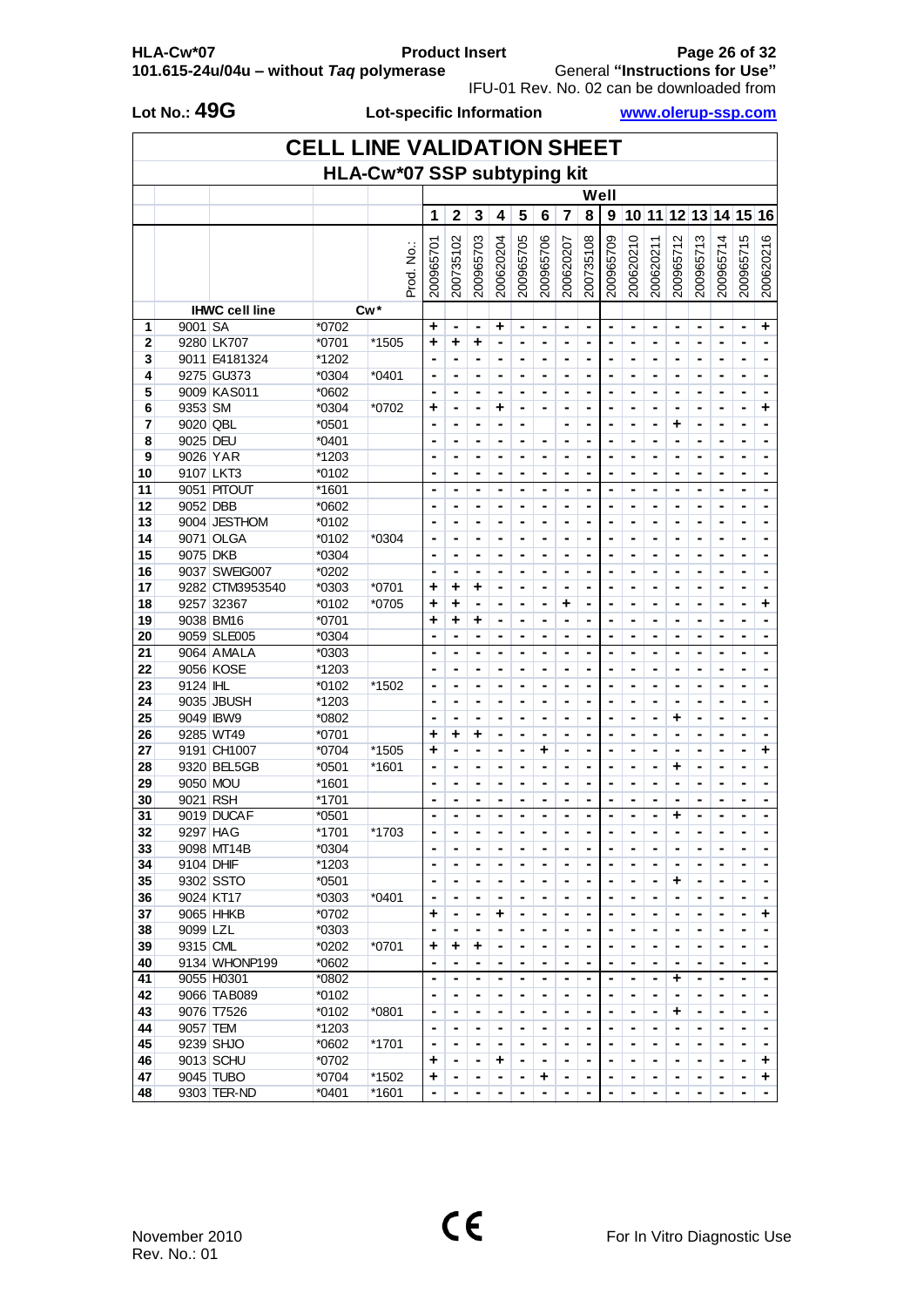|                |                  |                       |                  | <b>CELL LINE VALIDATION SHEET</b> |                |                     |                |                     |                |                |                     |           |                |                |                     |                |                     |                |                     |                              |
|----------------|------------------|-----------------------|------------------|-----------------------------------|----------------|---------------------|----------------|---------------------|----------------|----------------|---------------------|-----------|----------------|----------------|---------------------|----------------|---------------------|----------------|---------------------|------------------------------|
|                |                  |                       |                  | HLA-Cw*07 SSP subtyping kit       |                |                     |                |                     |                |                |                     |           |                |                |                     |                |                     |                |                     |                              |
|                |                  |                       |                  |                                   |                |                     |                |                     |                |                |                     | Well      |                |                |                     |                |                     |                |                     |                              |
|                |                  |                       |                  |                                   | 17             |                     | 18 19 20 21    |                     |                |                | 22 23               |           | 24 25 26 27    |                |                     |                |                     | 28 29 30 31    |                     | 32                           |
|                |                  |                       |                  |                                   |                |                     |                |                     |                |                |                     |           |                |                |                     |                |                     |                |                     |                              |
|                |                  |                       |                  |                                   | 200965717      | 200965718           | 200620219      | 200735120           | 200850821      | 200735122      | 200735123           | 200965724 | 200735125      | 200965726      | 200965727           | 200965728      | 200735129           | 200620230      | 200965731           | 200735132                    |
|                |                  |                       |                  |                                   |                |                     |                |                     |                |                |                     |           |                |                |                     |                |                     |                |                     |                              |
|                |                  |                       |                  | Prod. No.                         |                |                     |                |                     |                |                |                     |           |                |                |                     |                |                     |                |                     |                              |
|                |                  | <b>IHWC cell line</b> |                  | Cw*                               |                |                     |                |                     |                |                |                     |           |                |                |                     |                |                     |                |                     |                              |
| 1              | 9001 SA          |                       | *0702            |                                   | $\blacksquare$ | $\blacksquare$      | $\blacksquare$ | ٠                   | $\blacksquare$ | $\blacksquare$ | ٠                   | ۰         | $\blacksquare$ | ٠              | $\blacksquare$      | ٠              | ۰                   | $\blacksquare$ | $\blacksquare$      | $\qquad \qquad \blacksquare$ |
| $\overline{2}$ |                  | 9280 LK707            | $*0701$          | *1505                             |                | ٠                   | $\blacksquare$ | ٠                   | ٠              | ٠              | ٠                   | ٠         | ٠              | ٠              | ٠                   | ٠              | ٠                   |                | ٠                   | ٠                            |
| 3              |                  | 9011 E4181324         | *1202            |                                   | $\blacksquare$ | $\blacksquare$      | ٠              | ٠                   | ٠              | $\blacksquare$ | ٠                   | ٠         | ٠              | ٠              | $\blacksquare$      | ٠              | ٠                   | ٠              | $\blacksquare$      | $\blacksquare$               |
| 4              |                  | 9275 GU373            | $*0304$          | *0401                             | ٠              | ٠                   | ٠              | ٠                   | ٠              | ٠              | ٠                   | ٠         | ٠              | ٠              | ۰                   | ٠              | ٠                   |                | ٠                   |                              |
| 5              |                  | 9009 KAS011           | *0602            |                                   | $\blacksquare$ | $\blacksquare$      | $\blacksquare$ | $\blacksquare$      | $\blacksquare$ | ٠              | ٠                   | ٠         | ٠              | ٠              | ٠                   | ٠              | ۰                   | ٠              | $\blacksquare$      | ÷                            |
| 6              | 9353 SM          |                       | $*0304$          | *0702                             | ٠              | ٠                   | ٠              | ٠                   | ٠              | ٠              | ٠                   | ٠         | ٠              | ٠              | ٠                   | ٠              | ٠                   | ۰              | ٠                   | ٠                            |
| 7              | 9020 QBL         |                       | $*0501$          |                                   | $\blacksquare$ | ٠                   | ٠              | ٠                   | ٠              | $\blacksquare$ | ٠                   | ٠         | ٠              | ٠              | ٠                   | ٠              | ٠                   | ٠              | ٠                   | $\blacksquare$               |
| 8              | 9025 DEU         |                       | $*0401$          |                                   | ٠              | ٠                   | ٠              | ٠                   | ٠              | ٠              | ٠                   |           | ٠              |                | ٠                   |                | ٠                   |                | ٠                   | ٠                            |
| 9              | 9026 YAR         |                       | *1203            |                                   | ٠              | ٠                   | ٠              | ٠                   | ٠              | $\blacksquare$ | ٠                   | ٠         | ٠              | ٠              | $\blacksquare$      | ٠              | $\blacksquare$      | ٠              | $\blacksquare$      | $\blacksquare$               |
| 10             | 9107 LKT3        |                       | *0102            |                                   |                | ٠                   | ٠              | ٠                   | ٠              | ٠              | ٠                   | ٠         | ٠              |                | ٠                   |                | ٠                   |                | $\blacksquare$      | $\blacksquare$               |
| 11             |                  | 9051 PITOUT           | *1601            |                                   | $\blacksquare$ | $\blacksquare$      | ۰              | ٠                   | ۰              | ٠              | ۰                   | ٠         | ۰              | ۰              |                     | ۰              | $\blacksquare$      | $\blacksquare$ | $\blacksquare$      | $\blacksquare$               |
| 12             | 9052 DBB         |                       | *0602            |                                   |                |                     |                |                     |                |                |                     |           |                |                | ٠                   |                |                     |                |                     | ٠                            |
| 13             |                  | 9004 JESTHOM          | *0102            |                                   |                | ٠                   | ٠              | -                   | ٠              | ٠              | -                   | -         |                |                | ۰                   |                | ٠                   |                | ٠                   |                              |
| 14             |                  | 9071 OLGA             | *0102            | $*0304$                           |                |                     |                |                     |                |                | ۰                   | ٠         |                |                | ٠                   |                | ٠                   |                | ٠                   |                              |
| 15<br>16       | 9075 DKB         | 9037 SWEIG007         | $*0304$<br>*0202 |                                   | $\blacksquare$ | ۰                   |                | -                   | ۰              | ٠              | -                   | ٠         | ٠              | ٠              |                     | ۰              | $\blacksquare$      | ٠              |                     | $\blacksquare$               |
| 17             |                  | 9282 CTM3953540       | *0303            | *0701                             |                | ٠                   | ٠              | -                   | ٠              | ٠              | -<br>-              | ۰<br>-    |                |                | ٠<br>٠              |                | ۰                   |                | ٠<br>۰              |                              |
| 18             |                  | 9257 32367            | *0102            | *0705                             |                |                     |                |                     |                |                | -                   |           |                |                | ٠                   |                | ۰                   |                | ۰                   | ۰                            |
| 19             |                  | 9038 BM16             | *0701            |                                   | $\blacksquare$ | ٠                   | ۰              | ٠                   | ۰              | ۰              | ۰                   | ۰         | ۰              | ٠              |                     | ۰              | $\blacksquare$      | ٠              | $\blacksquare$      | $\blacksquare$               |
| 20             |                  | 9059 SLE005           | $*0304$          |                                   | ٠              | $\blacksquare$      | -              | -                   | ٠              | $\blacksquare$ | -                   | ٠         | -              | ٠              | -                   | ٠              | $\blacksquare$      | ٠              | $\blacksquare$      | $\blacksquare$               |
| 21             |                  | 9064 AMALA            | *0303            |                                   |                | ٠                   | ۰              | ٠                   | $\blacksquare$ | ٠              | ۰                   | ٠         | ۰              | ٠              | ÷                   | ٠              | $\blacksquare$      | ٠              | $\blacksquare$      | $\blacksquare$               |
| 22             |                  | 9056 KOSE             | *1203            |                                   |                | ٠                   | ٠              | ٠                   | ٠              | $\blacksquare$ | ٠                   | ٠         | ٠              | ٠              | ۰                   | ٠              | ۰                   | ٠              | ۰                   | ۰                            |
| 23             | 9124 IHL         |                       | $*0102$          | *1502                             | ٠              | $\blacksquare$      | ۰              | ٠                   | $\blacksquare$ | ٠              | ۰                   | ٠         | ۰              | ٠              | ÷                   | ٠              | $\blacksquare$      | ٠              | $\blacksquare$      | $\blacksquare$               |
| 24             |                  | 9035 JBUSH            | *1203            |                                   | ٠              | ٠                   | ٠              | ۰                   | ٠              | ٠              | -                   | ٠         | ٠              | ٠              | ۰                   | ٠              | ۰                   | ٠              | $\blacksquare$      | $\blacksquare$               |
| 25             | 9049 <b>IBW9</b> |                       | *0802            |                                   |                | ٠                   | ٠              | ٠                   | ٠              | ٠              | ٠                   | ٠         | ٠              | ٠              | ٠                   |                | ٠                   |                | ٠                   | ٠                            |
| 26             |                  | 9285 WT49             | *0701            |                                   |                | ٠                   | ٠              | ٠                   | ٠              | ٠              | ۰                   | ٠         | ٠              | ٠              | ۰                   | ٠              | ۰                   | ٠              | ۰                   | ۰                            |
| 27             |                  | 9191 CH1007           | *0704            | *1505                             | ٠              | $\blacksquare$      | ٠              | ٠                   | ٠              | $\blacksquare$ | ٠                   | ٠         | ٠              | ٠              | ۰                   | ٠              | ٠                   | ٠              | ٠                   | $\blacksquare$               |
| 28             |                  | 9320 BEL5GB           | *0501            | *1601                             | ٠              | $\blacksquare$      | -              | ۰                   | $\blacksquare$ | ٠              | $\blacksquare$      | ٠         | -              | ٠              | $\blacksquare$      | ٠              | $\blacksquare$      | ٠              | $\blacksquare$      | $\blacksquare$               |
| 29             | 9050 MOU         |                       | *1601            |                                   | ۰              | ۰                   | ٠              | ٠                   | ۰              | ٠              | ٠                   | -         | ٠              | ٠              | ٠                   | ٠              | ٠                   |                | ٠                   | ٠                            |
| 30             | 9021 RSH         |                       | *1701            |                                   | ٠              | ۰                   | ٠              | ٠                   | ٠              | ۰              | -                   | -         | ٠              | ٠              | ۰                   | ٠              | $\blacksquare$      | ٠              | $\blacksquare$      | ٠                            |
| 31             |                  | 9019 DUCAF            | *0501            |                                   | $\blacksquare$ | ٠                   | ۰              | ٠                   | ۰              | ٠              | ۰                   | ٠         | ۰              | ٠              | ۰                   | ۰              | $\blacksquare$      | ۰              | $\blacksquare$      | ۰                            |
| 32             | 9297 HAG         |                       | *1701            | *1703                             | ٠              | ٠                   | ٠              | ٠                   | ٠              | ٠              | ٠                   | ٠         | ٠              | ٠              | ٠                   |                | ٠                   | ٠              | ٠                   |                              |
| 33             |                  | 9098 MT14B            | *0304            |                                   | ٠              | ٠                   | ٠              | ٠                   | ٠              | ٠              |                     | -         |                |                | ٠                   |                | ٠                   |                | ۰                   |                              |
| 34             | 9104 DHIF        | 9302 SSTO             | *1203            |                                   | ٠              | ٠                   | ٠              | ۰                   | ٠              | ٠              | ۰                   | ٠         | ۰              | ۰              | -                   | ۰              | ۰                   | ٠              | ۰                   | ۰                            |
| 35<br>36       |                  | 9024 KT17             | $*0501$<br>*0303 | *0401                             | ٠<br>۰         | ٠<br>$\blacksquare$ | ٠<br>٠         | $\blacksquare$<br>٠ | ٠<br>٠         | ٠<br>٠         | ٠<br>$\blacksquare$ | ٠<br>٠    | ٠<br>-         | ٠<br>٠         | -<br>$\blacksquare$ | ٠<br>٠         | ۰<br>$\blacksquare$ | ٠<br>٠         | ۰<br>$\blacksquare$ | $\blacksquare$<br>٠          |
| 37             |                  | 9065 HHKB             | *0702            |                                   | ٠              | ٠                   | ٠              | ٠                   | ٠              | ٠              | ٠                   | ٠         | ۰              | ٠              | ٠                   | ٠              | ٠                   |                | ٠                   | ۰                            |
| 38             | 9099 LZL         |                       | *0303            |                                   | $\blacksquare$ | $\blacksquare$      | ٠              | ٠                   | ٠              | ٠              | ٠                   | ٠         | ٠              | ٠              | ۰                   | ۰              | ۰                   | ٠              | ۰                   | ۰                            |
| 39             | 9315 CML         |                       | *0202            | *0701                             | ٠              | $\blacksquare$      | ٠              | ٠                   | $\blacksquare$ | $\blacksquare$ | ٠                   | ٠         | -              | ٠              | ۰                   | ٠              | ۰                   | ٠              | $\blacksquare$      | $\blacksquare$               |
| 40             |                  | 9134 WHONP199         | *0602            |                                   | ٠              | $\blacksquare$      | $\blacksquare$ | $\blacksquare$      | $\blacksquare$ | $\blacksquare$ | $\blacksquare$      | ٠         | $\blacksquare$ | ٠              | $\blacksquare$      | $\blacksquare$ | $\blacksquare$      | $\blacksquare$ | $\blacksquare$      | ٠                            |
| 41             |                  | 9055 H0301            | *0802            |                                   | $\blacksquare$ | $\blacksquare$      | ٠              | ٠                   | $\blacksquare$ | $\blacksquare$ | $\blacksquare$      | ٠         | ٠              | ٠              | $\blacksquare$      | ٠              | $\blacksquare$      | ٠              | $\blacksquare$      | $\blacksquare$               |
| 42             |                  | 9066 TAB089           | $*0102$          |                                   | $\blacksquare$ | $\blacksquare$      | ٠              | $\blacksquare$      | ٠              | $\blacksquare$ | ٠                   | ٠         | ٠              | ٠              | $\blacksquare$      | ٠              | ۰                   | ٠              | $\blacksquare$      | ٠                            |
| 43             |                  | 9076 T7526            | *0102            | *0801                             | ٠              | $\blacksquare$      | ٠              | ٠                   | ٠              | ٠              | ٠                   | ٠         | ٠              | ٠              | ۰                   | ٠              | $\blacksquare$      |                | $\blacksquare$      | $\blacksquare$               |
| 44             | 9057 TEM         |                       | *1203            |                                   | ۰              | $\blacksquare$      | $\blacksquare$ | $\blacksquare$      | $\blacksquare$ | $\blacksquare$ | $\blacksquare$      | ٠         | $\blacksquare$ | $\blacksquare$ | $\blacksquare$      | $\blacksquare$ | $\blacksquare$      | $\blacksquare$ | $\blacksquare$      | ٠                            |
| 45             |                  | 9239 SHJO             | *0602            | *1701                             | $\blacksquare$ | ٠                   | ٠              | ٠                   | ٠              | ٠              | ٠                   | ٠         | ٠              |                | ٠                   | ٠              | ٠                   |                | ٠                   | ٠                            |
| 46             |                  | 9013 SCHU             | *0702            |                                   | ٠              | $\blacksquare$      | ٠              | ٠                   | ٠              | $\blacksquare$ | ٠                   | ٠         | ٠              | ٠              | $\blacksquare$      | ۰              | ۰                   | ٠              | $\blacksquare$      | ٠                            |
| 47             |                  | 9045 TUBO             | *0704            | *1502                             | ٠              | -                   | -              |                     |                |                | -                   |           |                |                | ٠                   |                | ۰                   |                | ۰                   | ۰                            |
| 48             |                  | 9303 TER-ND           | $*0401$          | *1601                             | ۰              | ۰                   | ۰              | -                   | ۰              | -              | ۰                   | -         | ۰              | -              |                     | ۰              | $\blacksquare$      | $\blacksquare$ | $\blacksquare$      | ۰                            |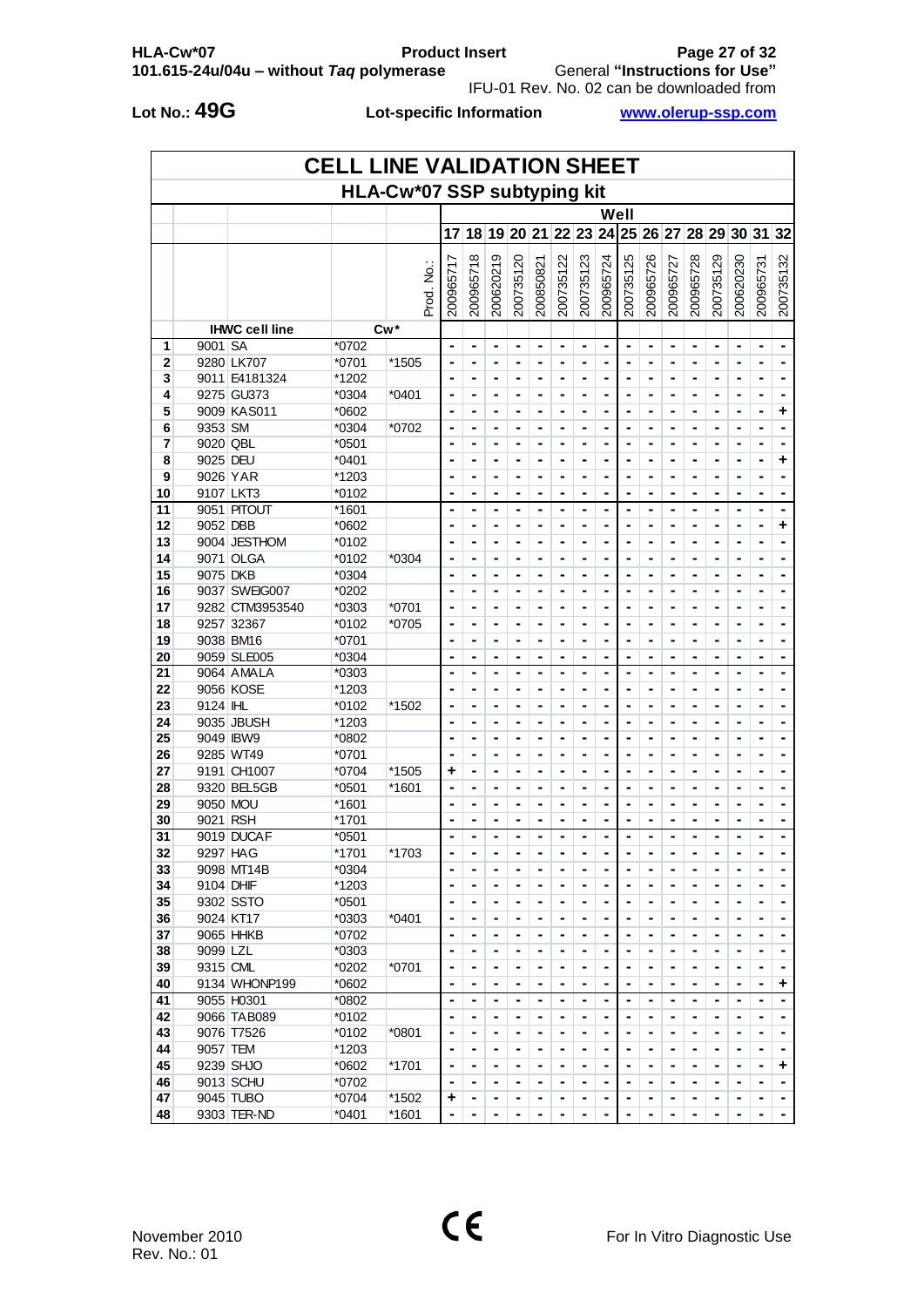|             | <b>CELL LINE VALIDATION SHEET</b> |                             |         |            |           |           |           |           |           |           |           |           |
|-------------|-----------------------------------|-----------------------------|---------|------------|-----------|-----------|-----------|-----------|-----------|-----------|-----------|-----------|
|             |                                   | HLA-Cw*07 SSP subtyping kit |         |            |           |           |           |           |           |           |           |           |
|             |                                   |                             |         |            |           |           |           |           | Well      |           |           |           |
|             |                                   |                             |         |            | 33        |           | 34 35     |           | 36 37     | 38        | 39        | 40        |
|             |                                   |                             |         | Prod. No.: | 200965733 | 200965734 | 200965735 | 200965736 | 200965737 | 200965738 | 200965739 | 200965740 |
|             |                                   | <b>IHWC cell line</b>       |         | Cw*        |           |           |           |           |           |           |           |           |
| 1           | 9001                              | <b>SA</b>                   | *0702   |            |           | ٠         |           | ٠         |           |           |           |           |
| $\mathbf 2$ |                                   | 9280 LK707                  | *0701   | *1505      |           |           |           |           |           |           |           |           |
| 3           |                                   | 9011 E4181324               | *1202   |            |           |           |           |           |           |           |           |           |
| 4           |                                   | 9275 GU373                  | *0304   | *0401      |           |           |           |           |           |           |           | -         |
| 5           |                                   | 9009 KAS011                 | *0602   |            |           |           |           |           |           |           |           |           |
| 6           | 9353 SM                           |                             | *0304   | *0702      |           |           |           |           |           |           |           |           |
| 7           | 9020 QBL                          |                             | $*0501$ |            |           |           |           |           |           |           |           |           |
| 8           | 9025 DEU                          |                             | $*0401$ |            |           |           |           | -         |           |           |           | -         |
| 9           |                                   | 9026 YAR                    | $*1203$ |            |           |           |           |           |           |           |           |           |
| 10          |                                   | 9107 LKT3                   | *0102   |            |           |           |           |           |           |           |           |           |
| 11          |                                   | 9051 PITOUT                 | $*1601$ |            |           |           |           |           |           |           |           |           |
| 12          | 9052 DBB                          |                             | *0602   |            |           |           |           | -         |           |           |           | ۰         |
| 13          |                                   | 9004 JESTHOM                | $*0102$ |            |           |           |           |           |           |           |           | -         |
| 14          |                                   | 9071 OLGA                   | *0102   | $*0304$    |           |           |           |           |           |           |           | -         |
| 15          | 9075 DKB                          |                             | *0304   |            |           |           |           |           |           |           |           | -         |
| 16          |                                   | 9037 SWEIG007               | *0202   |            |           |           |           |           |           |           |           | ۰         |
| 17          |                                   | 9282 CTM3953540             | *0303   | *0701      | ٠         |           |           |           |           |           |           | -         |
| 18          |                                   | 9257 32367                  | *0102   | *0705      |           |           |           |           |           |           |           | -         |
| 19          |                                   | 9038 BM16                   | *0701   |            |           |           |           |           |           |           |           | -         |
| 20          |                                   | 9059 SLE005                 | *0304   |            |           |           |           |           |           |           |           | -         |
| 21          |                                   | 9064 AMALA                  | *0303   |            |           |           |           |           |           |           |           | -         |
| 22          |                                   | 9056 KOSE                   | *1203   |            |           |           |           |           |           |           |           | -         |
| 23          | 9124 IHL                          |                             | *0102   | *1502      |           |           |           |           |           |           |           |           |
| 24          |                                   | 9035 JBUSH                  | *1203   |            |           |           |           |           |           |           |           |           |
| 25          |                                   | 9049 IBW9                   | *0802   |            |           |           |           |           |           |           |           | -         |
| 26          |                                   | 9285 WT49                   | *0701   |            |           |           |           |           |           |           |           | -         |
| 27          |                                   | 9191 CH1007                 | $*0704$ | *1505      |           |           |           |           |           |           |           | -         |
| 28          |                                   | 9320 BEL5GB                 | $*0501$ | *1601      |           |           |           | -         |           |           |           |           |
| 29          | 9050 MOU                          |                             | *1601   |            |           |           |           | ٠         |           |           |           | ٠         |
| 30          | 9021 RSH                          |                             | *1701   |            |           |           |           |           |           |           |           |           |
| 31          |                                   | 9019 DUCAF                  | $*0501$ |            |           |           |           |           |           |           |           |           |
| 32          | 9297 HAG                          |                             | *1701   | *1703      |           |           |           |           |           |           |           |           |
| 33          |                                   | 9098 MT14B                  | *0304   |            | ٠         |           |           | ٠         |           |           |           | ٠         |
| 34          | 9104 DHIF                         |                             | *1203   |            |           |           |           |           |           |           |           |           |
| 35          |                                   | 9302 SSTO                   | $*0501$ |            |           |           |           |           |           |           |           |           |
| 36          |                                   | 9024 KT17                   | *0303   | $*0401$    |           |           |           |           |           |           |           |           |
| 37          |                                   | 9065 HHKB                   | *0702   |            | -         | ٠         | ٠         | -         | ۰         | ٠         | ٠         | ٠         |
| 38          | 9099 LZL                          |                             | *0303   |            |           |           |           |           |           |           |           |           |
| 39          | 9315 CML                          |                             | *0202   | *0701      |           |           |           |           |           |           |           |           |
| 40          |                                   | 9134 WHONP199               | *0602   |            |           |           |           |           |           |           |           |           |
| 41          |                                   | 9055 H0301                  | *0802   |            |           | -         | -         | ٠         |           | ٠         |           | ٠         |
| 42          |                                   | 9066 TAB089                 | *0102   |            |           |           |           |           |           |           |           |           |
| 43          |                                   | 9076 T7526                  | *0102   | $*0801$    |           |           |           |           |           |           |           |           |
| 44          | 9057 TEM                          |                             | *1203   |            |           |           |           |           |           |           |           |           |
| 45          |                                   | 9239 SHJO                   | *0602   | *1701      | -         |           |           | -         |           |           |           |           |
| 46          |                                   | 9013 SCHU                   | *0702   |            |           |           |           |           |           |           |           |           |
| 47          |                                   | 9045 TUBO                   | *0704   | *1502      | ٠         |           |           |           |           |           |           | ٠         |
| 48          |                                   | 9303 TER-ND                 | *0401   | $*1601$    |           |           |           |           |           |           |           | ۰         |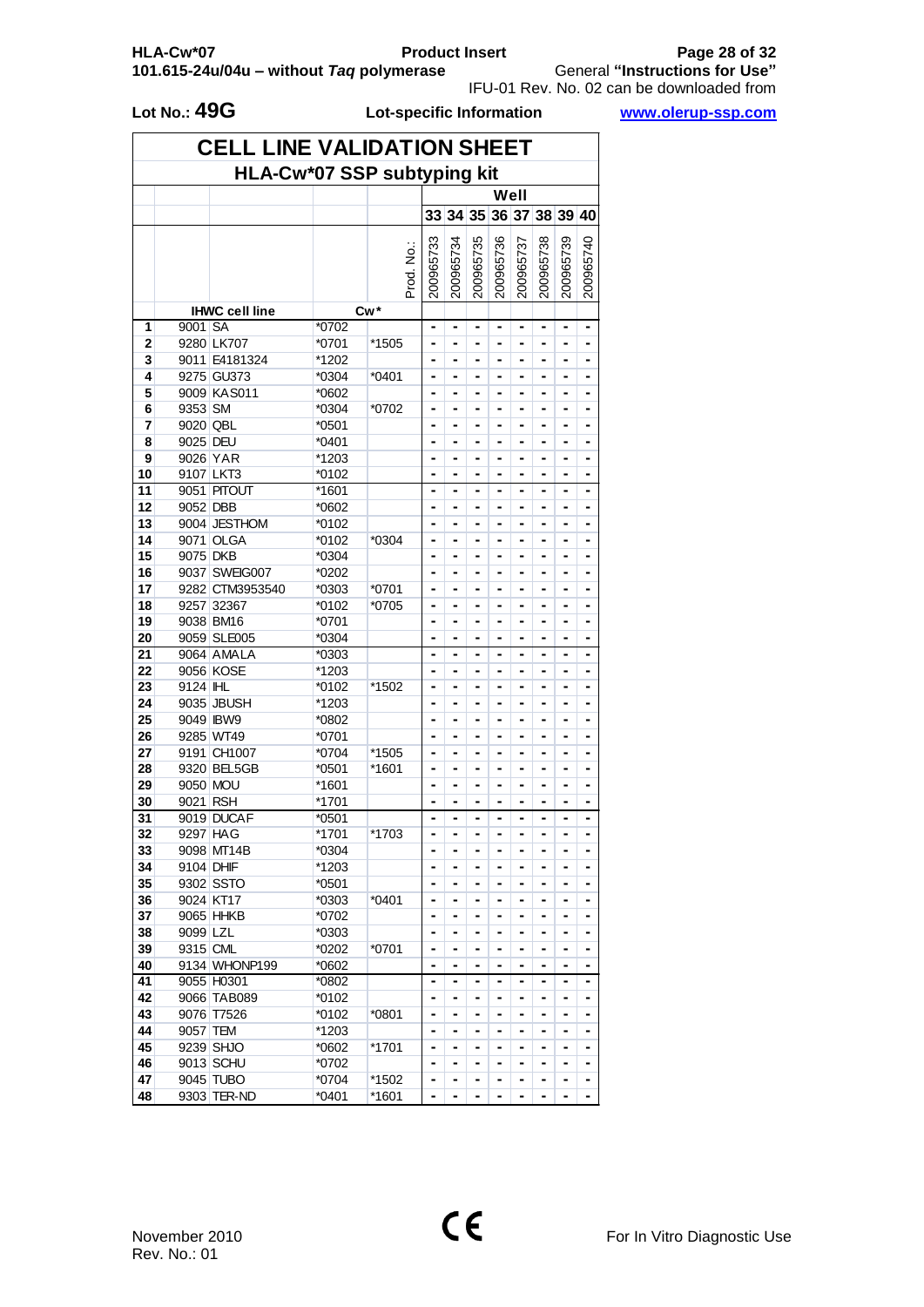**Lot No.: 49G Lot-specific Information www.olerup-ssp.com**

# **CERTIFICATE OF ANALYSIS**

## *Olerup* **SSP® HLA-Cw\*07 SSP**

| <b>Product number:</b>    | 101.615-24 $u$ /04 $u$ – without Tag pol. |
|---------------------------|-------------------------------------------|
| Lot number:               | 49G                                       |
| <b>Expiry date:</b>       | 2011-November-01                          |
| <b>Number of tests:</b>   | 24 tests – Product No. 101.615-24u        |
|                           | 4 tests – Product No. 101.615-04u         |
| Number of wells ner test: | 40                                        |

**Number of wells per test: 40**

| Well No.       | <b>Production No.</b> | Well No. | <b>Production No.</b> | Well No. | <b>Production No.</b> |
|----------------|-----------------------|----------|-----------------------|----------|-----------------------|
|                | 2009-657-01           | 17       | 2009-657-17           | 33       | 2009-657-33           |
| $\overline{2}$ | 2007-351-02           | 18       | 2009-657-18           | 34       | 2009-657-34           |
| 3              | 2009-657-03           | 19       | 2006-202-19           | 35       | 2009-657-35           |
| 4              | 2006-202-04           | 20       | 2007-351-20           | 36       | 2009-657-36           |
| 5              | 2009-657-05           | 21       | 2008-508-21           | 37       | 2009-657-37           |
| 6              | 2009-657-06           | 22       | 2007-351-22           | 38       | 2009-657-38           |
| $\overline{7}$ | 2006-202-07           | 23       | 2007-351-23           | 39       | 2009-657-39           |
| 8              | 2007-351-08           | 24       | 2009-657-24           | 40       | 2009-657-40           |
|                |                       |          |                       |          |                       |
| 9              | 2009-657-09           | 25       | 2007-351-25           |          |                       |
| 10             | 2006-202-10           | 26       | 2009-657-26           |          |                       |
| 11             | 2006-202-11           | 27       | 2009-657-27           |          |                       |
| 12             | 2009-657-12           | 28       | 2009-657-28           |          |                       |
| 13             | 2009-657-13           | 29       | 2007-351-29           |          |                       |
| 14             | 2009-657-14           | 30       | 2006-202-30           |          |                       |
| 15             | 2009-657-15           | 31       | 2009-657-31           |          |                       |
| 16             | 2006-202-16           | 32       | 2007-351-32           |          |                       |

#### **Well specifications:**

The specificity of each primer solution of the kit has been tested against 48 well characterized cell line DNAs.

No DNAs carrying the alleles to be amplified by primer solutions 5, 10, 11, 13 to 15, 18 to 20, 23 to 31 and 33 to 40 were available. The specificities of the primers in primer solutions 5, 9 to 11, 13 to 15, 18 to 20, 24 to 27, 30, 31, 36 to 38 and 40 were tested by separately adding one additional 5'-primer, respectively one additional 3'-primer. In primer solution 35 it was only possible to test the 5'-primer, the 3'-primer were not possible to test. In primer solutions 23, 28, 29, 33, 34 and 39 it was only possible to test the 3'-primers, the 5' primers were not possible to test. In primer solutions 8, 11, 20, 24, 26, 37, 38 and 40 one or two 5'-primers were not possible to test, and in primer solutions 5, 9, 13, 15, 18, 19, 21, 25, 38 and 40 one or two 3'-primers were not possible to test. Additional primers in primer solutions 2, 9 and 21 were tested by separately adding either one 5'-primer or one 3'-primer.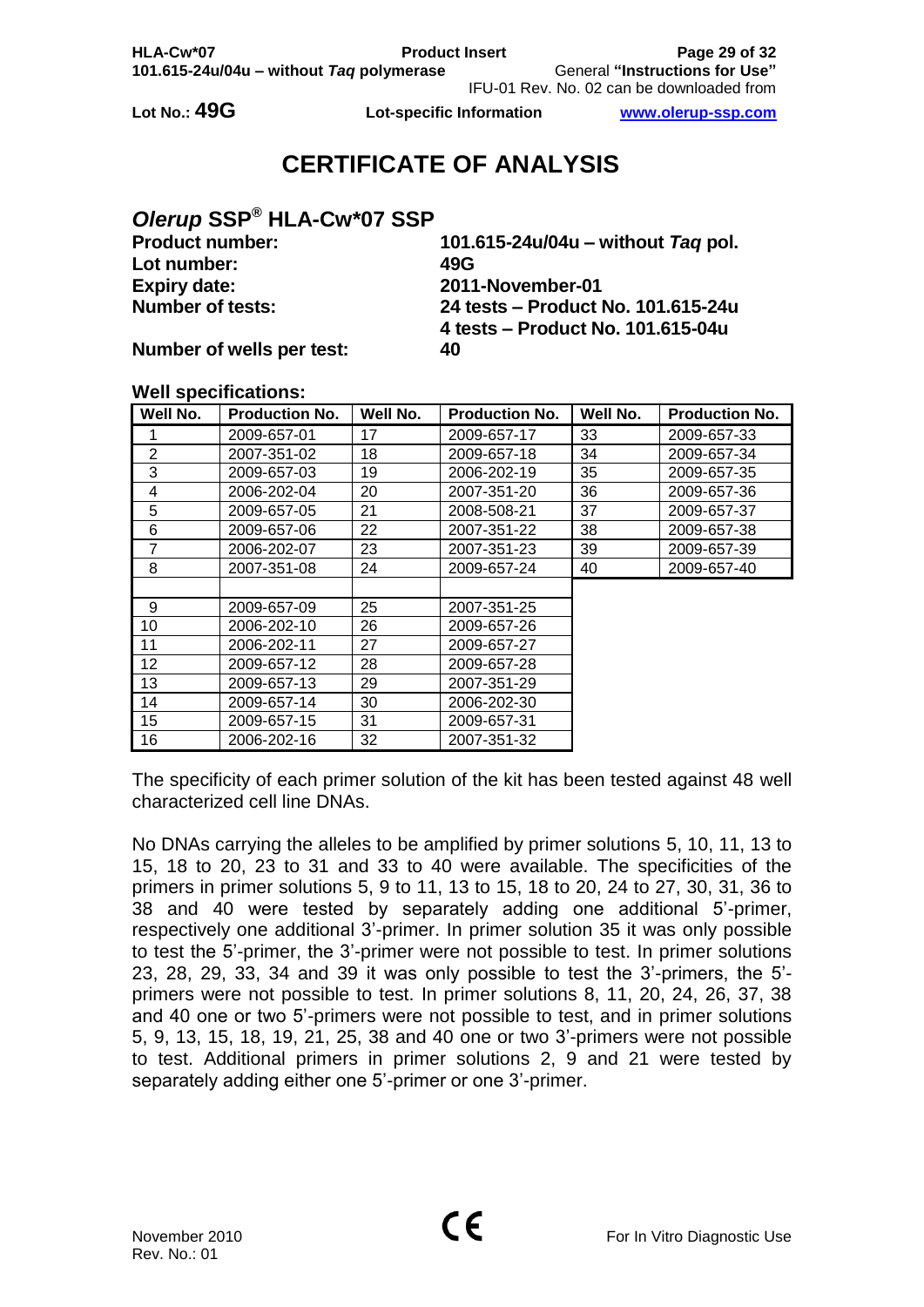*Results:* No false positive or false negative amplifications were obtained.

*Date of approval:* 2010-November-09

*Approved by:*

**Quality Control, Supervisor**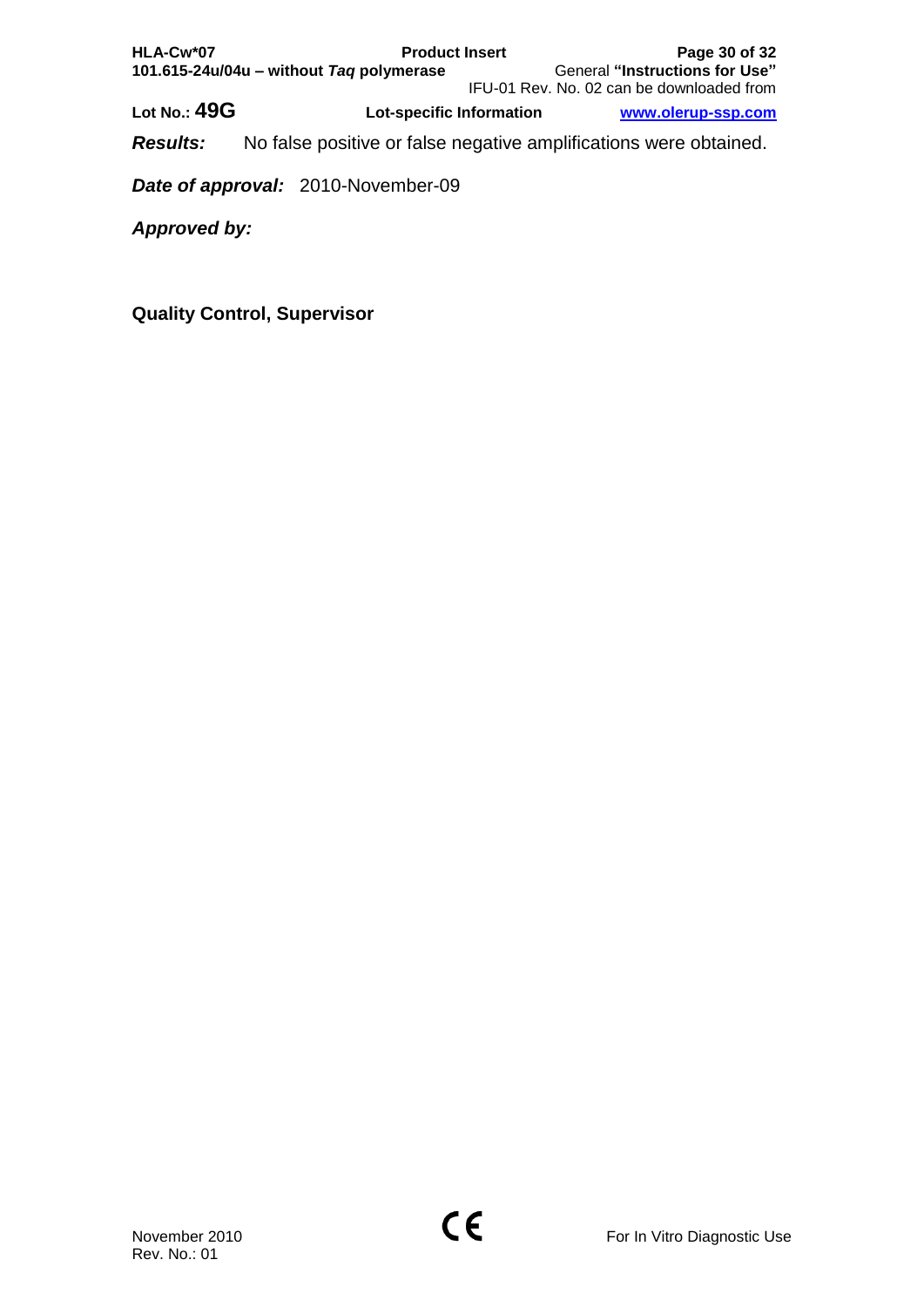| <b>Product name:</b><br><b>Product number:</b><br>Lot number: | Olerup SSP <sup>®</sup> HLA-Cw*07<br>101.615-24u/04u<br>49G                                                                |
|---------------------------------------------------------------|----------------------------------------------------------------------------------------------------------------------------|
| Intended use:                                                 | HLA-Cw*07 high resolution histocompatibility testing                                                                       |
| <b>Manufacturer:</b>                                          | Olerup SSP AB<br>Hasselstigen 1<br>SE-133 33 Saltsjöbaden, Sweden<br>Phone: +46-8-717 88 27<br><b>Fax:</b> $+46-8-7178818$ |

We, *Olerup* SSP AB, hereby declare that this product, to which this Declaration of Conformity relates is in conformity with the following Standard(s) and other normative document(s) ISO 9001:2008 and ISO 13485:2003, following the provisions of the 98/79/EC Directive on *in vitro* diagnostic medical devices, Annex III, as transposed into the national laws of the Member States of the European Union.

The Technical Documentation File is maintained at *Olerup* SSP AB, Hasselstigen 1, SE-133 33 Saltsjöbaden, Sweden.

The Authorized Representative located within the Community is: *Olerup* SSP AB.

Saltsjöbaden, Sweden 2010-November-09

Olle Olerup Managing Director